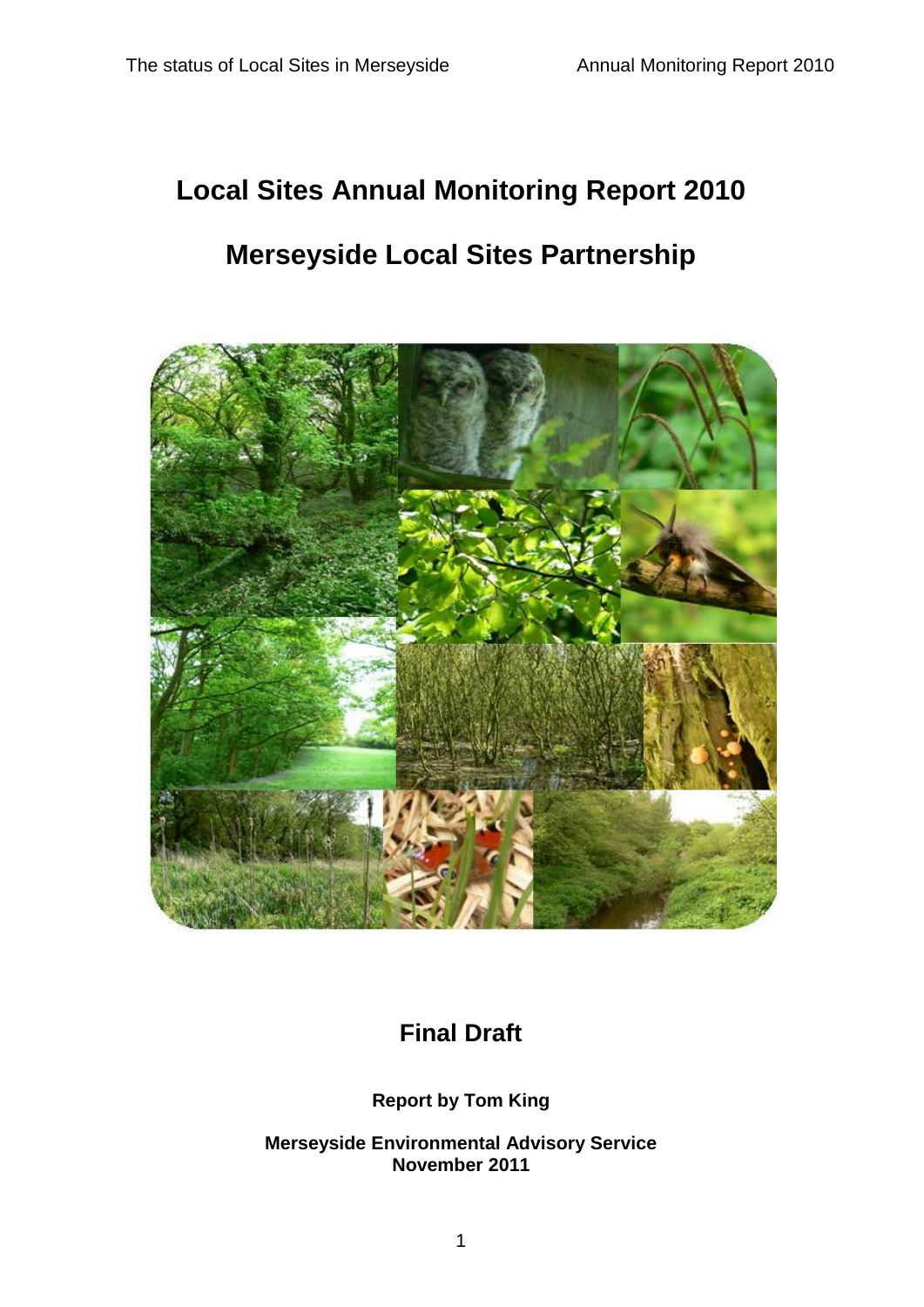| Document Control<br>Project: | The status of Local Sites in Merseyside. Local Sites Annual<br><b>Monitoring Report 2010</b> |  |  |  |
|------------------------------|----------------------------------------------------------------------------------------------|--|--|--|
| Prepared for:                | North Merseyside Local Sites Partnership                                                     |  |  |  |
| File reference:              |                                                                                              |  |  |  |
| File Origin:                 | G:\MerseysideEAS\Ecology\Local Wildlife<br>Sites\Monitoring\Monitoring 2010                  |  |  |  |

Document Checking:

| Prepared by: | Tom King GIEEM<br>Ecologist |
|--------------|-----------------------------|
|              |                             |

| Checked by: | <b>Christine Bennett MIEEM</b> |
|-------------|--------------------------------|
|             | <b>Ecology Team Leader</b>     |

| Verified by: | <b>Christine Bennett MIEEM</b> |  |
|--------------|--------------------------------|--|
|              | <b>Ecology Team Leader</b>     |  |

| <b>Issue</b>   | Date       | <b>Status</b>                             |
|----------------|------------|-------------------------------------------|
| $\overline{1}$ | 27.01.2011 | 1 <sup>st</sup> Draft for internal review |
| $\mathcal{P}$  | 22.02.2011 | 2 <sup>nd</sup> Draft for internal review |
| 3              | 22.11.2011 | <b>Final Draft</b>                        |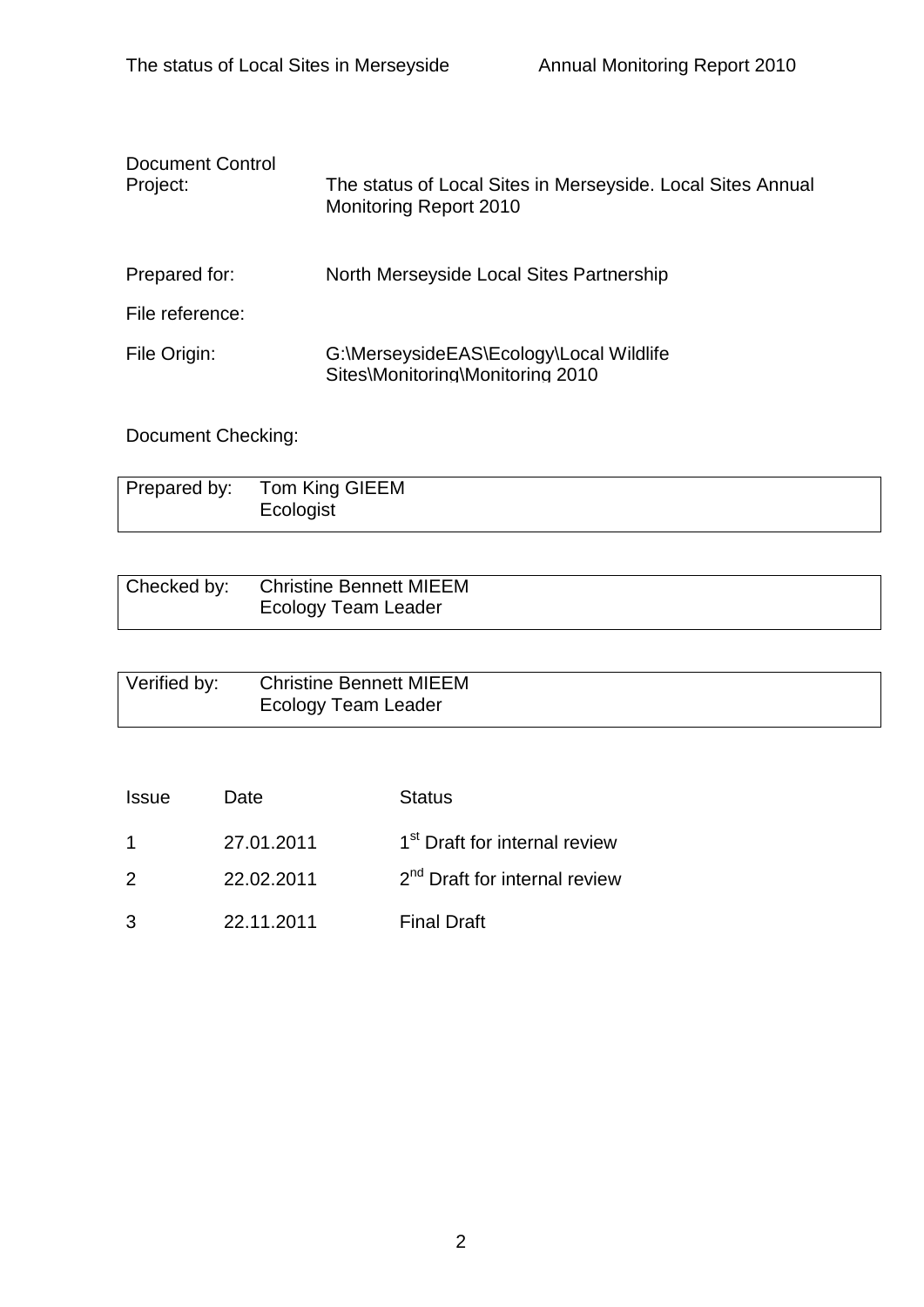| <b>Contents</b>                                                                         | Page                       |
|-----------------------------------------------------------------------------------------|----------------------------|
| Summary                                                                                 | 5                          |
| 1. Recommendations                                                                      | 7                          |
| 2. Introduction                                                                         | 8                          |
| 3. Methods                                                                              | 13                         |
| 4. Results                                                                              | 14                         |
| 5. District summaries<br>Knowsley<br>Liverpool<br>Sefton<br>St. Helens<br>6. Discussion | 19<br>22<br>24<br>25<br>26 |
| 7. Conclusions                                                                          | 30                         |
| Bibliography                                                                            | 32                         |
| <b>Appendices</b>                                                                       |                            |
| Appendix 1. Local Wildlife Sites monitored during 2010                                  | 33                         |
|                                                                                         |                            |

| Appendix 2. Examples of Local Wildlife Site monitoring<br>forms and target notes.       | 34 |
|-----------------------------------------------------------------------------------------|----|
| Appendix 3. Activities recorded on Local Wildlife Sites                                 | 37 |
| Appendix 4. Invasive species present in Local Wildlife Sites                            | 38 |
| Appendix 5. Local Wildlife Sites and the presence/absence<br>of designation features    | 39 |
| Appendix 6. Management being undertaken on sites                                        | 42 |
| Appendix 7. Results from LWSs surveyed by the<br>North West Lowlands Water Vole Project | 43 |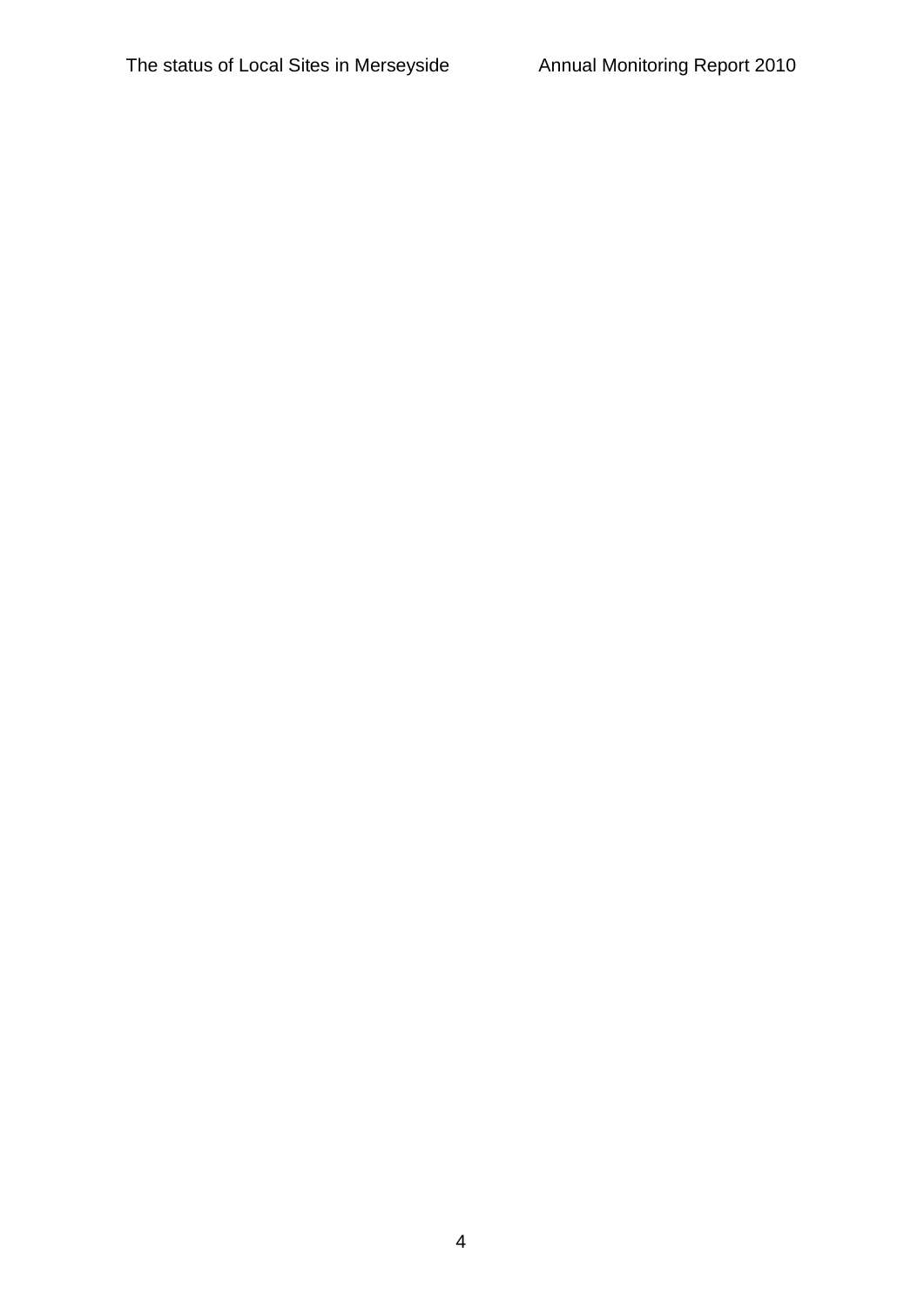# **Summary**

Local Wildlife Sites are an important asset at a district, regional and national level for their nature conservation value. *Making Space for Nature*, Lawton (*et al*) highlights the importance Local Wildlife Sites currently carry out for nature conservation, mitigating against climate change, and improving people"s health and prosperity.

In 2006, Defra issued revised guidelines for the identification, selection and management of Local Wildlife Sites. In line with this guidance, the North Merseyside Local Sites Partnership is responsible for the monitoring of the North Merseyside Local Wildlife Sites. Monitoring of North Merseyside Local Sites has been completed annually since 2004. For data consistency purposes, only the monitoring results from 2008, 2009 and 2010 have been compared in this report. In 2010, a total of 24 Local Wildlife Sites across North Merseyside districts were monitored.

Annual monitoring of Local Wildlife Sites can help to provide:

- An indication of any sites that are at risk from negative impacts such as inappropriate management, development and invasive species.
- Information on the condition of designated features
- Recommended management to maintain or bring a site into favourable condition.
- Information for districts to report the current status of Local Wildlife Sites in their Unitary Development Plan Annual Monitoring Reports.
- Data that can be used to measure the effectiveness of policy protection.
- Recommendations to help meet NERC biodiversity duties
- Information and data that can contribute to the Single Data Set

Of the 24 Local Wildlife Sites selected, 4 sites were in Sefton, 11 sites in Knowsley, 5 sites in St. Helens and 4 sites in Liverpool.

Monitoring in 2010 found:

- An increase in the number and variety of sites monitored, with input from a wide range of sources.
- All sites still exist in full as defined by site boundaries in the designation register. Three sites have had adjacent development since designation or previous monitoring.
- A continuing trend of walking and dog walking as the most popular activities on Local Wildlife Sites.
- Tipping and burning continue to be the negative activities recorded most often.
- Some positive management is in place but all sites require some form of management for conservation purposes, especially invasive species control and scrub control.
- A continuation of invasive species presenting a significant threat to designated features. 15 sites have invasive species, with Japanese Knotweed occurring most often (13 sites).
- An increasing loss of native English bluebell populations, as they become hybridised with Spanish bluebells.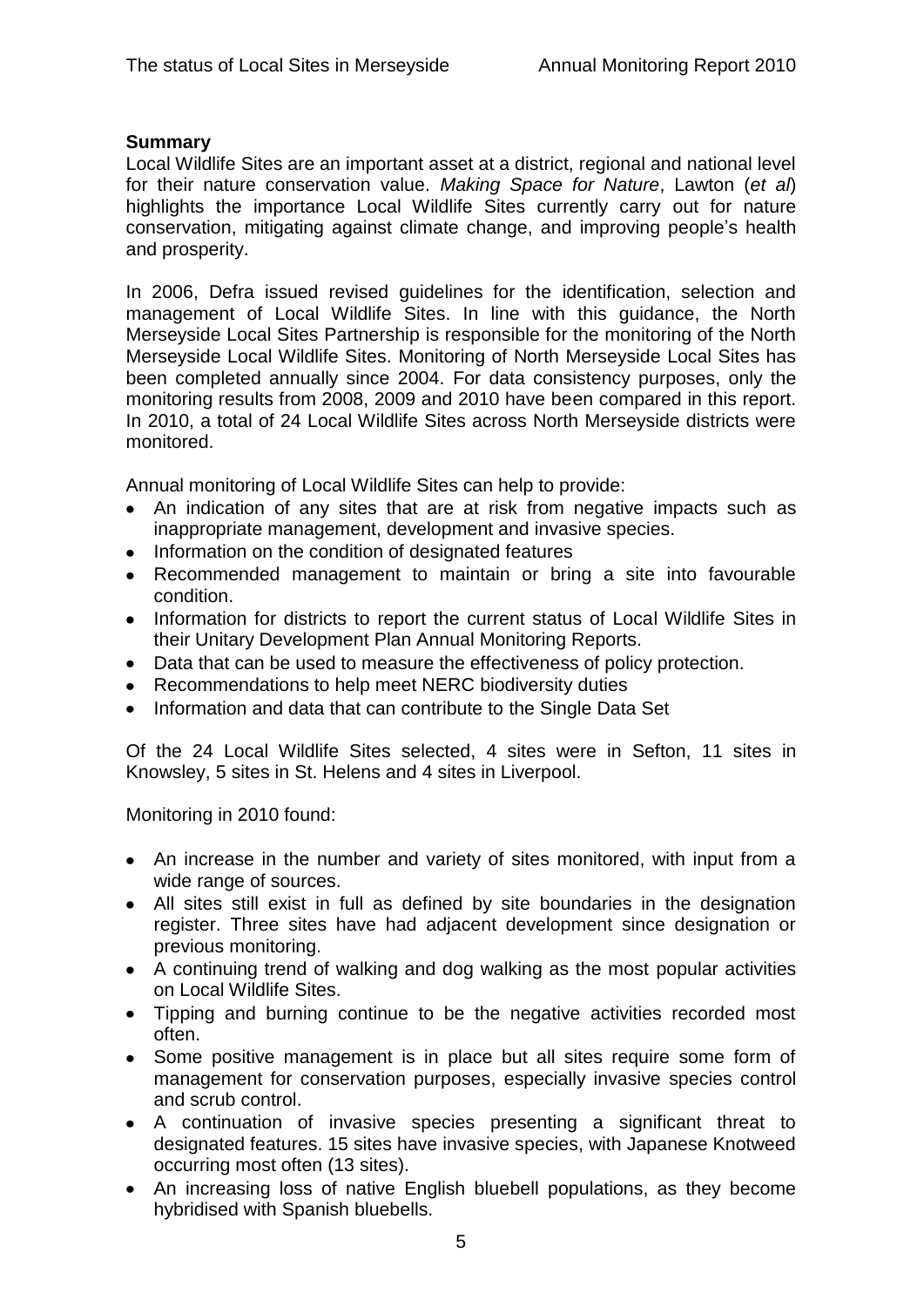- Focussing of management, especially on sites with invasive species will help reduce future management costs.
- An increase in resources needs to be made available for Local Wildlife Site monitoring and surveying if the rolling ten year target for monitoring is to be met.

Comparing the monitoring results from 2008 – 2010 has shown a number of issues:

- Four sites have been reduced in area due to development or land use changes. Equating to 6% of the sites that have been monitored.
- The majority of sites is under some form of management (73%), but only 23% are currently managed for conservation interests.
- An increasing trend over the three years of monitoring towards habitat loss. specifically wetland and grassland habitats. The monitoring indicates these habitats are being lost to undesirable succession.
- Those sites with management for conservation have retained habitats, with very limited losses. Only one habitat has been recorded as lost, although this site has a management plan under implementation that may be working towards reinstating this feature.
- A very high proportion of sites require additional management, with management recommendations being made in over 80% of sites each year.
- A number of sites could have adjacent areas included within the boundaries. Monitoring is required to determine if these meet the requirements of local wildlife sites.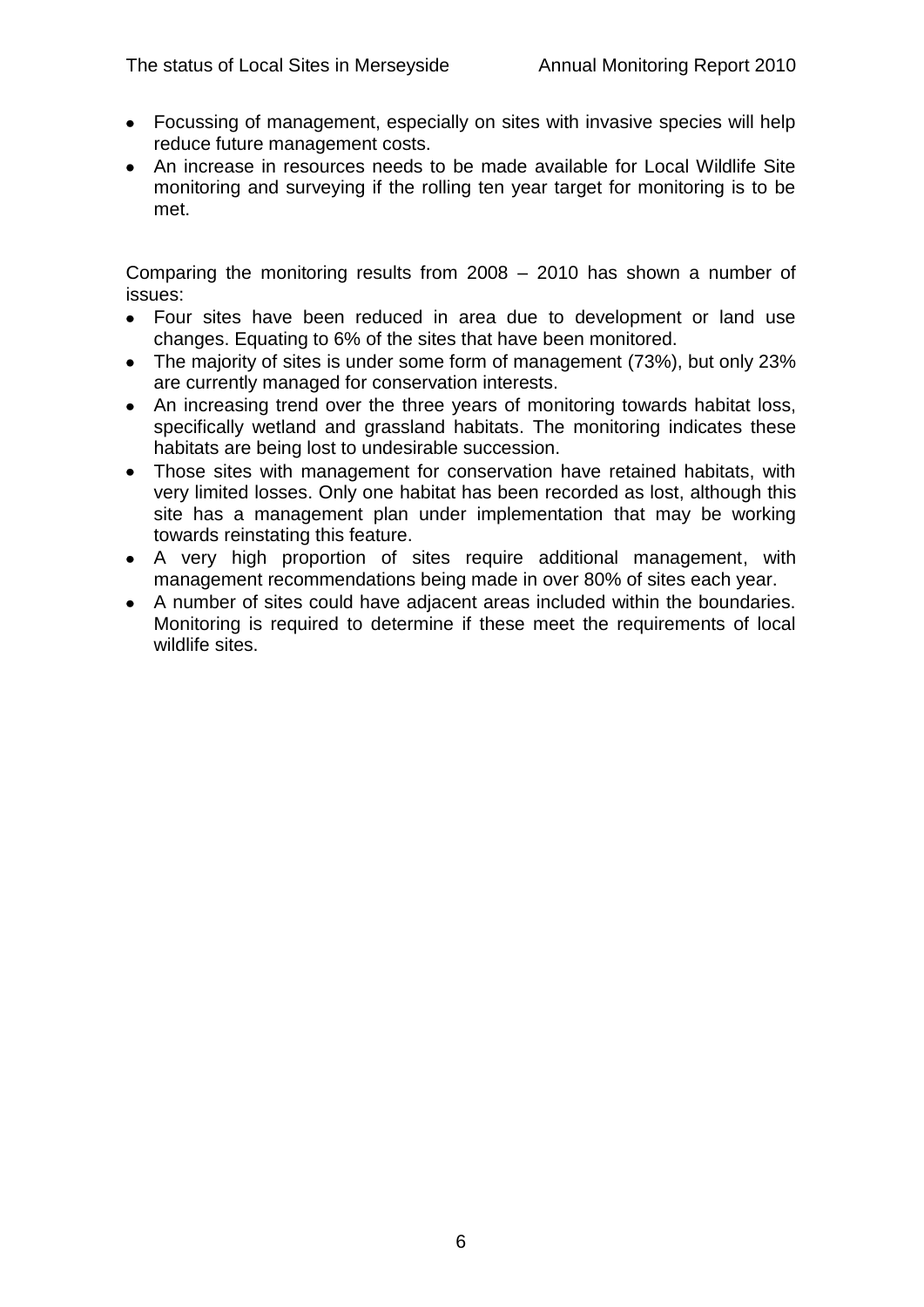# **1. Recommendations**

- **1.1.** Sites should continue to be given the highest protection from development, and further protection is needed to limit encroachment.
- **1.2.** The Liverpool City Region Ecological Framework should be fully implemented by the districts and the potential for expanding and linking sites realised. This could come from a variety of mechanisms, including residential/business development, infrastructure improvements or a form of biodiversity offsetting.
- **1.3.** With the current financial situation, there should be more cross-boundary projects to manage, enhance, link and protect local wildlife sites. This will spread costs and lead to wider biodiversity improvements, which will benefit more local residents and businesses.
- **1.4.** Management resources need to be increased to raise the number of sites with management that is positive for conservation.
- **1.5.** Biodiversity should be integrated into all functions of site management. Where management is in place for amenities and recreation, some benefits are accorded to nature conservation. However, by making use of these existing resources, management should be modified to enhance further nature conservation. This will have the added benefit of maximising existing resources at minimal cost.
- **1.6.** Councils should include biodiversity in the management of all sites, even if they are not LWSs. This will help meet the biodiversity duty set out in Section 40 of the NERC Act, as well as significantly contributing toward the expansion and improvement of biodiversity across Merseyside. In certain areas it may also work towards linking existing wildlife sites, establishing an ecological framework and meeting recommendations set out in *Making Space for Nature* (Lawton *et al*).
- **1.7.** As walking and dog walking continue to be the most popular activities, path maintenance and dog bins should be provided in an attempt to help reduce vegetation damage and nutrient input in habitats where maintaining a low nutrient status is beneficial.
- **1.8.** Invasive species control is a high priority and should be improved immediately. Important habitat features are at risk of being lost completely if the presence of invasive species is not controlled in an effective manner. Effective invasive species control will also reduce future management costs.
- **1.9.** Currently, monitoring is able to give an indication of sites that are managed with positive effects for conservation. This can help inform Single Data Set reporting. Local Wildlife Site monitoring can further inform reporting through a greater knowledge of sites and recommendations to focus management. In turn, NI197 reporting can help direct the choice of Local Wildlife Sites for monitoring, by highlighting gaps in knowledge.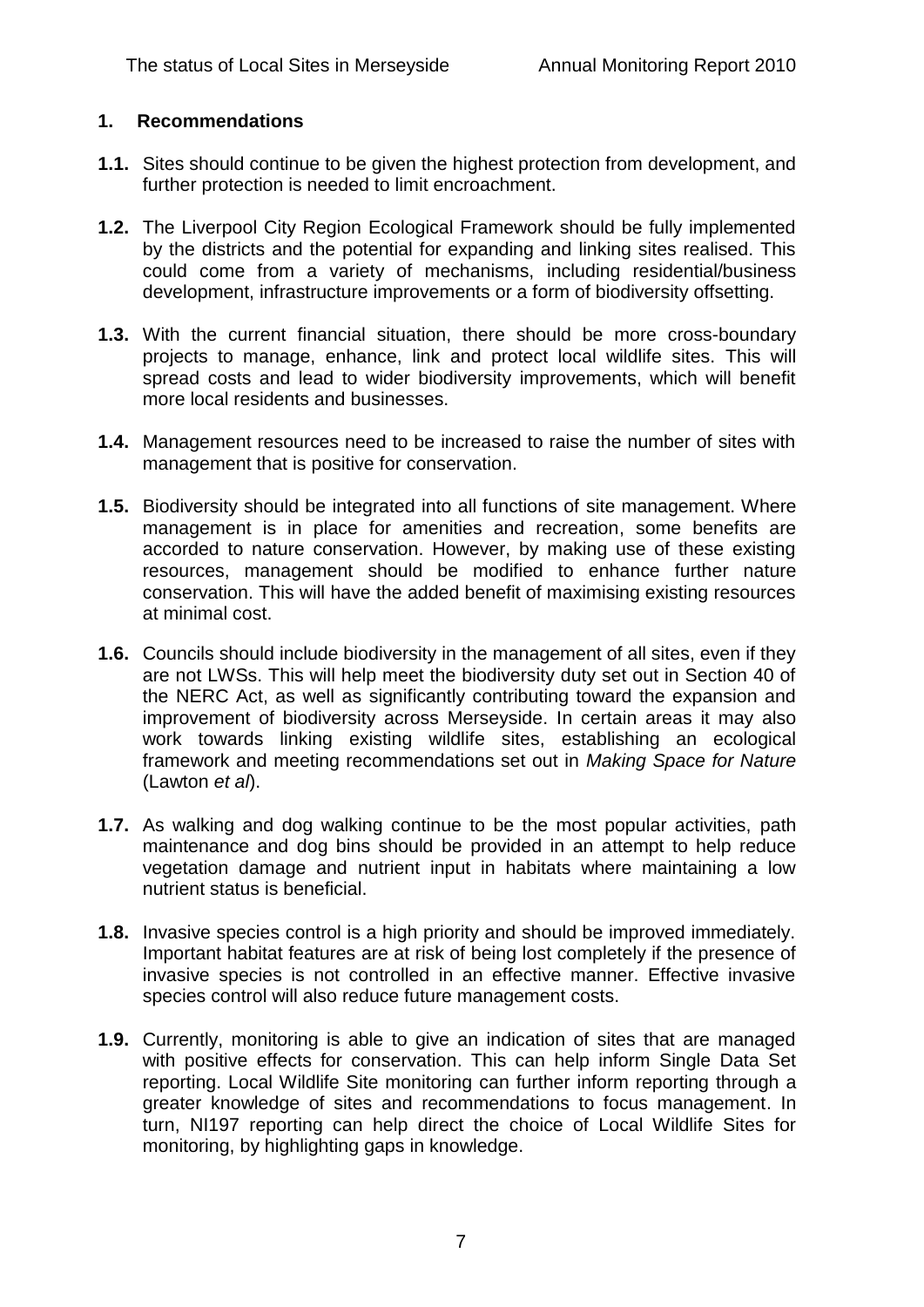**1.10.** Through the Single Data Set, the requirement for more LWSs to be in positive management will increase. This means the number of sites monitored each year will also need to be increased.

#### **2. Introduction**

# Local Wildlife Sites

Local Wildlife Sites (LWSs) are an important asset at a district, regional and national level for their nature conservation value. They can range in size from as little 0.1 ha to over hundreds of hectares and encompass a wide variety of habitats. LWSs contain valuable nature resources that contribute to biodiversity through their connecting and buffering qualities, supporting habitats and species that are rare or declining, providing good examples of an exceptional population of a more common species, or an exceptional diversity of species or habitats. With over 42,000 sites across England, LWSs are the most numerous nature conservation sites in England and cover 5.2% of the country. Although LWSs are mostly very small, with the most common size being around 4.6 hectares (*Making Space for Nature*, Lawton *et. al*.), across the country they contain 80% of threatened plant species and 100% of BAP priority butterfly species. In certain areas, LWSs provide the bulk of areas designated for nature, both in number and combined area. LWSs are therefore extremely important for nature in these areas. Almost 20% of LWSs are within urban areas, providing over 130,000 hectares of urban green-space, by far the largest contribution of any wildlife sites. (Table 1).

| Type of wildlife site/area                            | Area of overlap (ha) | % of wildlife site series |
|-------------------------------------------------------|----------------------|---------------------------|
| <b>Sites of Special Scientific Interest</b><br>(SSSI) | 28,793               | 3.6                       |
| <b>Local Nature Reserves</b>                          | 22,106               | 58.5                      |
| <b>Local Wildlife Sites</b>                           | 133,525              | 19.2                      |
| Areas of Outstanding Natural<br><b>Beauty</b>         | 41,124               | 2.1                       |
| <b>National Parks</b>                                 | 14,966               | 1.2                       |
| Total urban area                                      | 2,677,620            | N/A                       |

Table 1; Area of Wildlife sites within or near urban areas. *Making Space for Nature* (Lawton *et al*).

LWSs are identified by a Local Sites Partnership (LSP) and endorsed by a Local Authority in their Unitary Development Plan (soon to be Local Development Framework). In 2006, Defra issued guidance on the identification, selection and management of LWSs. The guidance recommended that countywide partnerships be established to manage Local Site systems for each county.

LWS do not have any statutory status but are afforded protection through the planning system. Planning Policy Statement 9 (PPS9) sets out planning policies on protection of biodiversity and geological conservation through the planning system. But in practice this protection is weak, depending on the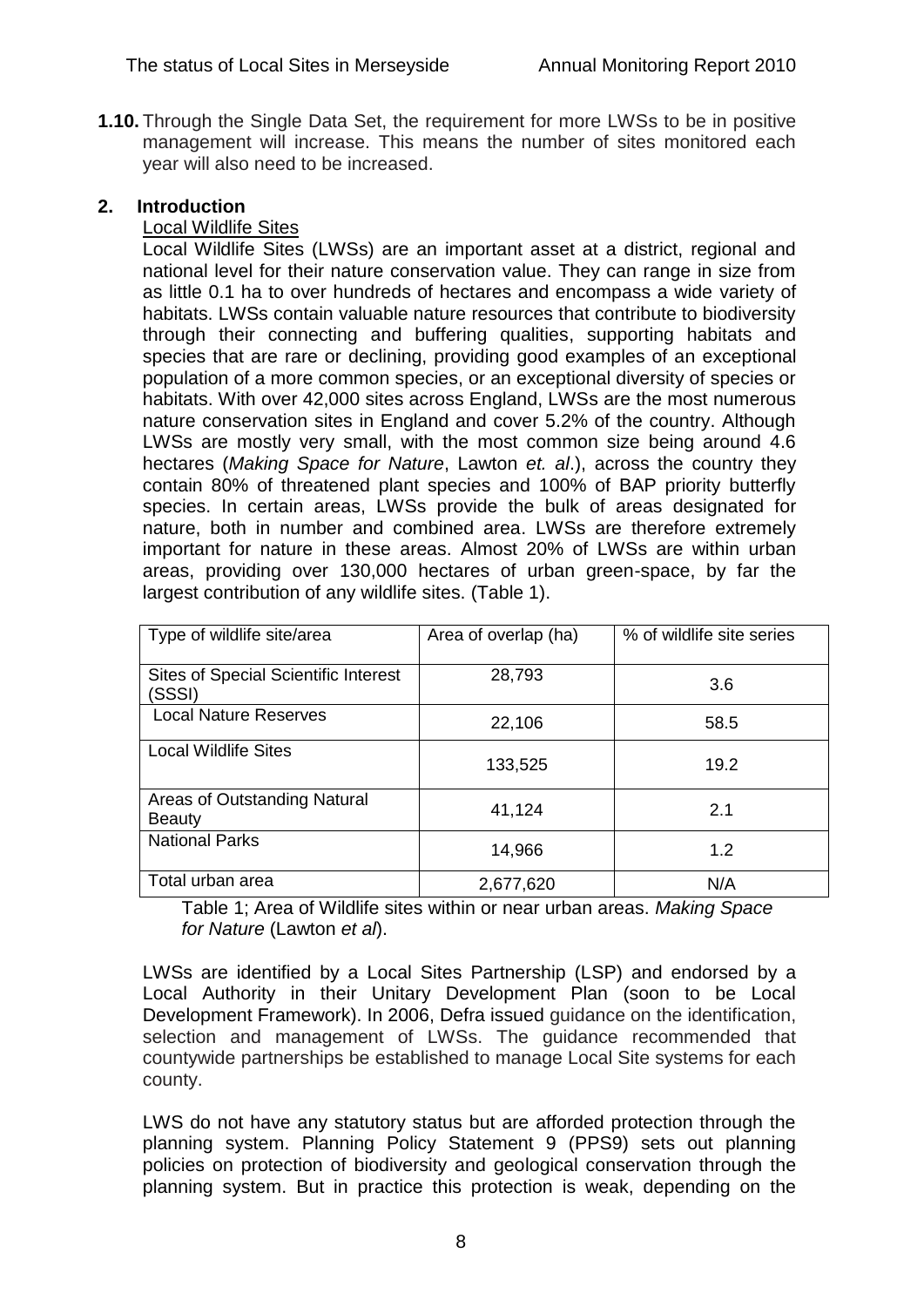planning policy and decisions of local authorities. Nationally, the loss of LWSs continues to occur.

#### Lawton Report

In September 2010 the report *Making Space for Nature: a review of England's wildlife sites and ecological network*. Report to Defra, 2010, Lawton, J.H., *et al*., was published. This report has been produced to assess if England"s wildlife and ecological sites "represent a coherent and resilient ecological network" and provide a future direction of travel for nature conservation.

The report stresses that England"s current nature sites provide a large range of benefits to the country and the population. This includes well-being and monetary aspects. Currently the sites support the full range of England"s biodiversity, although there are notable gaps. It also stresses that the protection afforded to certain areas, such as Sites of Species Scientific Interest (SSSIs), Ramsar Sites, Special Areas of Conservation (SACs) and Special Protection Areas (SPAs) is adequate and is meeting the objective of maintaining these sites. The level of appropriate management mirrors this high level of protection, with 95% of SSSIs now (2010) in favourable condition.

Although certain areas of England"s nature conservation are well protected and managed, the report stresses that these alone cannot provide a "coherent and resilient ecological network" into the future. In fact they are not providing this at the time of writing. This is because they were not designed for that purpose. The network of sites is currently; under-managed, under-protected, too small, too fragmented, too pressured by surrounding land uses and not enough in number. The overriding recommendation from this report is that "to enhance the resilience and coherence of England"s ecological network" we need a step change in nature conservation, with a focus on; *more, bigger, better* and *joined* nature sites. The immediate priority is to improve the quality of existing nature sites.

#### LWSs in the Lawton Report

LWSs are heavily discussed in *Making Space for Nature*. They are stated as "important wildlife sites", being an integral part of England"s ecological network. They are shown to support other designated sites due to their number, collective size, range of locations and range of habitats. LWSs are also shown to be important to people"s health, well-being and quality of life. Although, the report concludes that overall LWSs "are often neglected and frequently damaged or lost".

Throughout *Making Space for Nature*, the future potential LWSs could provide to England"s ecological network is stressed. "LWSs are important to future ecological networks, because they not only provide wildlife refuges in their own right but can act as stepping stones and corridors to link and protect nationally and internationally designated sites" (Lawton *et al*). *Making Space for Nature* also comments that this will only be achieved through improvements to the current sites, "(LWSs) have considerable potential to make a greater contribution towards England"s ecological network, if the habitats within them were better managed and more secure".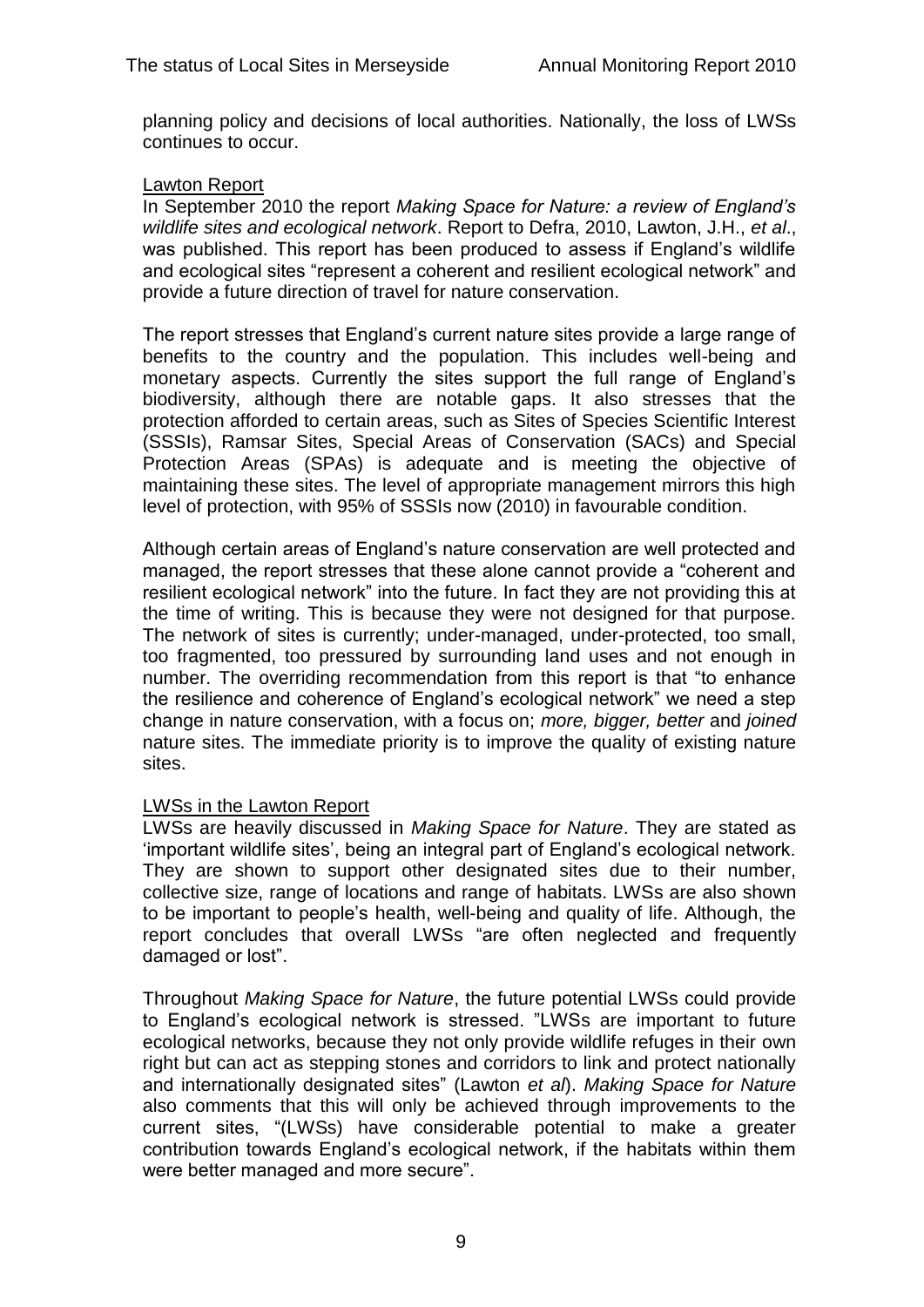The improvement and protection of LWSs is very important to establishing and maintaining an ecological framework. Reporting against National Indicator 197 in 2010 has shown that only 33% of LWSs are currently in positive management, although this figure was 29% for Liverpool City Region during the same period. Better management of wildlife sites has been shown to increase local populations of targeted species, by as much as two orders of magnitude. It also presents an opportunity to make more efficient use of scarce space to conserve biodiversity.

Recommendation 12, within *Making Space for Nature*, is that Local Authorities take responsibility for the identification and monitoring of LWSs. **Within North Merseyside this is already being undertaken with the Merseyside Local Sites Partnership and monitoring being conducted since 2008 through 'The status of Local Wildlife Sites in Merseyside, Local Sites Annual Monitoring Reports'.**

#### **2.1. Defra guidelines**

In 2006 Defra issued guidelines based around the principle that:

*"whilst Local Sites may also provide other benefits, they contain features of substantive nature conservation value and that the purpose of selection is to provide recognition of this value and to help conserve those features by affording the sites an appropriate degree of protection*."

The guidelines recommend that the term **Local Sites** be used which corresponds to the term used in the Government"s new planning policy advice at the time. Defra also advise that the general condition of Local Sites is monitored every five to ten years to enable the reporting of the current state of Local Sites and ensure the features for which the site was originally designated are still present.

# **2.2. Local Wildlife Sites in Liverpool City Region**

Liverpool City Region has around 400 LWSs. To designate Local Wildlife Sites, all sites for which records exist are assessed against the guidelines. Any sites, which meet the designation guidelines, are recommended for designation as Local Wildlife Sites. The designation guidelines are based on Ratcliffe (1977) A Nature Conservation Review, and take account of protected species and Biodiversity Action Plan species and habitats.

# **2.3. Local Sites Partnership (LSP)**

Following Defra"s 2006 guidelines, the North Merseyside LSP was established. This covers the districts of Knowsley, Liverpool, Sefton and St. Helens. Halton and Wirral are aligned with Cheshire"s Local Sites system, as a result of being within the Cheshire Vice County for biological recording purposes.

Formed in June 2006, with Merseyside EAS as its chair, the main aims were to establish standard Merseyside-wide Local Site selection and evaluation guidelines. A business plan was agreed for the first three years of the Partnership. So far the LSP has (1) agreed Local Wildlife Site selection guidelines which are now implemented, (2) delivered a Local Wildlife Site monitoring system and (3) prepared 4 annual monitoring reports covering 5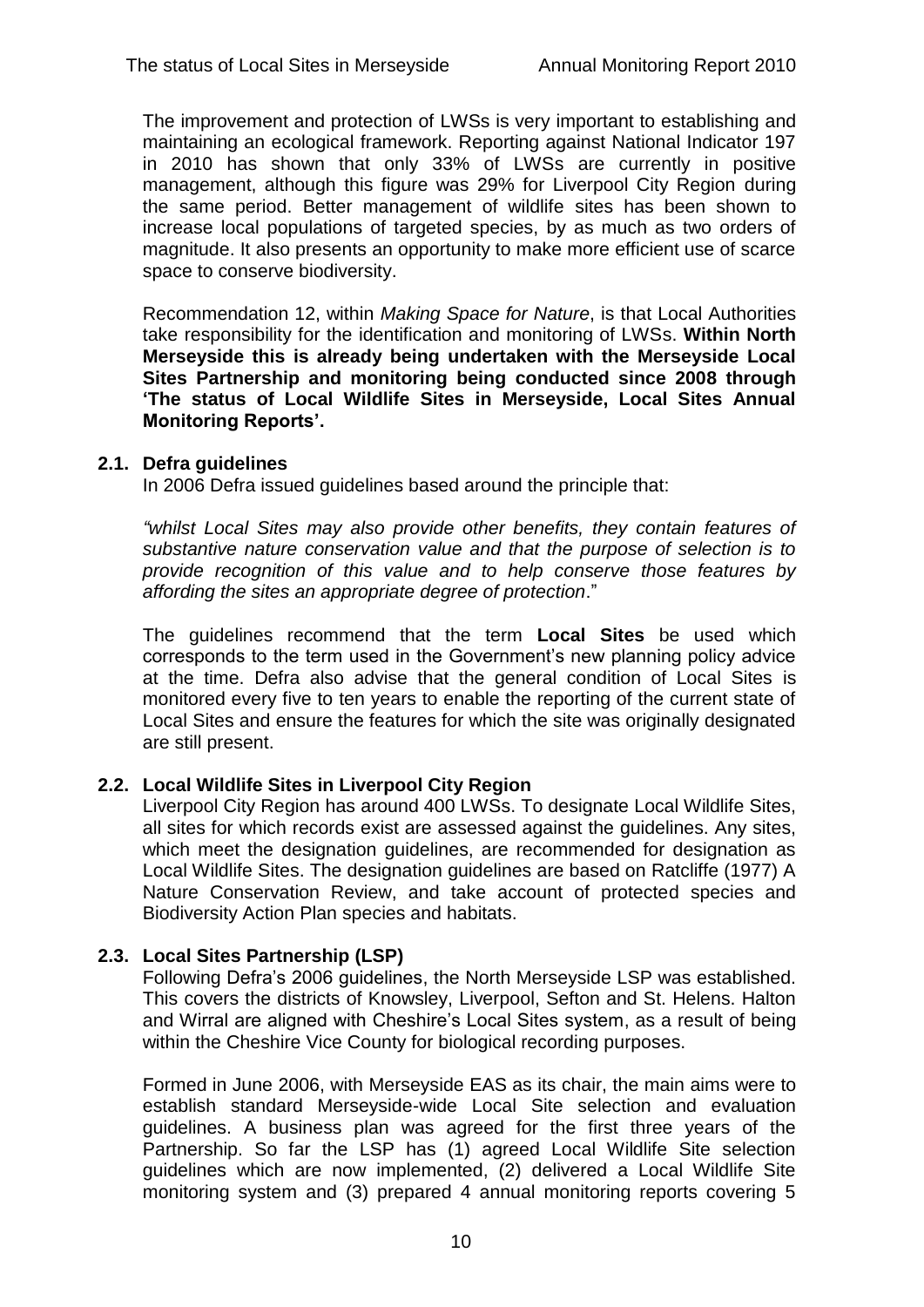years. A new business plan is now being set out. During 2009, focus shifted to organising and delivering NI 197 reporting requirements.

The partnership has responsibility for 265 Local Sites in the partner districts. Contrary to the general trend over the last 10 years, in North Merseyside only 4 sites (1%) have been lost, or have had developments approved, which will cause them to lose their LWS status. **This shows the priority and commitment the districts are giving to nature conservation, and the work that the LSP are doing to secure and maintain Local Wildlife Sites.** 

# **2.4. Monitoring functions**

The annual monitoring of LWSs performs several functions. As well as meeting the needs of the LSP, information obtained can also be of use to departments in local authorities and external bodies. Typically monitoring can provide:

- Information on sites that are at risk from development, inadequate land management and invasive species.
- An overview of the condition of the site (i.e. Are the features of importance still present and in good condition?).
- Any management actions that are required
- Information for districts to report the current status of LWSs in their Annual Monitoring Reports.
- Data that can be used to measure the effectiveness of policy protection.
- Data can be used to help the Local Authorities report on the National Biodiversity Indicator (NI 197)
- Recommendations to help meet NERC duties under Section 40.
- Information to meet Recommendation 12 as set out in *Making Space for Nature* (Lawton *et al*).

# **2.5. NI197**

National indicators (NIs) measure the performance of local authorities against national policy that has been agreed by government. NI197 is the biodiversity indicator that measures a Local Authority's performance for biodiversity. The performance is assessed by considering how many LWSs have had positive management implemented for the features for which they were originally designated. Local authorities are expected to provide this information for the last five years by the end of March for each reporting year. This report can assist in collection of data for the national indicator by providing an account of management activities across a selected number of sites for each year. Two monitoring rounds have been conducted during 2009 and 2010. During 2010 Defra reviewed its business plan. The information previously provided through NI197 will still be required in 2011, but through the Single Data Set.

# **2.6. Natural Environment and Rural Communities Act (2006)**

Local authorities across England have a statutory duty towards the conservation of biodiversity. The Natural Environment and Rural Communities Act (NERC) 2006, places a duty on public bodies to have regard to biodiversity conservation. Section 40 of the act states:

Section 40 Duty to conserve biodiversity.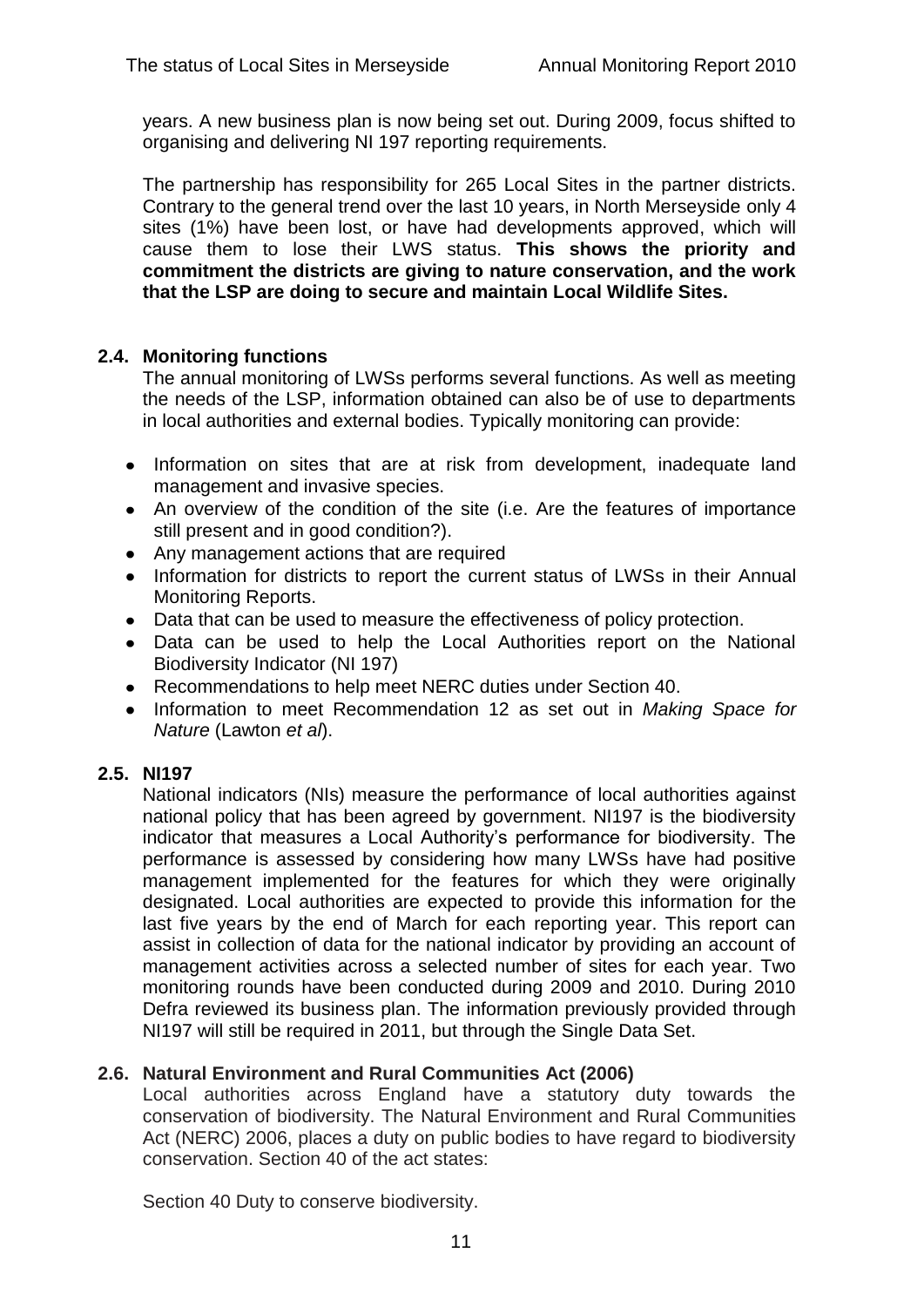*"Every public authority must, in exercising its functions, have regard, so far as is consistent with the proper exercise of those functions, to the purpose of conserving biodiversity."* 

The recommendations from the Local Sites monitoring report can help departments within local authorities meet their NERC duties. Further advice and guidance can be found in the leaflet:

"Merseyside Local Authorities & the Biodiversity Duty" available at: [http://www.merseysidebiodiversity.org.uk/index.asp?content=v2content\progre](http://www.merseysidebiodiversity.org.uk/index.asp?content=v2content/progress.xml) [ss.xml](http://www.merseysidebiodiversity.org.uk/index.asp?content=v2content/progress.xml)

In May 2010 the report "Review of the Biodiversity Duty contained in Section 40 of the NERC Act 2006" was published. The report reviewed the impact of this duty since its implementation. A number of Local Authorities were questioned on their experiences of Section 40. The report found that a wide range of work has been implemented relating to conservation of biodiversity, although there is considerable variation in the awareness of the duty and in the biodiversity action that has been undertaken.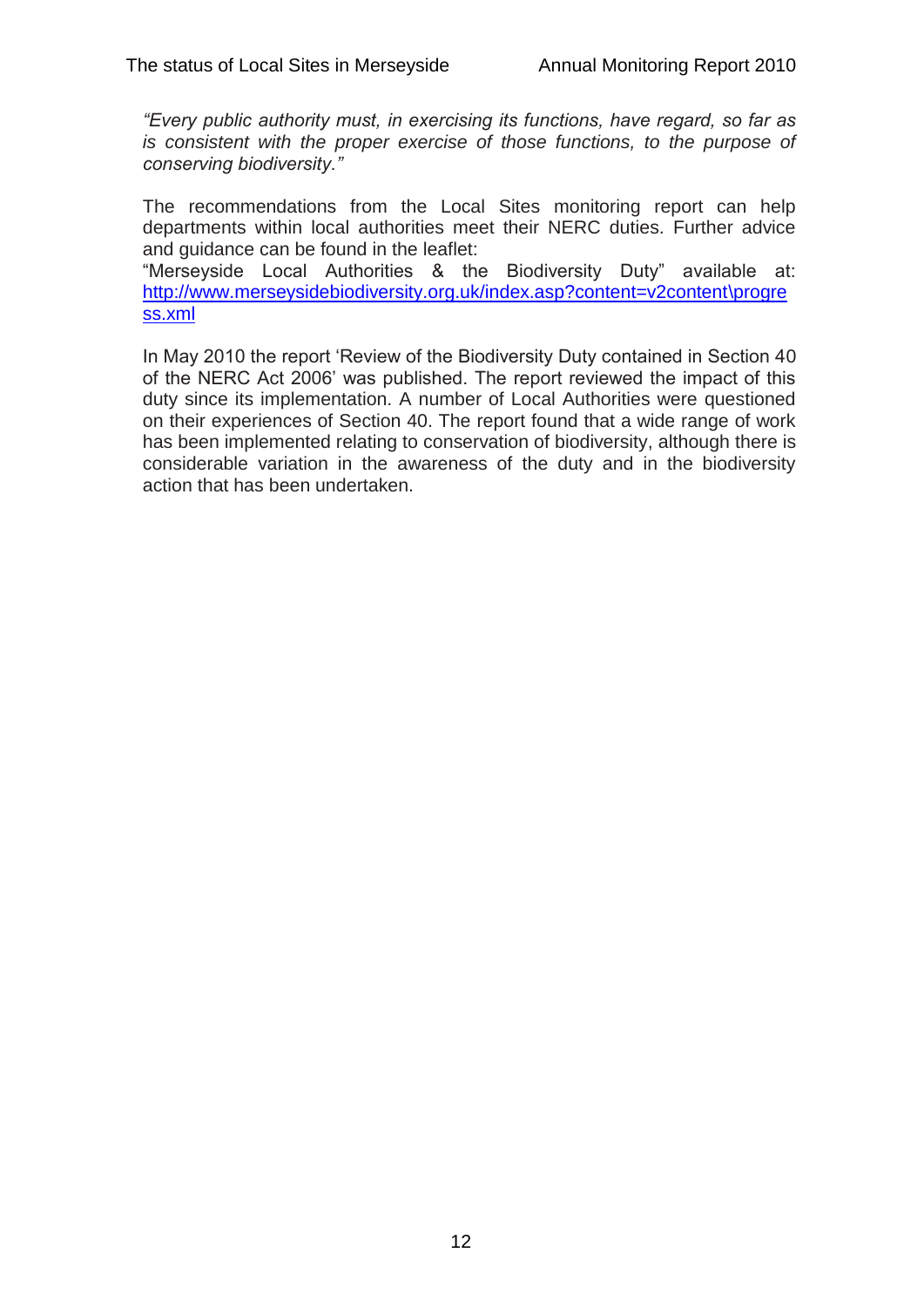#### **3. Methodology**

#### **3.1. Type of sites monitored**

A wide variety of sites was monitored during 2010 (Appendix 1). The majority of sites had a variety of habitats present. There was a focus on monitoring grassland and wetland sites during 2010.

**3.2.** The monitoring of Local Sites has four stages.

#### **3.2.1. Desktop analysis**

Desktop analysis of sites performed the initial stage of data collection. Each site has a citation that details the reasons why a site was originally designated. Habitat and species data from the citation was transferred to the monitoring form that was used during the site visit to validate if original designation features were still present. Species records from previous surveys of the areas were obtained from Merseyside BioBank. Other information that has been carried out for a number of functions, such as planning applications, was also consulted to gather as much data as possible. Boundary maps and the most recent aerial photography for sites were also reviewed. Desktop analysis takes approximately 30 minutes per site.

#### **3.2.2. Contact land managers**

Where sites are in private ownership, permission was sought for access to the land. For sites that are in public ownership, information was sent to council departments informing them that surveys will be taking place during the 2010 monitoring period. Owners or land managers were informed if any damage to the site was discovered during monitoring.

#### **3.2.3. Site visits**

Walkover surveys were conducted for each site. Site visits were undertaken between April and August 2010. The habitat features of a site dictate the timing of surveys. For example, woodland sites require surveys to be completed before the end of June when ground flora is still visible. Surveys inspect site boundaries, habitat features and species, current activities and management practices, and suggest management and enhancement that would be of benefit to biodiversity. Photographs may be taken of sites to provide an additional visual record. The time required for each visit was between 40 minutes and five hours depending on the site.

#### **3.2.4. Completion of monitoring forms**

The monitoring forms (Appendix 2) were completed on site visits as part of walkover surveys. Phase 1 habitat survey target note records were also completed on site. Copies of the phase 1 target notes were then passed to Merseyside BioBank for data capture. Data was extracted from the forms and input into a spreadsheet to assist with analysis and results.

#### **3.3. North West Lowlands Water Vole Project (NWLWVP)**

As part of the water vole project, 14 LWSs were monitored for the presence of water voles (Appendix 5). The results of 4 have been included within the results analysis as the presence of water voles is the sole reason for designation. Acornfield Plantation was also surveyed and the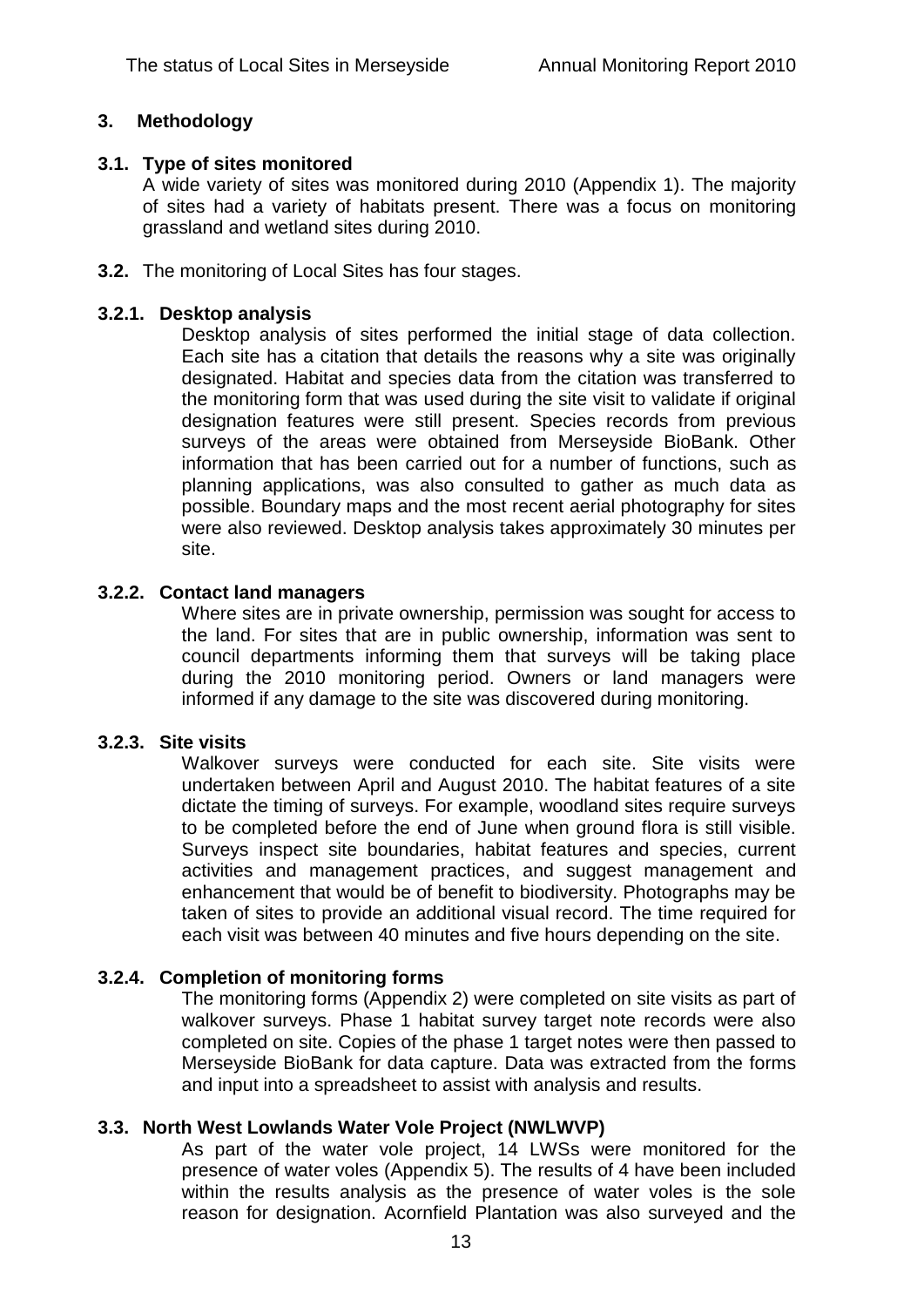results combined with the habitat surveys. More detail on these sites can be found in the discussion under Section 6.8.

#### **4. Results**

#### **4.1. Sites monitored**

24 sites were monitored in 2010 (Appendix 1), with 4 sites in Sefton, 11 sites in Knowsley, 5 sites in St. Helens and 4 sites in Liverpool. The majority of sites monitored in 2010 was in Knowsley. This can be afforded to the concerted effort by a number of groups to monitor a range of sites.

# **4.2. Ownership**

Of the 24 sites surveyed, 17 are in council ownership and 7 are in private ownership. The local authorities own 71% of LWS surveyed in 2010.

# **4.3. Sites exist in full**

All sites were found to be in the full extent as per the boundaries set out at the time of designation or since last monitoring.

Liverpool has recently reviewed its LWSs and had boundaries redrawn. This has applied to Cressington Heath where the south-eastern area has been removed from the citation. A housing development has been built on this area. As the site has been designated again with different boundaries, it has been classed that this site has had an adjacent development (see below), not reduced in size.

#### **4.4. Adjacent development/change of land use**

Since designation, 3 sites (12.5%) have had adjacent land that has been developed. These are; Acornfield Plantation in Knowsley, where an industrial unit has been built; Cressington Heath in Liverpool, where a housing development has been built; and River Alt, Seth Powell Way in Knowsley, which has had an adjacent area turned into a play area with tree planting.

Since designation of West Lancs Golf Course, an area adjacent has been used to place sandy spoil from a nearby development. Recently, this has been planted to recreate dune grassland habitat. This is not classed as development or land use change.

A leisure centre has been built adjacent to Huyton Lane Wetland since designation. This was noted during the 2008 surveys and has not been included in 2010. It was surveyed again in 2010 due to concerns from local residents that the development was causing the wetland to dry out. This survey was inconclusive, possibly due to the dry spring experienced in 2010.

# **4.5. On site activities**

Walking was found to be the most common activity recorded, on 19 sites (79%) (Appendix 3). Dog walking followed very closely, at 18 sites (75%).

Evidence of negative activates, such as tipping, burning and motor scrambling was recorded at 4 sites (16.5%) across the districts.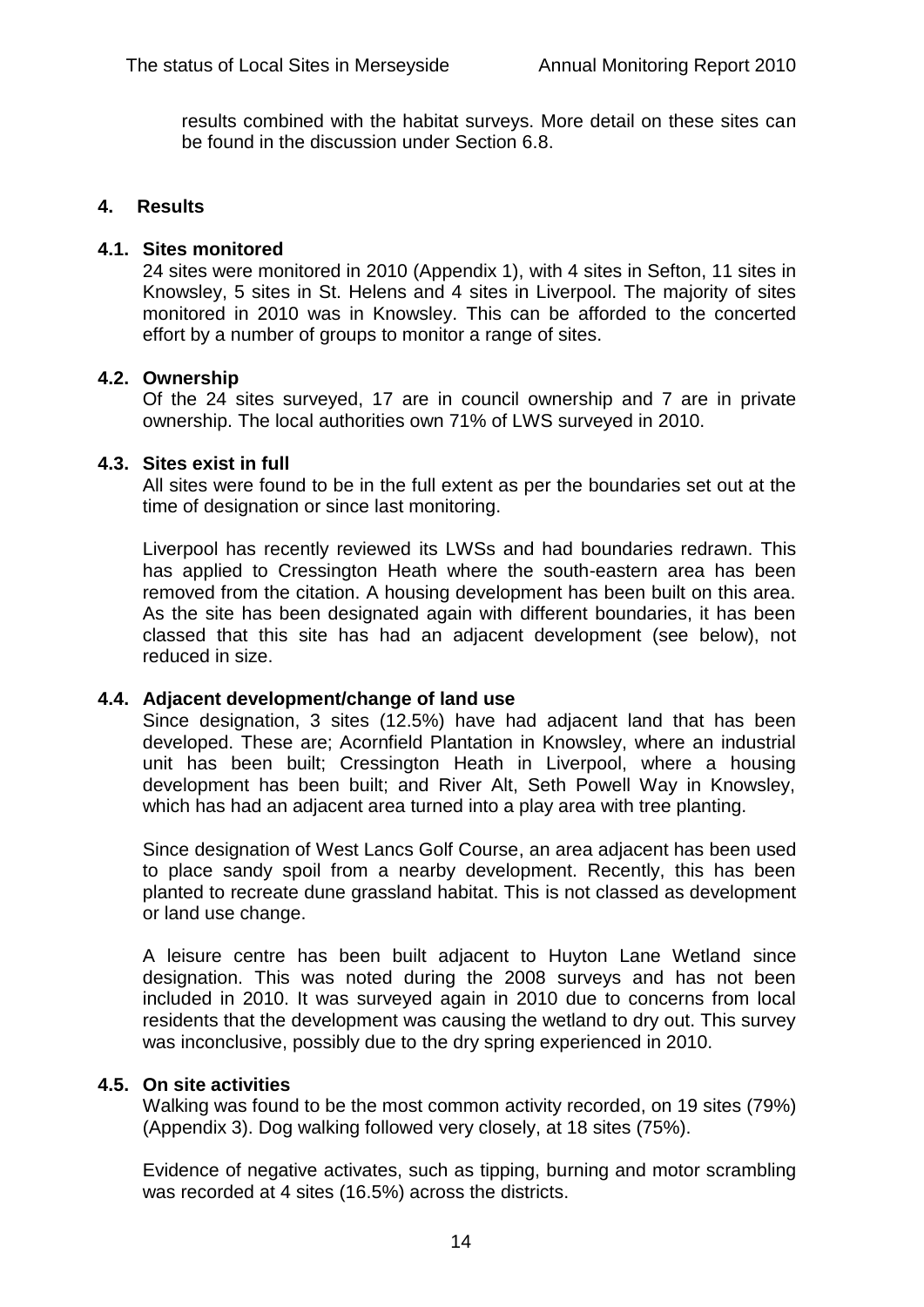#### **4.6. Non-native Invasive species**

17 sites (71%) had non-native invasive species present (Appendix 4). Nine different non-native invasive species were found to be present. Japanese Knotweed was the most recorded species at 13 sites. Himalayan balsam was recorded at 7 sites and rhododendron at 5 sites. Spanish/Hybrid bluebell was confirmed at 3 sites, but the possibility of hybrid bluebells was recorded at 4 other sites.

Childwall Wood and Fields and Fazakerley Woods and Field, contained the highest number of invasive species (5 recorded). Two sites had an area greater than 25% covered in non-native invasive species. These are Hospital Grounds, Eccleston and Hollins Hey Wood.

Key Park, Blundellsands is a Coastal Dune habitat and the invasive species identified included Japanese Rose, Gorse and Sycamore. Although the latter two are not strictly non-native invasive species, their impacts to this priority habitat can be severe if allowed to get out of control.

# **4.7. Designated features**

LWSs across North Merseyside can be designated for a variety of features. The sites surveyed in 2010 reflected this (Appendix 1). During the site surveys the condition of the designated features was assessed. The designated features may not have been recorded during the surveys, but this does not mean they have been lost. Due to a number of factors such as, time of year, survey time, surveyor experience, habitats and species can be missed.

#### **4.7.1. Designated Habitat Features**

All the habitats that are classed as designated features were assessed in 2010. Of the 24 sites surveyed, 16 have a habitat feature as part of their designation; the other 8 sites are designated for the presence of particular species (Appendix 5). To maintain continuity with the previous two years of monitoring, the assessment of designated habitat features has been summarised in Figure 1 below, and figure 3 which can be found in Appendix 5.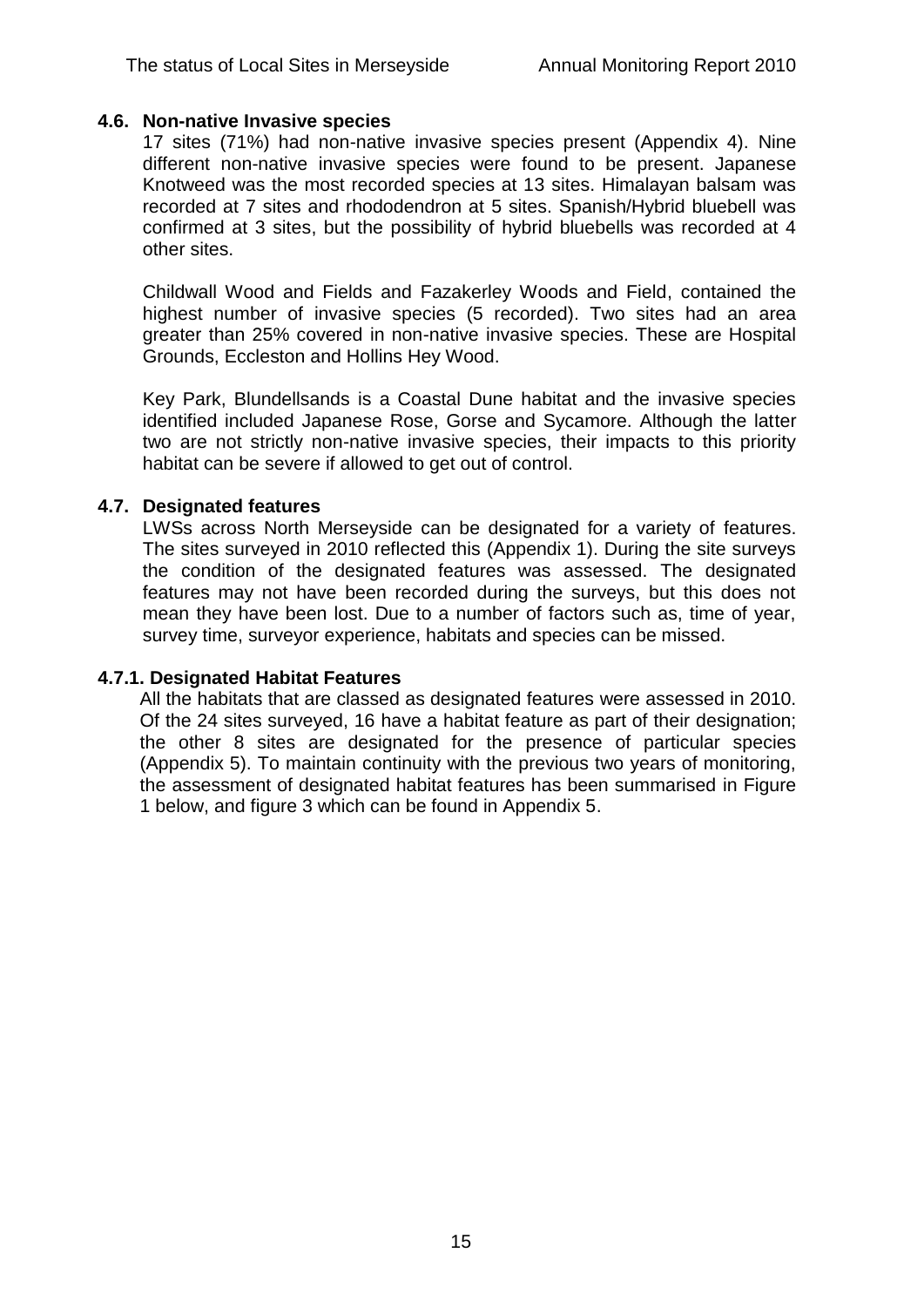

Figure 1, Total habitat features monitored in 2010

Around 64% of designated habitat features are still present, 13% were unknown and 23% were recorded as lost since designation/previous monitoring.

The habitat groups which lost the largest number of sites were grassland and wetland habitats. Both these habitat groups were recorded to lose 4 features. All the areas of Swamp, Dune scrub and Lowland heath were recorded to have been lost. As only one area of Dune scrub and Lowland heath was monitored in 2010, this finding should not be used as a trend for other equivalent habitat features across North Merseyside.

A total of 7 LWS were recorded to lose a designated habitat feature (Appendix 5). Only Hospital Grounds Eccleston lost more than one, recording the loss of 4 designated habitat features. This means all the designated habitats have been lost at this site.

During the monitoring 6 features were recorded as unknown. This was either due to the information not being included on the monitoring form, the time of year/conditions were not appropriate, or the experience of the surveyor.

Huyton Lane Wetland was surveyed in 2008, with all the habitats recorded, but the unimproved acid grassland was not recorded during 2010. It is useful to highlight that a habitat can disappear within two years.

# **4.7.2. Designated Species Features**

Of the 24 sites surveyed in 2010, 22 are designated for the presence of a Nationally, Regionally or Locally Rare species, or an exceptional population of a common species. In some sites this is in addition to Habitat Features, in other sites the species is the only designated feature (Appendix 5). During the 2010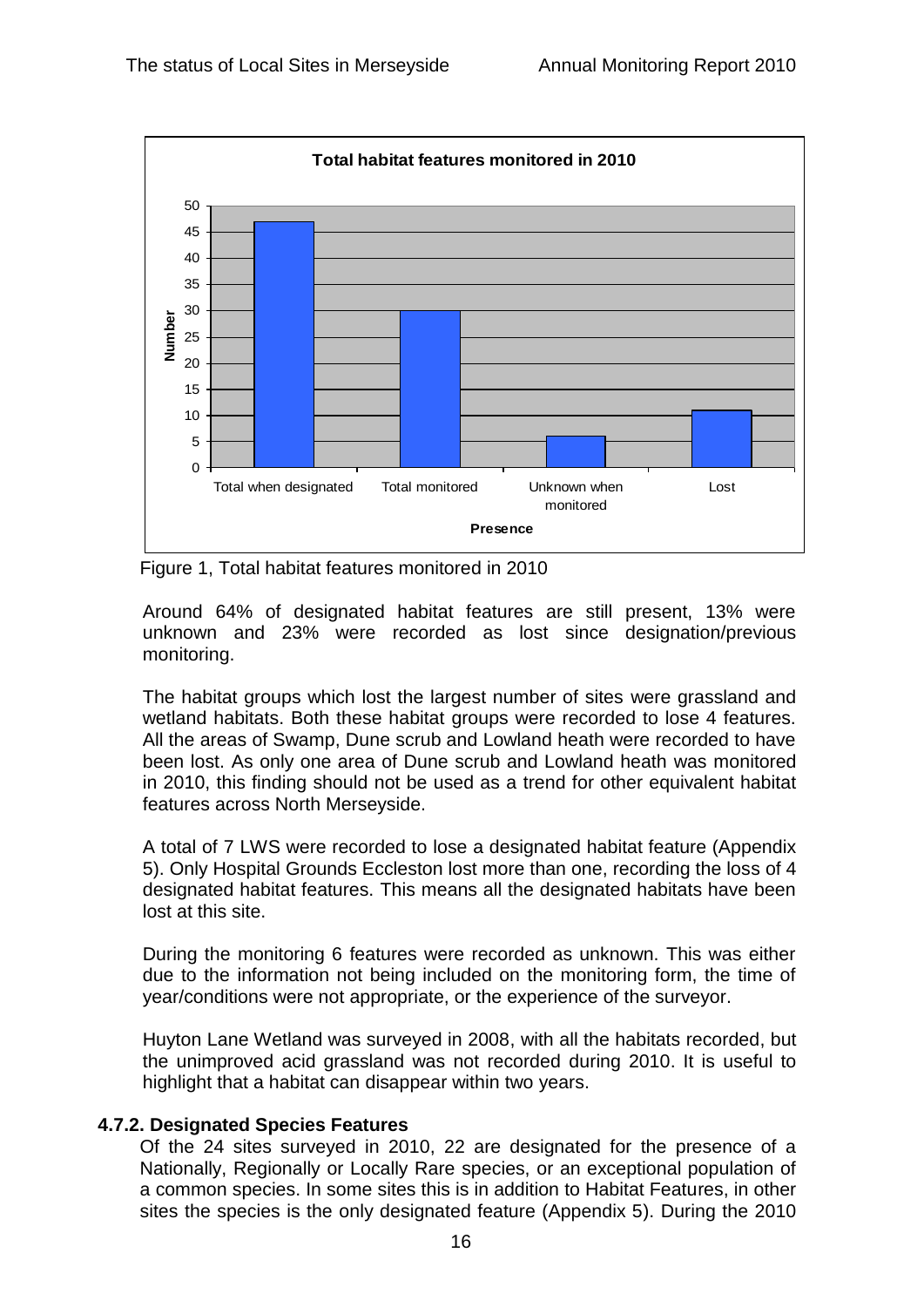monitoring, some species were not recorded. This was primarily due to time constraints, limited survey effort or limited knowledge. To allow the data to be analysed, only species that are either the sole designation feature, or those that can be easily identified by a wide range of surveyors (e.g. water voles, bluebells), have been included in the results and analysis.

#### **4.7.2.1 Designated Plant Features**

Plant species are designation features in 16 sites monitored in 2010. Many of these were not monitored due to reasons set out above. Therefore, 15 of these sites require specialist plant surveys. English bluebell is the most commonly designated plant species, at 9 sites.

Only one site was recorded to have English bluebells definitely present. This was Hospital Ground, Eccleston. At 5 sites (Hollins Hey Wood; Little Wood; Fazakerley Woods and Fields; Childwall Woods and Fields; and Mill Wood and Alder Plantation), some bluebells appeared to be Spanish or hybrid bluebells. More detailed surveys were recommended to clarify which plants were Spanish or hybrid bluebells, therefore requiring control. At Stadt Moers Q4, Crank Caverns and Former Rainhill Hospital Site, the presence or absence of bluebells were not included on the monitoring form.

Westcliffe Road Verge is designated for the presence of Smooth rupturewort, this was still present in 2010.

#### **4.7.2.2 Designated Animal Features**

Animal species are designation features at 16 site monitored in 2010. At 4 sites a number of species were not recorded during the monitoring. These are Edge Farm Rookery, where the rooks were recorded at another location; River Alt Seth Powell Way, where water voles were not recorded; red squirrels were not recorded at Fazakerley Woods and Fields; and the introduction of natterjack toads to West Lancs Golf Course was reported to have failed.

The surveyor of Fazakerley Woods and Fields stated that there have been anecdotal sightings of red squirrels on site, but they were not seen during the survey. Therefore, another survey is recommended to clarify this. The desk study of Key Park, Blundellsands also highlighted that a sand lizard survey should be undertaken to bring the records up to date.

A low number of water vole signs was recorded at Acornfield Plantation. The surveyor recorded that the habitat for water voles is extremely limited along the ditches, which are becoming overgrown with scrub and trees. Management was recommended to remove this.

#### **4.8. Current site management**

16 sites (66%) had some management being undertaken, even if minor (Appendix 6). The management at 11 sites (46%) was found to be having a positive effect for the conservation interest(s). The management at the other 4 sites was found to be neutral to the conservation interest(s).

Of the sites that are managed, 8 had conservation specific management. These are; Childwall Woods and Fields; Huyton Lane Wetland; Little Wood; Ten Acre Pits; Mill Wood and Alder Plantation; Key Park, Blundellsands;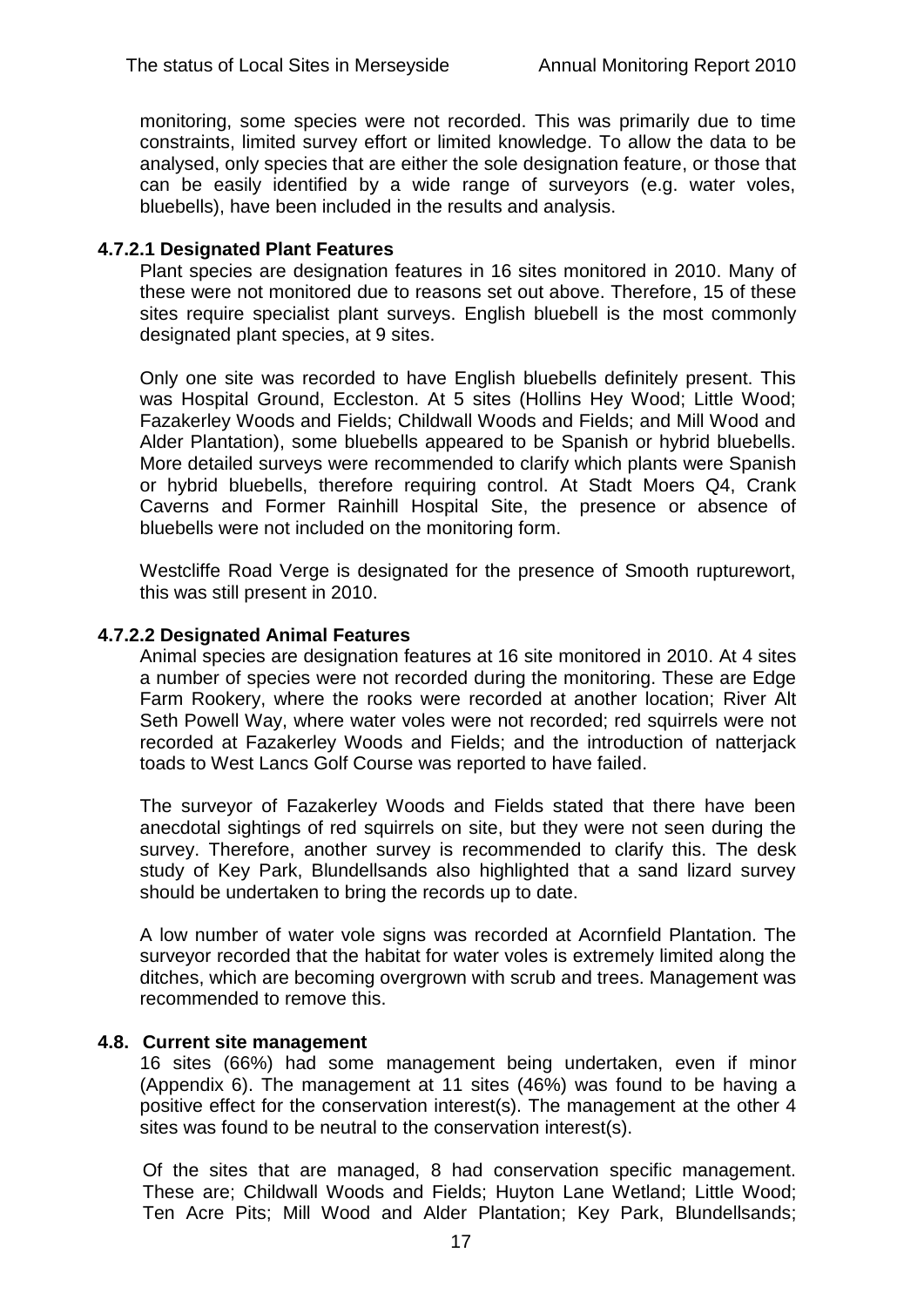Fazakerley Woods and Fields; and Crank Caverns. This is 33% of the total sites monitored in 2010.

It was evident that the banks of Dog Clog Brook had been cut before monitoring. But it is not know how often this is conducted and over what proportion of the site.

As a result of the monitoring, Knowsley Council are progressing plans to implement more and targeted management at Ten Acre Pits, Halewood Triangle and Little Wood.

#### **4.9. Management recommendations**

It was found that 20 sites (83%) require some form of management; this includes sites that are currently being managed (Figure 2). The majority of management is recommended on sites in Knowsley, but this is due to the high proportion of sites surveyed in comparison to the other districts.



Figure 2. Overall management recommendations

As is evident from Figure 2, the most common form of management recommendation is invasive species control, with 15 sites (62%) requiring this. Scrub control and implementing an appropriate grass cutting regime are both recommended at 10 sites (41%).

There are only 2 (8%) sites that do not require any different management. Westcliffe Road Verge is mown regularly, which is maintaining the designated feature (Smooth Rupturewort). Key Park, Blundellsands has a management plan that is being implemented.

Due to lack of information River Alt, Kirkby and Kirkby Brook need further investigation to determine the current management and any future recommendations. Similarly, Dog Clog Brook would benefit from an investigation into the current management regime.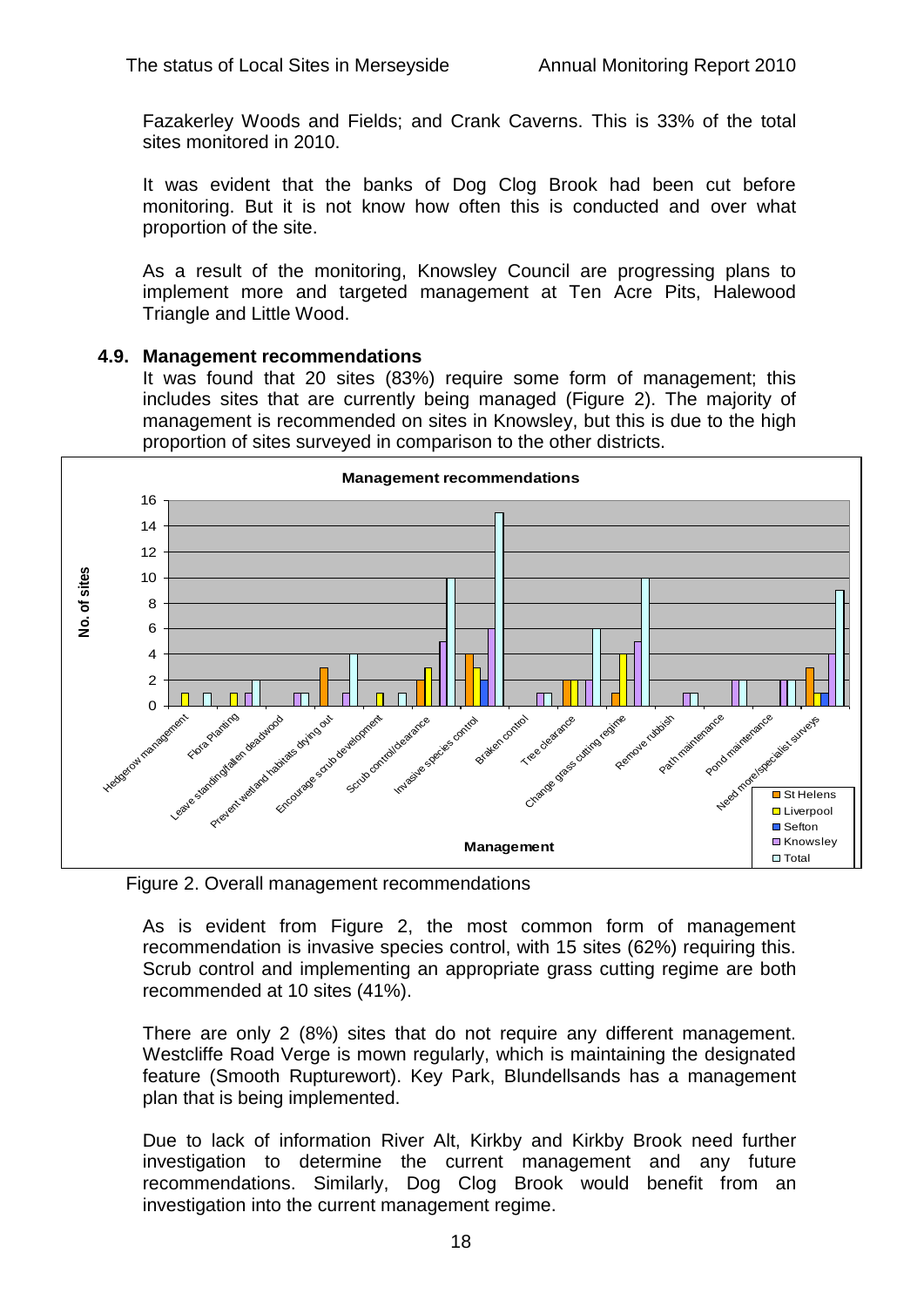# **5. District Summaries**

#### **5.1. Knowsley**

- The majority of sites surveyed in 2010 was in Knowsley, with 11 sites. A significant effort was made to survey these sites with surveys being conducted by the North West Lowland Water Vole Project, the Forever Meadows Project and staff at Merseyside Environmental Advisory Service.
- All were in the full extent as set out in the citations. Knowsley Council owns 10 of the sites surveyed, only Dog Clog Brook is owned privately.
- An area adjacent to Acornfield Plantation has recently been developed as an industrial unit. An area to the south-west of River Alt, Seth Powell Way has been developed into a playground area.
- Huyton Lane Wetland was surveyed again in 2010. This was due to concerns from local residents that the recently constructed Leisure Centre, next to the wetland, is causing the site to dry up. The results were inconclusive, possibly due to the unusual weather during early 2010.
- Walking and dog walking are the most popular activities, occurring at 9 sites surveyed. The other sites are a golf course and farmland.
- Little Wood was the only site to have destructive activities recorded (tipping, motor-scrambling and burning). It was also the site with the most recorded activities (6).
- It was found that 6 sites had invasive species present. The most commonly found were Japanese Knotweed and Spanish/Hybrid Bluebell, found at 5 and 4 sites respectively. Acornfield Plantation and Little Wood had the most number of invasive species recorded (4).
- The site that has the most coverage of invasive species is Acornfield  $\bullet$ Plantation. The coverage was recorded as between 6 – 25% of the site. This figure could increase with the inclusion of water fern (*Azolla*), but this requires further surveys.
- It was found that 2 sites had lost designated habitat features, these were  $\bullet$ Neutral Grassland at Acornfield Plantation and Marshy Grassland at Halewood Triangle. The presence of designated habitats at Huyton Lane Wetland, Stadt Moers Q4 and Ten Acre Pits was undetermined during monitoring.
- River Alt, Seth Powell Way is designated for the presence of water voles.  $\bullet$ No signs were recorded during the monitoring, although management is recommended to prevent scrub encroachment. Water vole populations fluctuate so this could be due to a dip in the local population.
- Only two sites were not recorded as being in active management. These were Kirkby Brook and River Alt, Kirkby. This does not mean they are not managed, but it was not recorded on the monitoring forms. All the other 9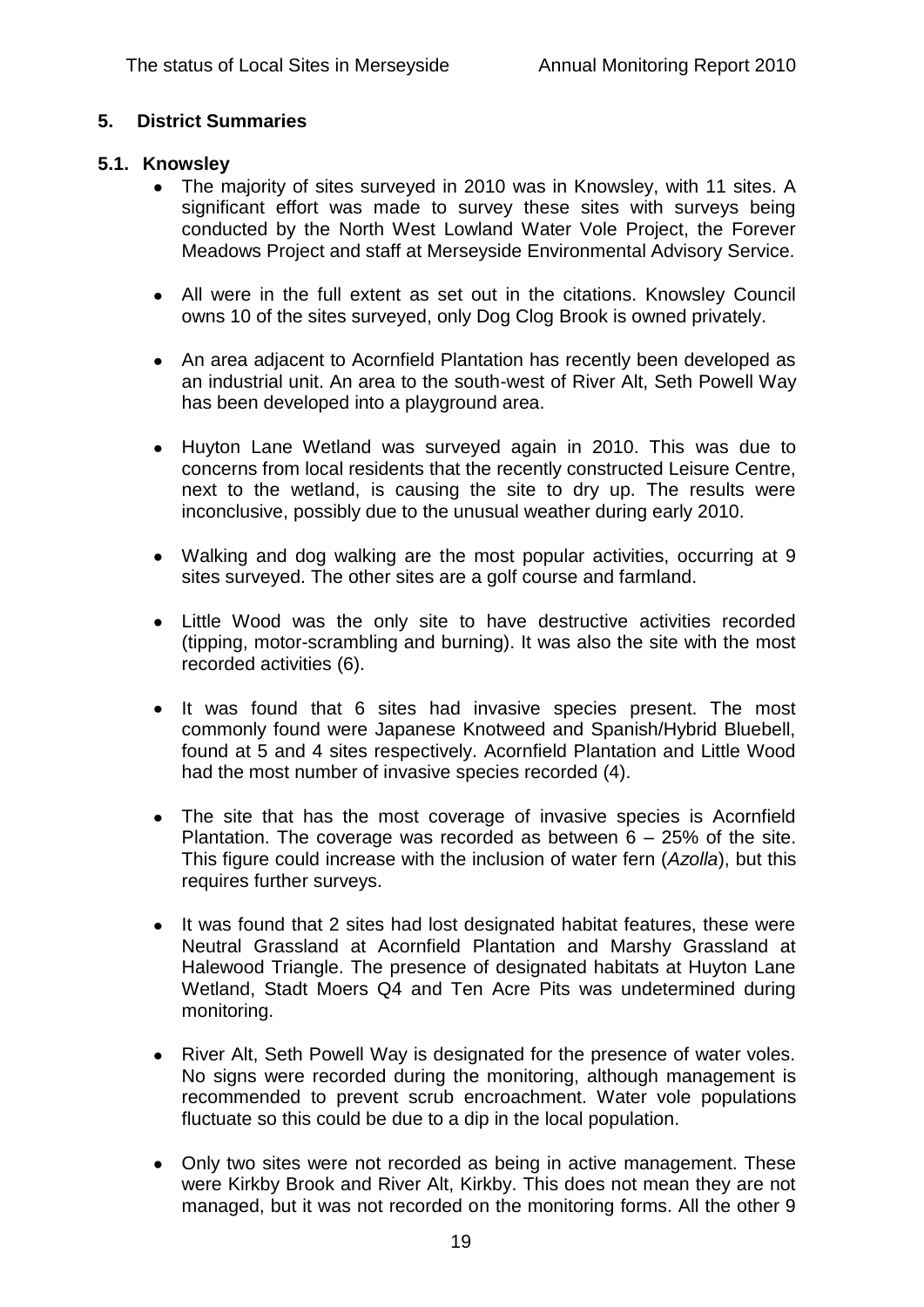sites had some form of management; no management was having a negative impact. Three sites were found to have conservation specific management; these are Huyton Lane Woodland, Little Wood and Ten Acre Pits.

- All sites would benefit from some form of management for conservation (Table 2). The mostly commonly recommended management was found to be invasive species control and scrub clearance, at 6 sites each. Grass cutting was also recommended at 4 sites. Halewood Triangle and Little Wood have the highest number of recommendations.
- The additional surveys recommended are; confirmation of bluebell species at Stadt Moers Q4 and Little Wood, an additional survey to assess if the unimproved acid grassland is still present at Huyton Lane Wetland, and an assessment if Acid or Neutral grassland are present at Ten Acre Pits.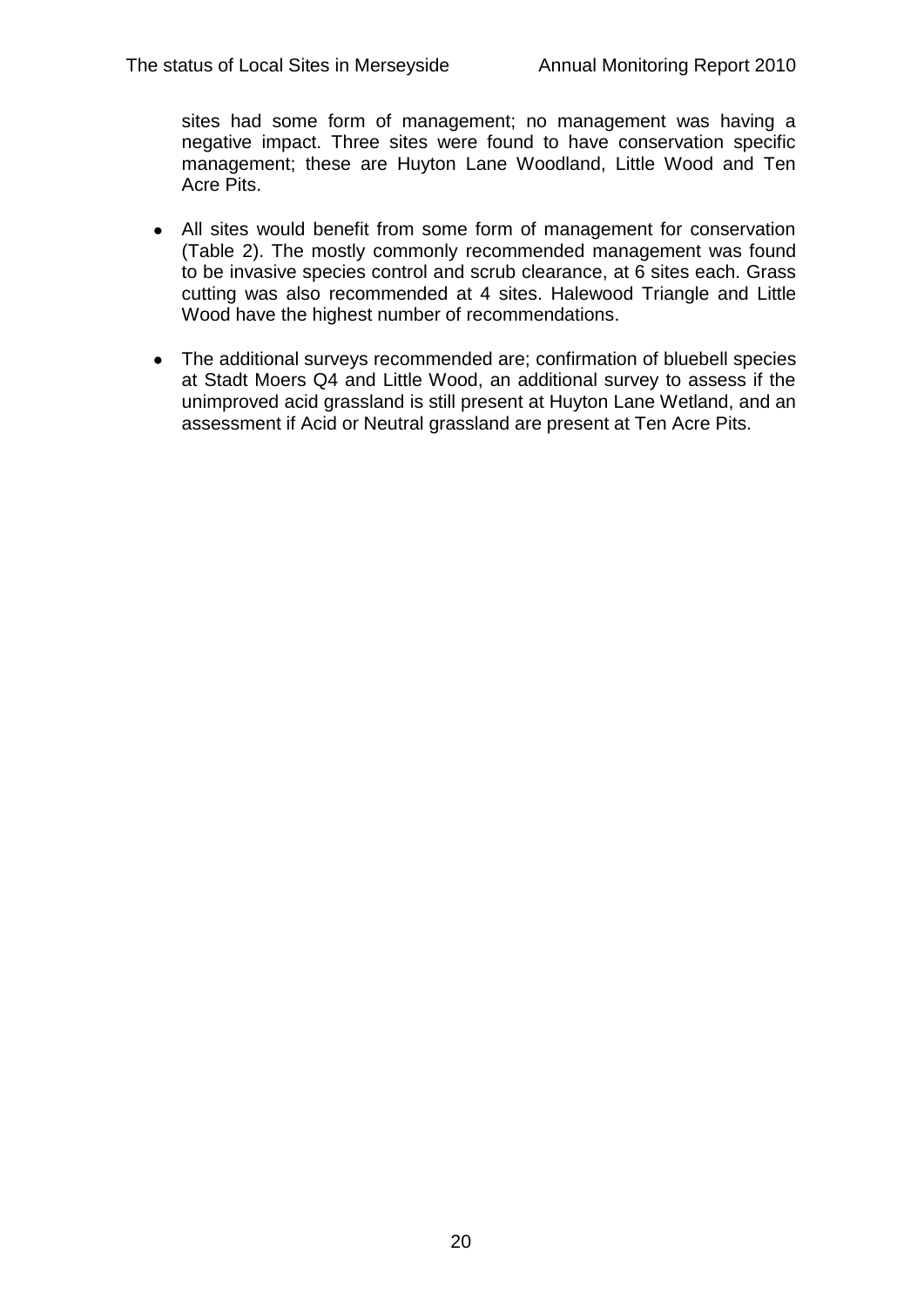|                                            | Acornfield<br><b>Plantation</b> | <b>River</b><br>Alt,<br><b>Kirby</b> | <b>River</b><br>Alt,<br><b>Seth</b><br><b>Powell</b><br>Way | <b>Dog</b><br>Clog<br><b>Brook</b> | <b>Halewood</b><br><b>Triangle</b> | Huyton<br>Lane<br>Wetland | <b>Kirkby</b><br><b>Brook</b> | <b>Kirkby</b><br>Brook,<br>Northwood | Little<br>Wood | <b>Stadt</b><br><b>Moers</b><br>Q <sub>4</sub> | Ten<br>Acre<br><b>Pits</b> |
|--------------------------------------------|---------------------------------|--------------------------------------|-------------------------------------------------------------|------------------------------------|------------------------------------|---------------------------|-------------------------------|--------------------------------------|----------------|------------------------------------------------|----------------------------|
| <b>Flora Planting</b>                      |                                 |                                      |                                                             |                                    |                                    |                           |                               |                                      |                |                                                |                            |
| <b>Prevent wet land</b>                    |                                 |                                      |                                                             |                                    |                                    |                           |                               |                                      |                |                                                |                            |
| habitats drying                            |                                 |                                      |                                                             |                                    | ✓                                  |                           |                               |                                      |                |                                                |                            |
| out                                        |                                 |                                      |                                                             |                                    |                                    |                           |                               |                                      |                |                                                |                            |
| Leave standing<br>deadwood                 |                                 |                                      |                                                             |                                    |                                    |                           |                               |                                      | ✓              |                                                |                            |
| <b>Scrub control</b>                       | $\checkmark$                    |                                      | $\checkmark$                                                |                                    | $\checkmark$                       |                           |                               | ✓                                    |                | $\checkmark$                                   |                            |
| <b>Invasive species</b><br>control         | $\checkmark$                    |                                      |                                                             | ✓                                  | ✓                                  |                           |                               |                                      | ✓              | ✓                                              | ✓                          |
| <b>Bracken Control</b>                     | $\checkmark$                    |                                      |                                                             |                                    |                                    |                           |                               |                                      |                |                                                |                            |
| <b>Tree clearance</b>                      | $\checkmark$                    |                                      |                                                             |                                    | $\checkmark$                       |                           |                               |                                      |                |                                                |                            |
| <b>Change Grass</b><br>cutting regime      |                                 |                                      | ✓                                                           | ✓                                  |                                    |                           |                               | $\checkmark$                         |                | ✓                                              | ✓                          |
| Path maintenance                           |                                 |                                      |                                                             |                                    | ✓                                  |                           |                               |                                      | $\checkmark$   |                                                | ✓                          |
| Pond                                       |                                 |                                      |                                                             |                                    |                                    |                           |                               |                                      | ✓              |                                                |                            |
| management                                 |                                 |                                      |                                                             |                                    |                                    |                           |                               |                                      |                |                                                |                            |
| <b>Needs</b><br>more/specialist<br>surveys |                                 |                                      |                                                             |                                    |                                    | ✓                         |                               |                                      | ✓              | ✓                                              |                            |
| <b>Remove Rubbish</b>                      | $\checkmark$                    |                                      |                                                             |                                    |                                    |                           |                               |                                      | ✓              |                                                |                            |

Table 2. Recommended management on Knowsley LWSs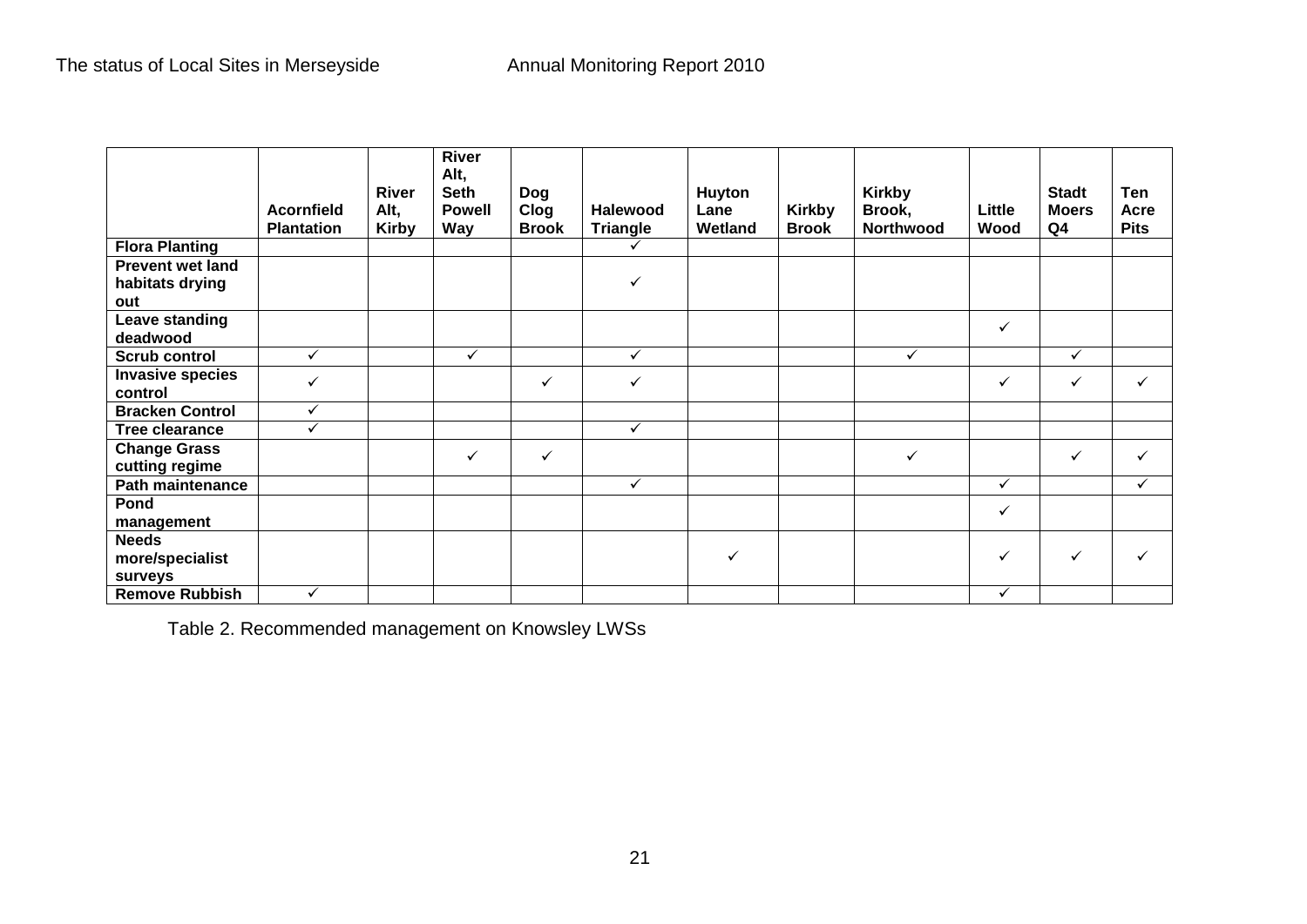# **Liverpool**

- Four sites were surveyed in Liverpool. Only Cressington Heath is in private ownership. Fazakerley Woods and Fields is owned by the council and Aintree NHS Trust.
- Since the reassessment of LWSs within Liverpool, all sites are in the full extent as set out in the citations. Cressington Heath has had an adjacent area developed into a housing estate.
- All sites were recorded as being used for walking and dog walking. Motorscrambling was recorded at Fazakerley Woods and Fields, and burning was recorded at Mill Wood and Alder Plantation.
- All sites had invasive species present. Japanese knotweed and Spanish/hybrid bluebell were present at the most sites (3 sites). Childwall Woods and Fields, and Fazakerley Woods and Fields both had 5 species of invasive species present, while Cressington Heath and Mill Wood and Alder Plantation only had one species recorded.
- Only one habitat feature was recorded as lost across the sites in Liverpool. This was the Lowland Heath at Cressington Heath. The surveyor of Cressington Heath stated that, although heather is present on site, the cover is currently limited and therefore cannot be classed as heath. It has been identified prior to the monitoring that the site requires grassland and heath restoration.
- All other habitats were recorded to be present still. Although a number were noted to be in poor condition.
- The bluebells at all sites where they are a designation feature, were recorded as a mix of English and Spanish/hybrid. More surveys are required to identify specific plants or areas which require removal.
- Water voles are still present at Fazakerley Woods and Fields, but red squirrels were not recorded during the monitoring. There may have been anecdotal sightings, but specific surveys are advised.
- Only Cressington Heath is not, notably, managed. All other sites have conservation specific management covering the sites, although it was estimated that only 20% of Fazakerley Woods and Fields is actively managed. It should be highlighted that the sites which are managed have not lost habitat features.
- All sites require management, changing the grass cutting regime is recommended at all sites. This is followed by invasive species control and scrub control. Mill Wood and Alder Plantation has the most recommendations. The additional survey is to ascertain the true species of bluebell.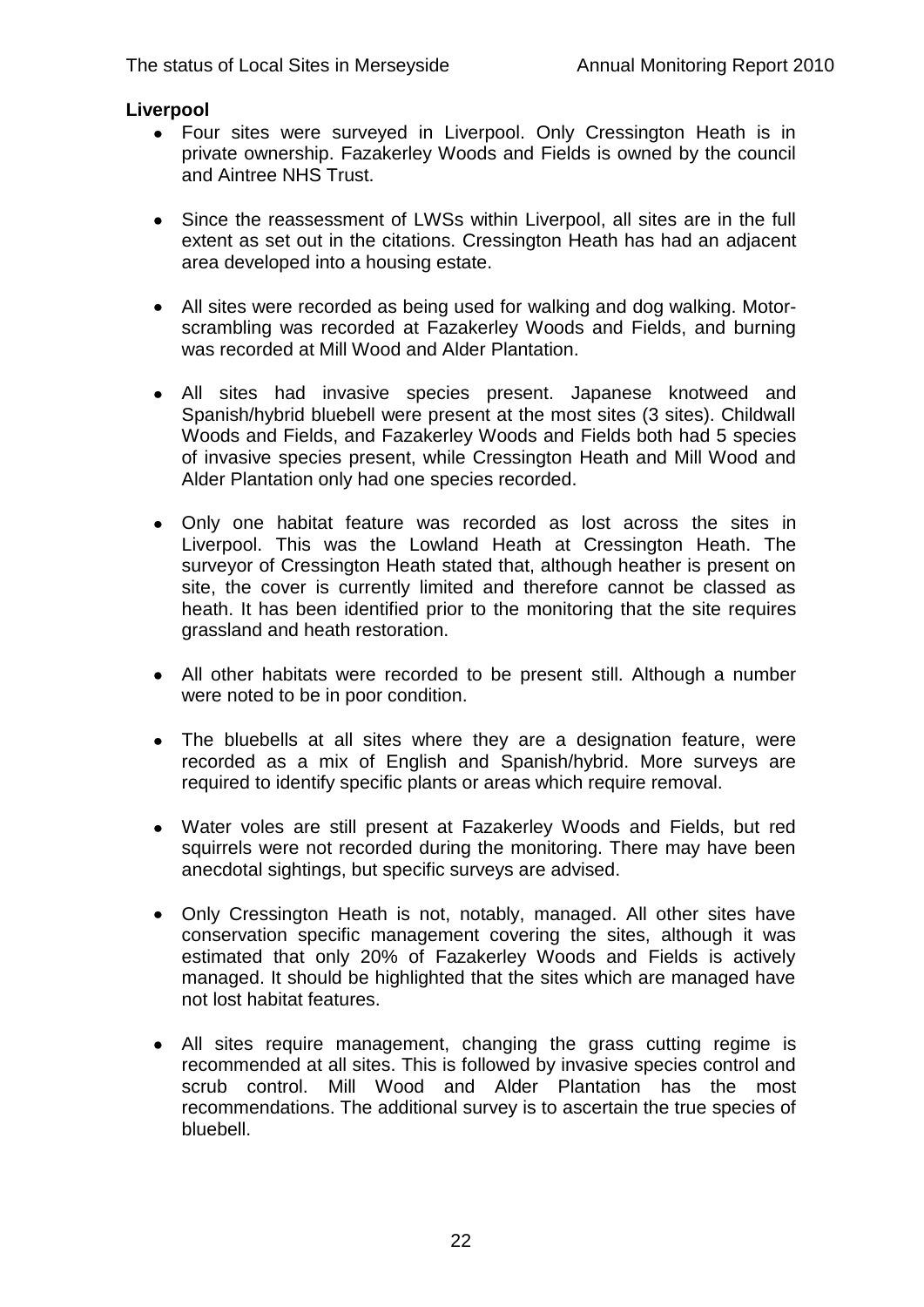|                                                   | <b>Childwall Woods</b><br>and Fields | <b>Cressington Heath</b> | <b>Fazakerley Woods</b><br>and Fields | Mill Wood and<br><b>Alder Plantation</b> |
|---------------------------------------------------|--------------------------------------|--------------------------|---------------------------------------|------------------------------------------|
| <b>Hedgerow</b>                                   |                                      |                          |                                       |                                          |
| <b>Management</b>                                 |                                      |                          |                                       |                                          |
| <b>Flora Planting</b>                             |                                      |                          |                                       |                                          |
| Encourage scrub                                   |                                      |                          |                                       |                                          |
| development                                       |                                      |                          |                                       |                                          |
| <b>Scrub control</b>                              | $\checkmark$                         |                          |                                       |                                          |
| <b>Invasive species</b><br>control                |                                      |                          |                                       |                                          |
| Tree clearance                                    |                                      |                          |                                       |                                          |
| <b>Change grass</b><br>cutting regime             |                                      |                          |                                       |                                          |
| <b>Needs</b><br>more/specialist<br><b>surveys</b> |                                      |                          |                                       |                                          |

Table 3. Recommended management at Liverpool LWSs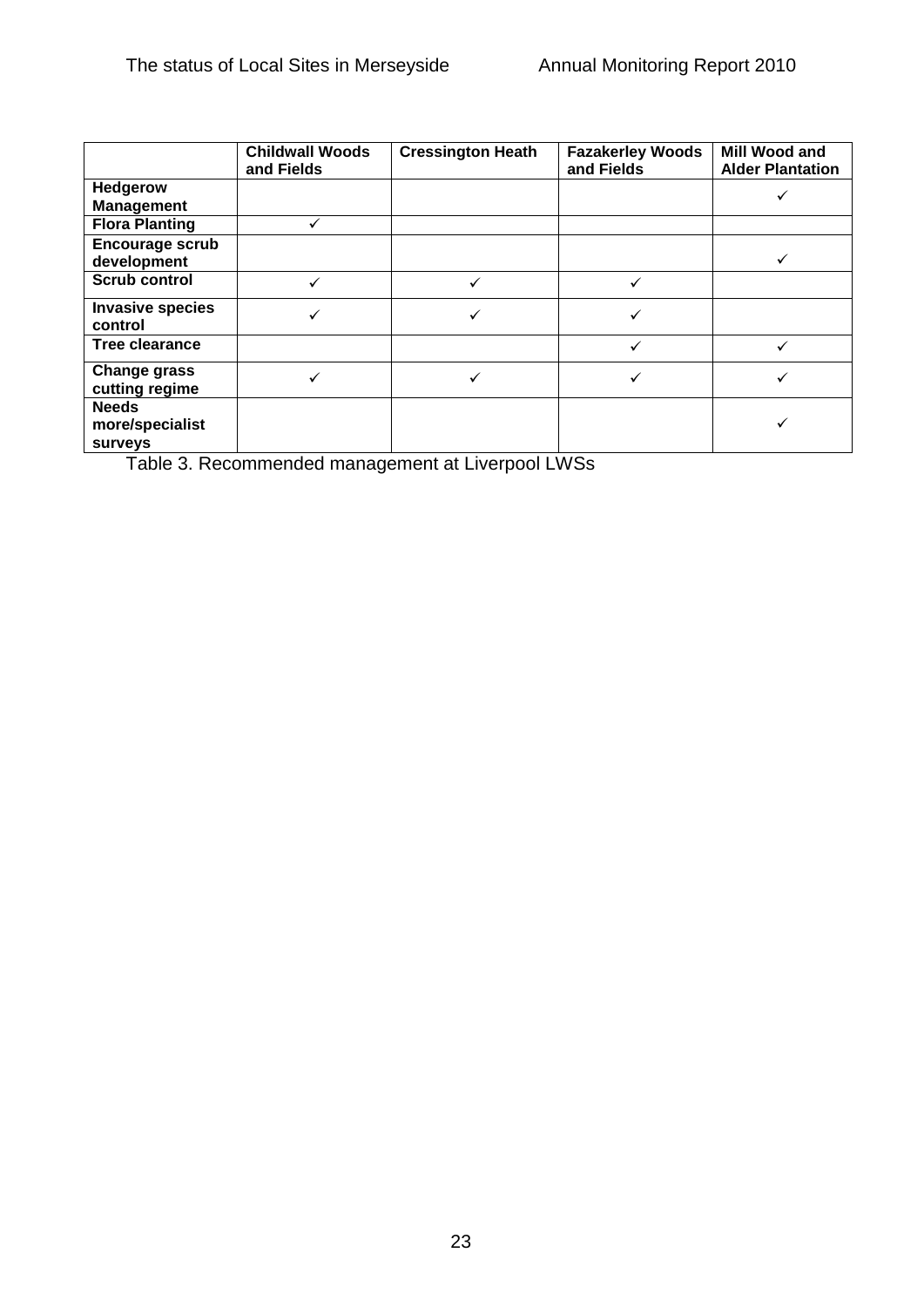#### **5.2. Sefton**

- Three of the sites surveyed in 2010 are privately owned, only Westcliffe Road Verge is owned by the council. All sites were found to be in the full extent as set out in the citations.
- No site has had adjacent developments. The area of sandy spoil left adjacent to West Lancs Golf Course has recently undergone habitat restoration as part of the mitigation for the dumping of the spoil.
- The most common form of use was walking and dog walking, occurring at 2 sites.
- Three sites had invasive species recorded; Edge Farm Rookery, Key Park  $\bullet$ Blundellsands and West Lancs Golf Course. Japanese Knotweed is the most common invasive species, present at 2 sites. The site with the most invasive species was Key Park Blundellsands. Japanese Rose, Gorse and Sycamore were recorded.
- Only Key Park Blundellsands and West Lancs Golf Course are designated for habitat features. The dune slack habitat at Key Park Blundellsands and the dune scrub habitat at West Lancs Golf Course were not recorded during the monitoring. The acid grassland habitat at West Lancs Golf Course was undetermined during the monitoring. The surveyor noted that the designation of this habitat could have been a mistake, as dune grassland could be mixed with the type of acid grassland listed as present on site.
- The Rooks at Edge Farm were recorded to have moved to another  $\bullet$ location. This site will require future monitoring to assess if the rooks return.
- Only Edge Farm Rookery is not managed within the sites surveyed. The other 3 sites" management was neutral. Key Park Blundellsands is the only site being actively managed for conservation interests, with a management plan implemented.
- Only two of the sites require additional management, these are Edge Farm Rookery and West Lancs Golf Course. Japanese knotweed control is recommended at both sites. The current management at Key Park Blundellsands and Westcliffe Road Verge should be maintained.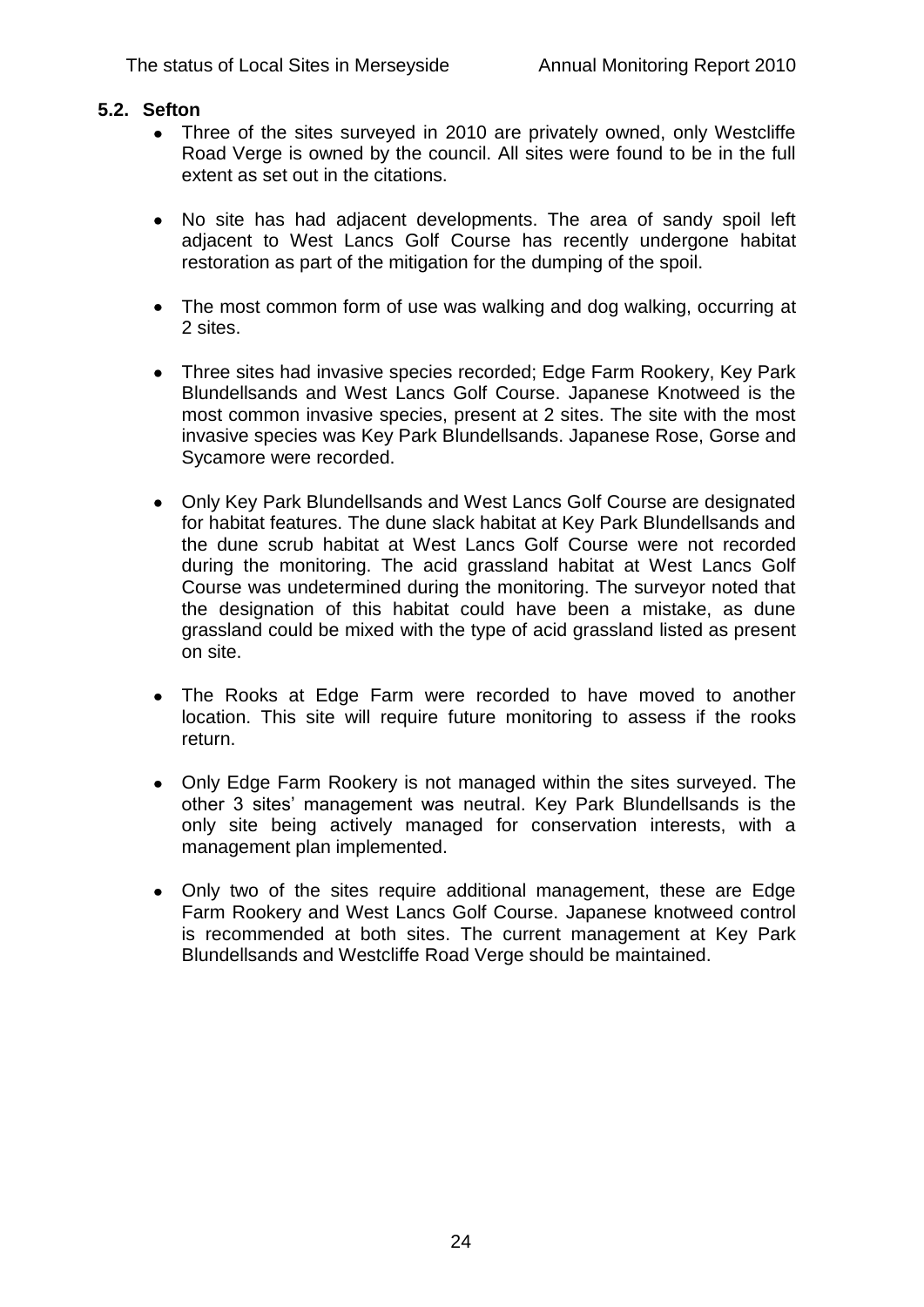#### **5.3. St. Helens**

- Five sites were surveyed in St. Helens during 2010. The council owns Hollins Hey Wood, Former Rainhill Hospital Ground and Grassland south of towpath, Sankey Valley Park. Hospital Grounds, Eccleston and Crank Caverns are privately owned. All exist in their full extent and none have had adjacent developments.
- The most popular activities recorded were cycling, walking and dog  $\bullet$ walking, occurring at 3 sites. The only activities evident at Hospital Grounds Eccleston were burning and tipping. Vandalism has been reported at Crank Caverns.
- All sites, except Crank Caverns, had invasive species recorded. Japanese knotweed was recorded most, at Former Rainhill Hospital Site, Hollins Hey Wood and Hospital Ground Eccleston.
- Hollins Hey Wood and Hospital Grounds Eccleston had 2 invasive species recorded, with coverage of between 26-50%.
- All the designated habitats were recorded as lost in Hospital Grounds Eccleston, although English bluebells were still recorded. The loss of these habitats can be attributed partly to the highly successional nature of the habitats and the extensive coverage of invasive species. There is an express need for management at this LWS.
- The area of Acid Rock Exposure and Standing Water at Former Rainhill Hospital were undetermined during the monitoring.
- $\bullet$ The only sites with current management are Crank Caverns, where the Merseyside and West Lancashire Bat Group have installed bars to prevent vandalism, and Grassland South of Towpath Sankey Valley Park, where the paths are maintained. The other three sites had no sign of management.
- All sites require additional management (Table 4). The most common management recommendation is invasive species control. Bluebell surveys are recommended at Crank Caverns, Hollins Hey Wood and Former Rainhill Hospital site. An assessment is also recommended to ascertain if the habitats that were not recorded are still present.

|                                                   | Crank<br><b>Caverns</b> | <b>Former</b><br>Rainhill<br><b>Hospital</b> | <b>Hospital</b><br><b>Ground</b><br><b>Eccleston</b> | <b>Hollins Hey</b><br>Wood | Grassland south of<br>towpath, Sankey CP |
|---------------------------------------------------|-------------------------|----------------------------------------------|------------------------------------------------------|----------------------------|------------------------------------------|
| Invasive species control                          |                         |                                              |                                                      |                            |                                          |
| <b>Change grass cutting</b><br>regime             |                         | ✓                                            |                                                      |                            |                                          |
| <b>Scrub control</b>                              |                         | ✓                                            | ✓                                                    |                            |                                          |
| Anti-vandalism bars                               |                         |                                              |                                                      |                            |                                          |
| habitat<br><b>Prevent wetland</b><br>drying out   |                         |                                              |                                                      |                            |                                          |
| Tree clearance                                    |                         |                                              |                                                      |                            |                                          |
| more/additional<br><b>Needs</b><br><b>surveys</b> | ✓                       |                                              |                                                      |                            |                                          |

Table 4. Recommended management at St. Helens LWSs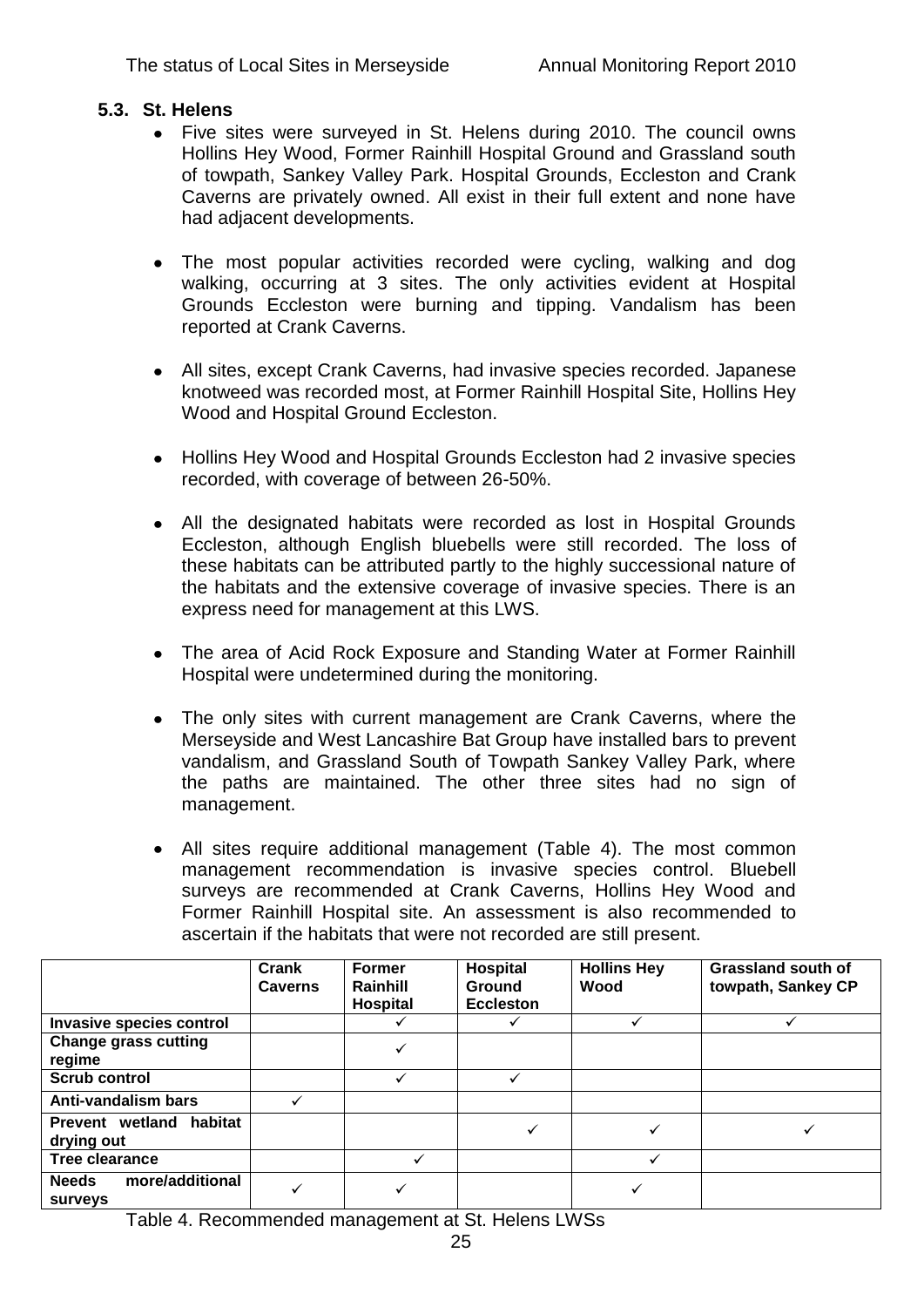#### **6. Discussion**

# **6.1. LWS Extent and Ownership**

Over the last 3 years 63 sites have been monitored. It has been found that only 4 LWSs have been reduced in size because of development or changes in land use. In three sites this was due to development, while in the remaining site agricultural land expansion/change was the reason. This number is only 6% of the total site monitored. An extremely low figure compared to figures stated in *Making Space for Nature* (Lawton *et al*), which states that in Derbyshire alone 62 LWS were reduced in size between 1984 and 2008.

69% of sites were found to be within public ownership in 2010. Across North Merseyside around 42% of LWSs are owned by public sector organisations. These sites provide a valuable resource to wildlife and the local community. Although there is large potential for these sites to provide a far wider range of benefits for the local population and contribute towards the establishment of England"s ecological network.

# **6.2. Adjacent development**

During the 2010 monitoring, 3 sites were recorded as having had adjacent developments or land use changes. This is 12.5% of the total sites surveyed. This is down on the percentage in 2009 (21%) and very similar to 2008 (12%).

Over the three years of monitoring, 11 sites (6.6%) have had adjacent developments or land use changes. Although not affecting the boundaries of all sites', developments and some changes in land use can affect a site's ability to support species and maintain habitats. A development or change in land use can remove buffering areas around sites, therefore reducing the size and diversity of habitats within an area. It can also reduce the ability of some species to move between sites, affecting the ability of those species to maintain strong, robust populations.

#### **6.3. Local Wildlife Site uses and activities**

Walking and dog walking continue to be the most popular activities in Local Wildlife Sites. Walking and dog walking occurs in 79% of the sites monitored in 2010. Although this is a decrease from the previous year"s figure of 85%, there has been an increase in the number of sites monitored in 2010.

# **6.4. Invasive species**

It was found that 70% of sites contained invasive species during 2010. Compared to 2009 (85%) there has been a small drop, but this figure is still higher than 2008 (60%).

In common with monitoring during 2008 and 2009, Japanese knotweed continues to be the most encountered invasive species in 2010. This is followed by Spanish/hybrid bluebell and Himalayan balsam.

Along with lack of management, invasive species continue to be the most damaging factor to sites in North Merseyside. These impacts are strongly linked, as a lack of management allows invasive species to grow and spread. An abundance of invasive species can also discourage management from being undertaken due to increased cost and complexity. Future management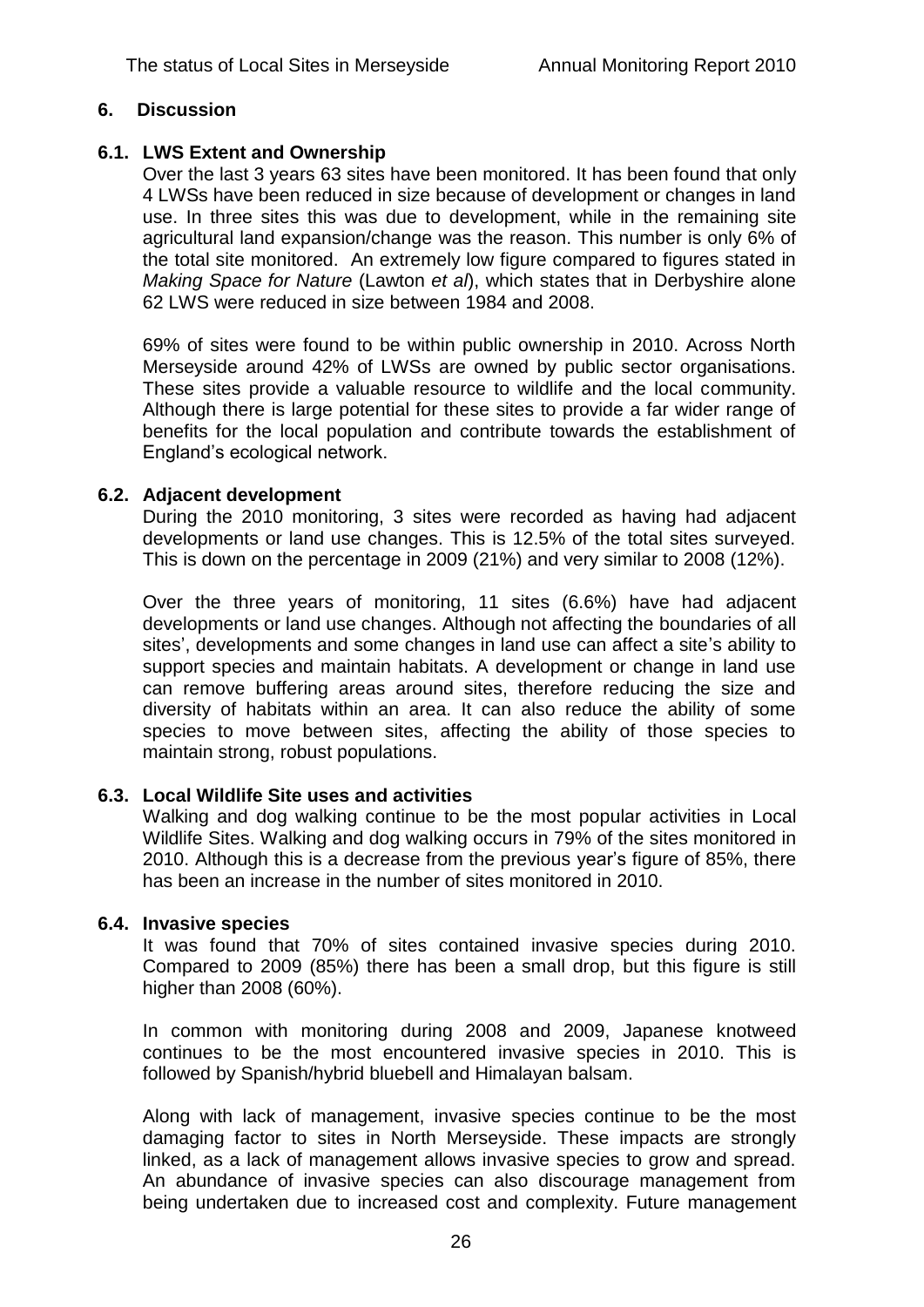needs to have a strong focus on invasive species control to reduce the negative impacts on habitats and ensure the designated features of LWSs are maintained.

#### **6.5. Habitat loss**

During 2010, 12 designated habitats (23%) were recorded as lost. Compared to the previous two years, this is a large increase. For example, 8% of the designated habitat features were lost in 2008, and 6% was lost in 2009. In 2010, only 64% of designated habitats were still present, compared to 73% in 2008 and 77% in 2009. Although these habitat features have been classed as lost, no designated features have been permanently lost. None of the sites surveyed has been destroyed beyond repair.

Compared to the previous two years, there has also been a small increase in the number of sites affected by habitat loss. In 2010, 8 sites were affected, compared to 4 in 2009 and 6 in 2008. Taken as a percentage of the total sites monitored, each year there has been an increase. In 2008, 24% of sites were affected, in 2009 – 28% and in 2010 – 33%.

Following trends from the previous two years, the habitat groups experiencing the largest declines are grassland and wetland habitats, with a total of 8 areas lost in 2010. Combined over the last three years, a total of 18 areas of wetland and grasslands habitats have been lost from the surveyed sites. The habitats experiencing the largest declines over these three years have been Standing Water and Marshy Grassland. In total there has been a loss of 5 areas of Standing Water and 6 areas of Marshy Grassland. No other designated habitat features have been recorded to have such high losses.

Unlike 2008 and 2009, no Acid Grassland was classified as lost in 2010, but two areas were classified as unknown during the monitoring. Two areas of Neutral Grassland were recorded as lost during 2010 surveys, in line with overall patterns of grassland loss.

The 2010 monitoring shows there has been an expansion in the types of habitats lost. In 2008 and 2009 between 3 and 4 types of habitat feature were lost, with the habitats fitting broadly into either grassland or wetland, but in 2010 this had increased to 7, including the loss of an area of Lowland Heath and Dune Scrub.

The habitats with the highest losses over the last 3 years can be highly prone to succession. Without management to maintain the habitat, they will eventually become overgrown or dry out. This can be demonstrated in a number of LWS during the 2010 monitoring. For example, the Hollins Hey Wood surveyor commented that the Standing Water habitat feature was not present, but an area of boggy ground was. It needs to be taken into account that the loss of such high numbers of wetland sites could be down to decreased rainfall. In 2010 a number of surveyors commented that a wetland feature was not present, but this may be due to the low rainfall.

With regard to species loss, it has already been stated that some plants and animals were not surveyed due to a variety of reasons. This does not mean they have been lost from sites. Generally "good habitats", maintained in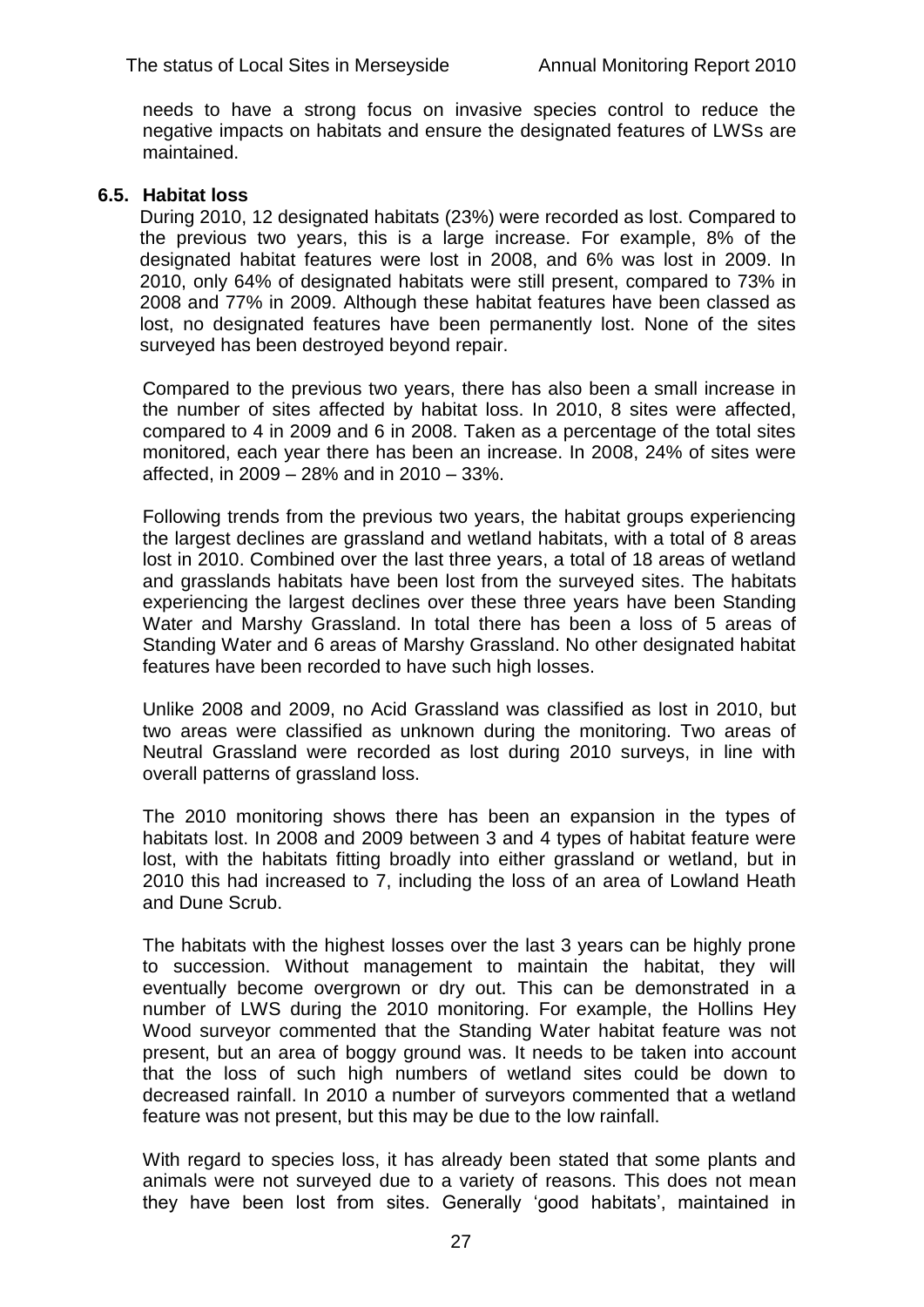optimum conditions, result in the retention of species. Although this is not always the case, resources do not allow for in-depth monitoring of designated species, therefore an assessment of habitat quality is most effective. As stated in Section 4.7.2.1 many sites require specialist surveys, but this should not be the priority. Overall site monitoring should be conducted on all LWSs first, then as resources/opportunities arise more in depth surveys can be undertaken.

# **6.6. Management**

Over the three monitoring years a total of 46 sites (73% of those monitored) experienced some form of management. There is no trend towards an increase or decrease in the sites managed generally between the years. Similarly there is no trend towards an increase or decrease of sites being managed for conservation over the last three years.

Over the last three years, only 17 sites (27% of the sites monitored) have management for conservation interests. This is a comparative figure to those stated in the 2010 reporting for NI197, but it does reinforce the need for more conservation specific management. It is interesting to note that within the 17 sites with management for conservation, there are 49 designated habitat features. Through the monitoring, only 1 area has been recorded as lost, and only 5 recorded as unknown, (although, some retained habitats have been recorded as not in optimum condition). In the sites which are not managed for conservation, 22 habitat areas have been lost and 10 recorded as unknown.

Even though a number of sites were recorded as managed in 2010, 83% still require additional management. This continues the trend of a high proportion of sites requiring management through the three years. Invasive species management is the most recommended site management, being recommended at 26 sites. There is also another trend of preventing succession, specifically scrub control and changing the grass cutting regime, which is evident. These recommendations have been made 25 and 21 times respectively. The LWSs in North Merseyside contain a large number of grassland, wetland and coastal habitats, as well as large water vole populations. As succession occurs these species/habitats become less in size and number.

Between the monitoring years, there has been an increase in number of management recommendations made. For example in 2008 – 49 were made, 2009 – 54 and in 2010 – 67. This is particularly interesting when you take into account in 2008 the most sites were monitored (25), while in 2009 only 14 sites were monitored. It is unclear why this is, but it may be due to a greater scrutiny of site by surveyors; a proactive approach by surveyors to improve sites; an actual need for more management; or a variety of scrutiny level of the monitoring forms during analysis. It will be interesting to see the management recommendations which are made following monitoring in 2011.

# **6.7. Monitoring**

In 2009 5% of LWSs were monitored, this has increased in 2010 to 9%. There was a concerted effort to carry out the monitoring in 2010, with 7 groups providing information towards this report.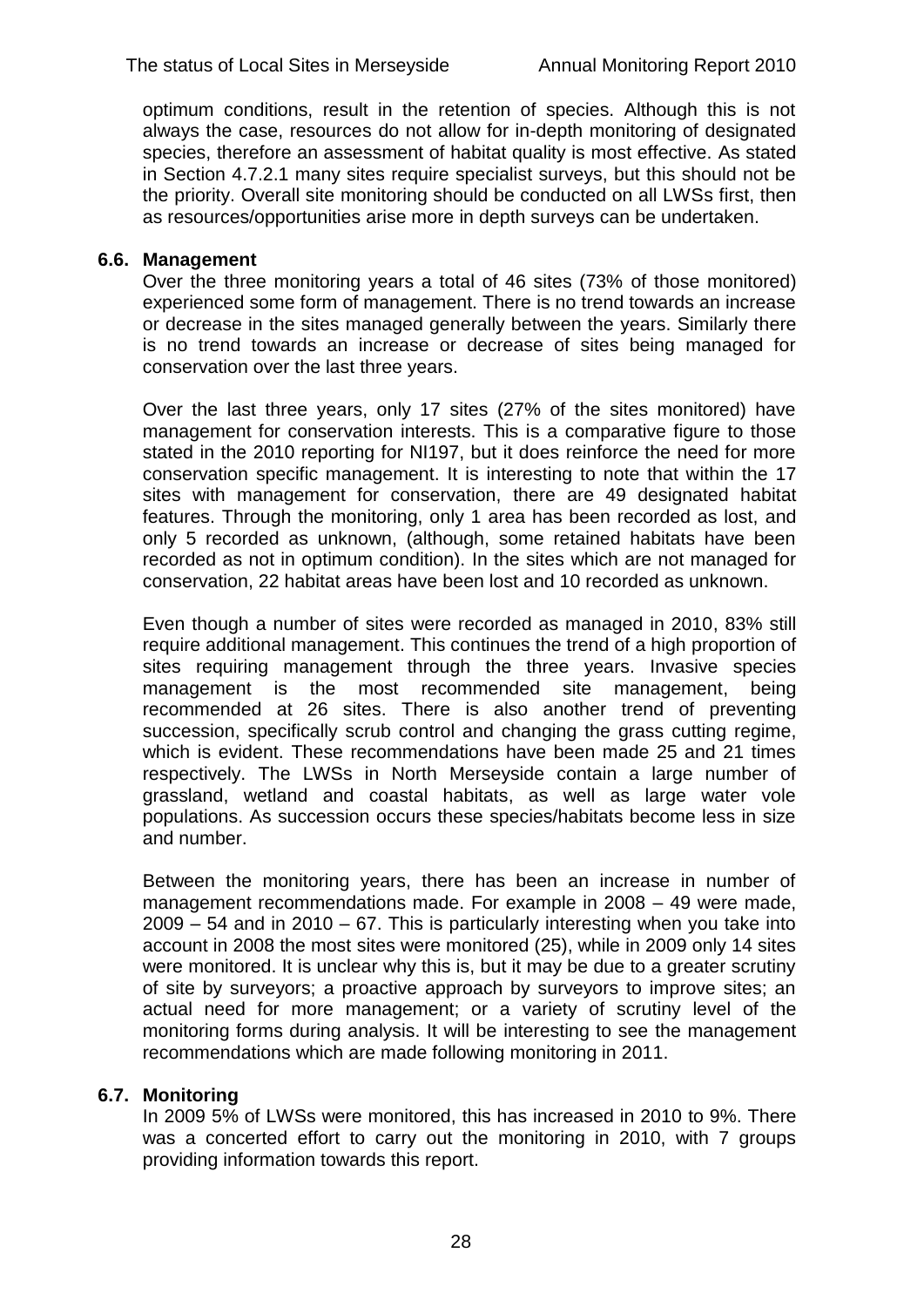Although there has been an increase in the number of sites monitored, if the target of all sites to be monitored in the rolling ten-year period is to be met, an increase in resources needs to be made available for LWS monitoring and surveying.

A number of sites could not be surveyed in 2010 because of access problems, for example, Switch Island was highlight for survey, but could not be done because of issues with access. If these sites are to remain as LWSs then surveys will be needed in the future. Closer working with partner organisations will be needed to secure access and conduct, effective and complete monitoring.

#### **6.8. North West Lowlands Water Vole Project (NWLWVP)**

As stated in section 3.2.5, 5 sites were surveyed as part of the NWLWVP, and the results used within this report. The project also surveyed a number of other LWSs, which were not included within this report. This was because the other designation features were not surveyed. 4 sites have the presence of water voles as part of their designation, and 6 do not feature water voles as part of their designation. A summary of the results can be found in Table 8 in Appendix 7.

Of the sites that do not have water voles as part of their designation, Kirkby Brook, Inc. Mill Brook was recorded as having a large number of water vole signs. 38 latrines and one animal were sighted during the survey. Although water vole populations fluctuate, this site is bounded by other LWSs which are designated for water voles. This site will require further monitoring to assess if the water vole population is a long-term feature and can be included as part of the designation.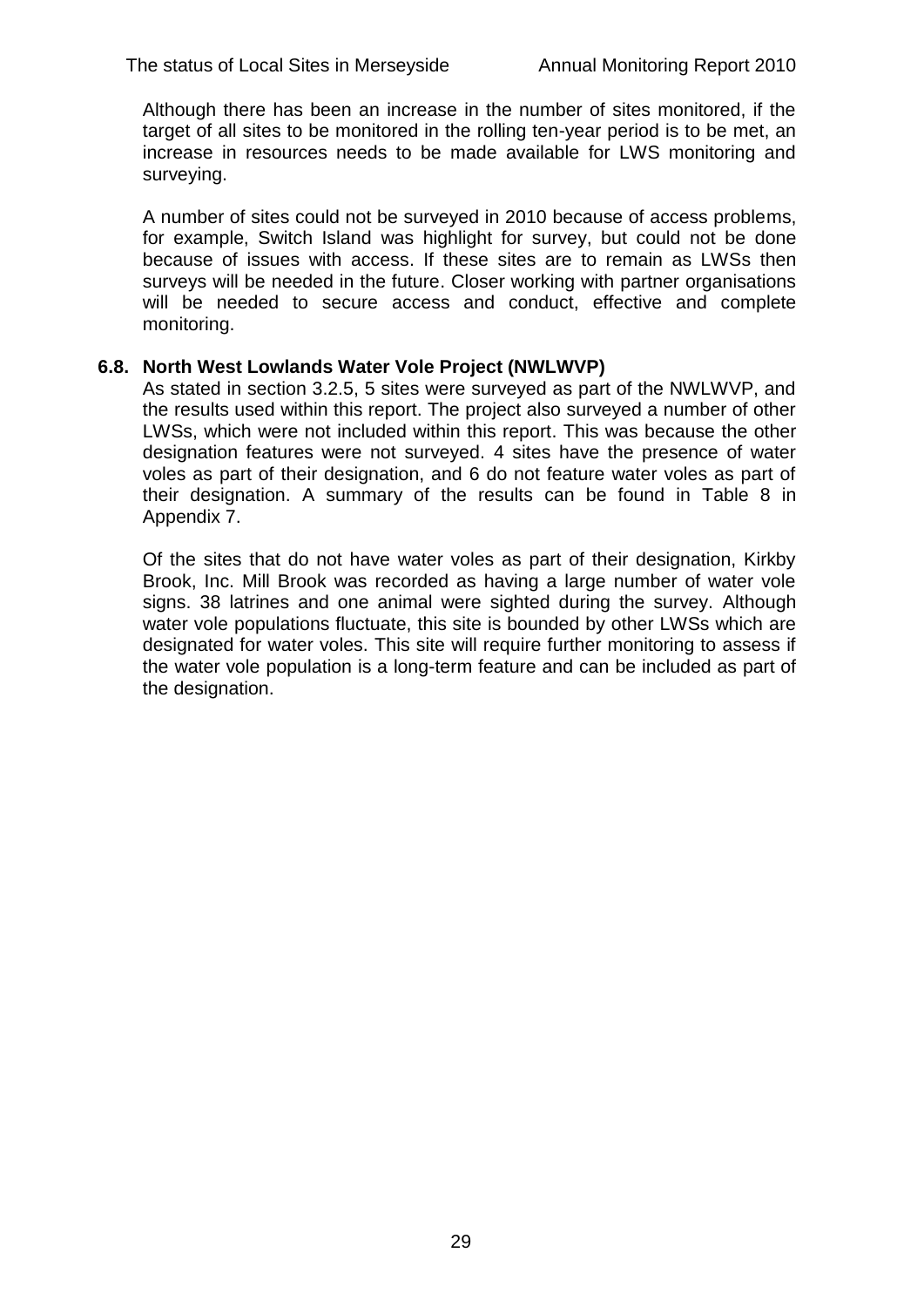#### **7. Conclusions**

With the implementation of standard LWS selection guidelines across the districts within North Merseyside, a range of sites have been selected that form the basis of an ecological network. This network of sites currently provides an important facility for the provision of greenspace and the protection of biodiversity across North Merseyside. The sites are also an important resource for the future enhancement of biodiversity, forming the core areas of any improvements to the ecological network.

Local Wildlife Sites within North Merseyside continue to be a valuable asset to wildlife and local populations. For three years the most popular activity within LWSs has been walking and dog walking. It is wildly regarded that people who have access to greenspaces lead healthier, happier and more productive lives. A large number of LWSs within North Merseyside is contributing towards this. *Making Space for Nature* (Lawton *et al*) shows that almost 20% of LWSs across the England are within urban areas, providing valuable green space for local residents.

Over the last 5 years only 4 LWSs have been totally lost to development. During monitoring, 3 sites have been recorded to lose area to development and only one site to changes in land use. The councils and Local Sites Partnership should be satisfied in the work conducted to safeguard and maintain LWSs. Although, these figures do highlight the main impact on LWSs within Merseyside is development. The districts should continue to implement policies set out in their Unitary Development Plans to protect LWSs. The future Core Strategies should also highlight the importance of LWSs and ensure they are safeguarded, maintained and enhanced into the future.

Generally over the last three years of monitoring, it is evident that sites are not in the best condition they could be, and the loss of habitats within LWSs continues to put pressure on biodiversity across North Merseyside. There is an increasing trend of habitat losses and the major reason for this is the lack or misdirection of management. This loss of habitat will have a large affect on the species present with LWSs.

It is very evident from surveys that all sites require targeted and planned management, to maintain, reinstate or improve the designated features to some extent. It can be shown that those sites that are managed for conservation have retained habitat features. If more management resources were targeted and planned towards conservation, there could be a significant increase in the condition and ecological value of LWSs. A major problem continues to come from invasive species and the undesirable success of habitats.

The continued monitoring and assessment of LWSs is needed across North Merseyside to inform councils, land managers and owners of the requirements of the sites. Although an increased effort is needed to ensure all the LWSs are monitored on a rotational basis, great strides have already been made with over 60 sites monitored in the past three years.

These conclusions parallel the findings in *Making Space for Nature* (Lawton *et al*), which found that the majority of LWSs are under-managed and currently not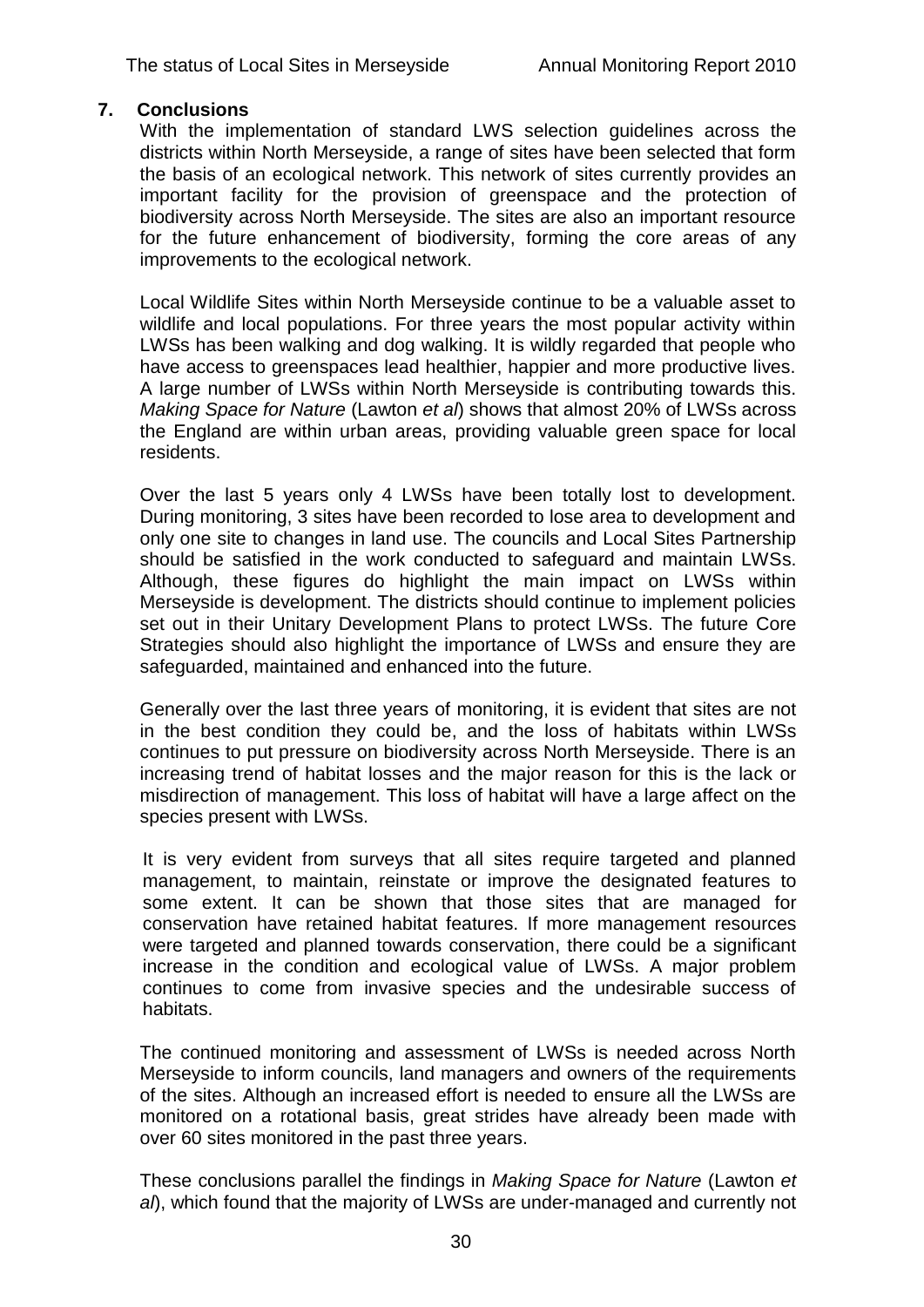meeting their potential. If the LWS within North Merseyside are to support England"s ecological framework, an increased effort is needed to facilitate their improvement. *Making Space for Nature* also states that management of a site for conservation can increase targeted species populations drastically. In a country with limited space, this provides a cost effective and more efficient use of space. This is even more significant in Merseyside with the high human population density and the relatively small size.

Merseyside is also shown to be an area of high habitat fragmentation in *Making Space for Nature*. The Liverpool City Region Ecological Framework has been put in place to provide the foundations to link remaining areas of wildlife habitat. As stated previously LWSs are an integral part of this. They act as reservoirs of species and habitats that can extend into new areas when given the opportunity, but the established LWSs have to be in good condition and large enough to provide the best results.

*Making Space for Nature* and the NERC Act Review 2010, both recommend that there is further potential for work in LWSs. Both recommend that LWSs owned by local authorities should have management plans implemented and their potential fully realised. A number of sites across North Merseyside are already meeting these recommendations, but to reach their full potential this needs to be encouraged across all sites.

The current work to; establish an Ecological Framework, to protect, manage, and monitor LWSs, means North Merseyside is in a good position to meet the achievements of maintaining and improving biodiversity across the area.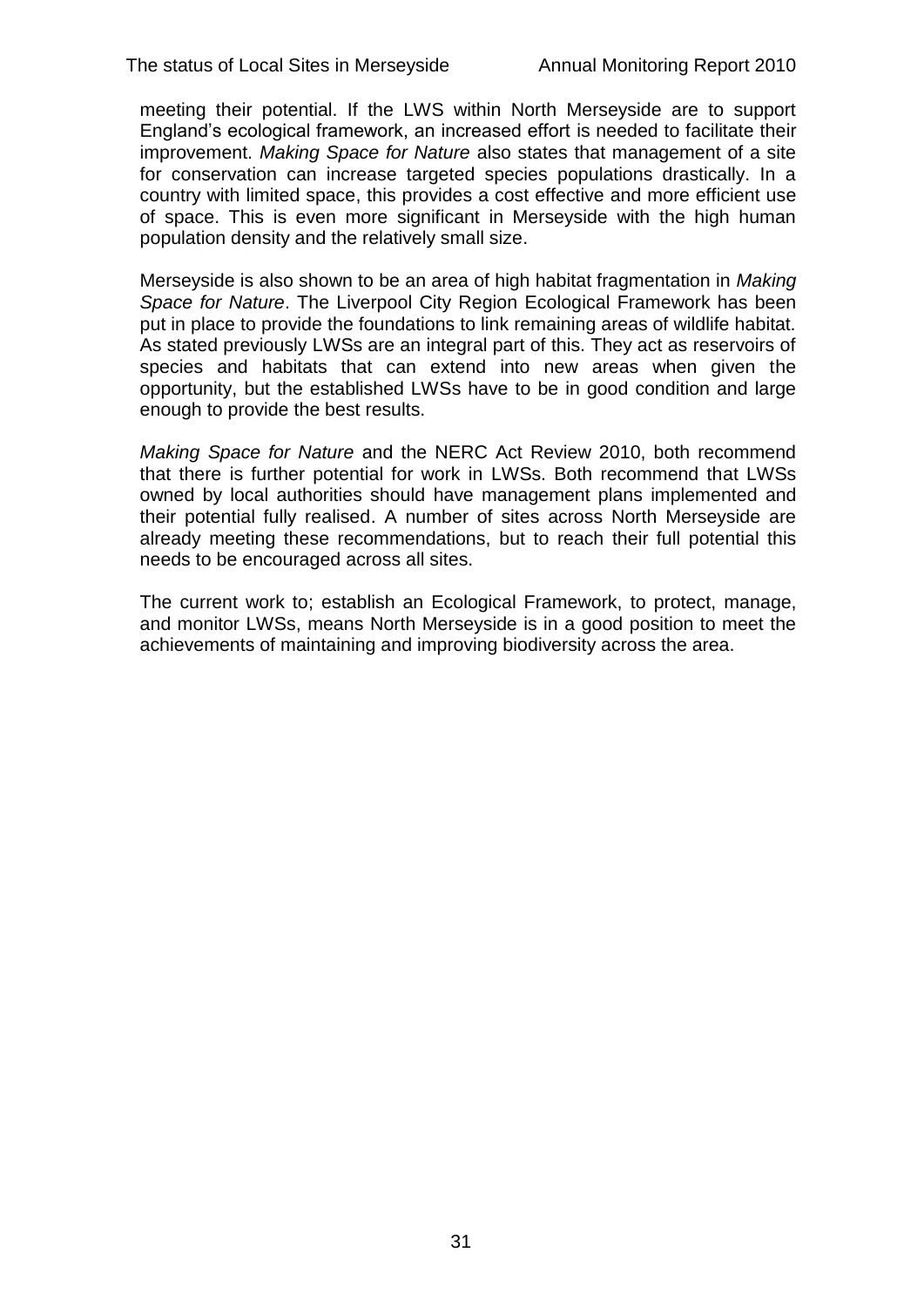# **Bibliography**

Bennett, C (2009) "National indicator sub-regional report" Merseyside Environmental Advisory Service.

Department for Environment, Food and Rural Affairs (2006) "Local Sites Guidance on their Identification, Selection and Management." Available at [http://www.defra.gov.uk/wildlife](http://www.defra.gov.uk/wildlife-countryside/ewd/local-sites/localsites.pdf)[countryside/ewd/local-sites/localsites.pdf](http://www.defra.gov.uk/wildlife-countryside/ewd/local-sites/localsites.pdf)

Entec Uk Ltd (2010) "Review of the Biodiversity Duty contained in Section 40 of the NERC Act 2006"

Hartley, A (2008) "The status of Local Wildlife Sites in Merseyside 2008". Merseyside Environmental Advisory Service.

Hartley, A (2009) "The status of Local Wildlife Site in Merseyside 2009". Merseyside Environmental Advisory Service

Lawton et al (2010). *Making Space for Nature*: A review of England"s Wildlife Sites and Ecological Network.

Merseyside Biodiversity Group (2008) "Merseyside Local Authorities and the Biodiversity Duty"

[http://www.merseysidebiodiversity.org.uk/index.asp?content=v2content\la](http://www.merseysidebiodiversity.org.uk/index.asp?content=v2content/la-resources.xml)[resources.xml](http://www.merseysidebiodiversity.org.uk/index.asp?content=v2content/la-resources.xml)

Merseyside Biodiversity Group (2008) "NI197: Data Guidance". Available at [http://www.merseysidebiodiversity.org.uk/index.asp?content=v2content\la](http://www.merseysidebiodiversity.org.uk/index.asp?content=v2content/la-resources.xml)[resources.xml](http://www.merseysidebiodiversity.org.uk/index.asp?content=v2content/la-resources.xml)

Rhodes, R (2007) "The status of Local Wildlife Sites in Merseyside 2007". Merseyside Environmental Advisory Service.

Rhodes, R (2008) "North Merseyside Local Wildlife Sites Selection Guidelines". Merseyside Environmental Advisory Service.

Royal Commission on Environmental Pollution, 2007

The Wildlife Trusts (2008) "Status of English Local Wildlife Sites systems"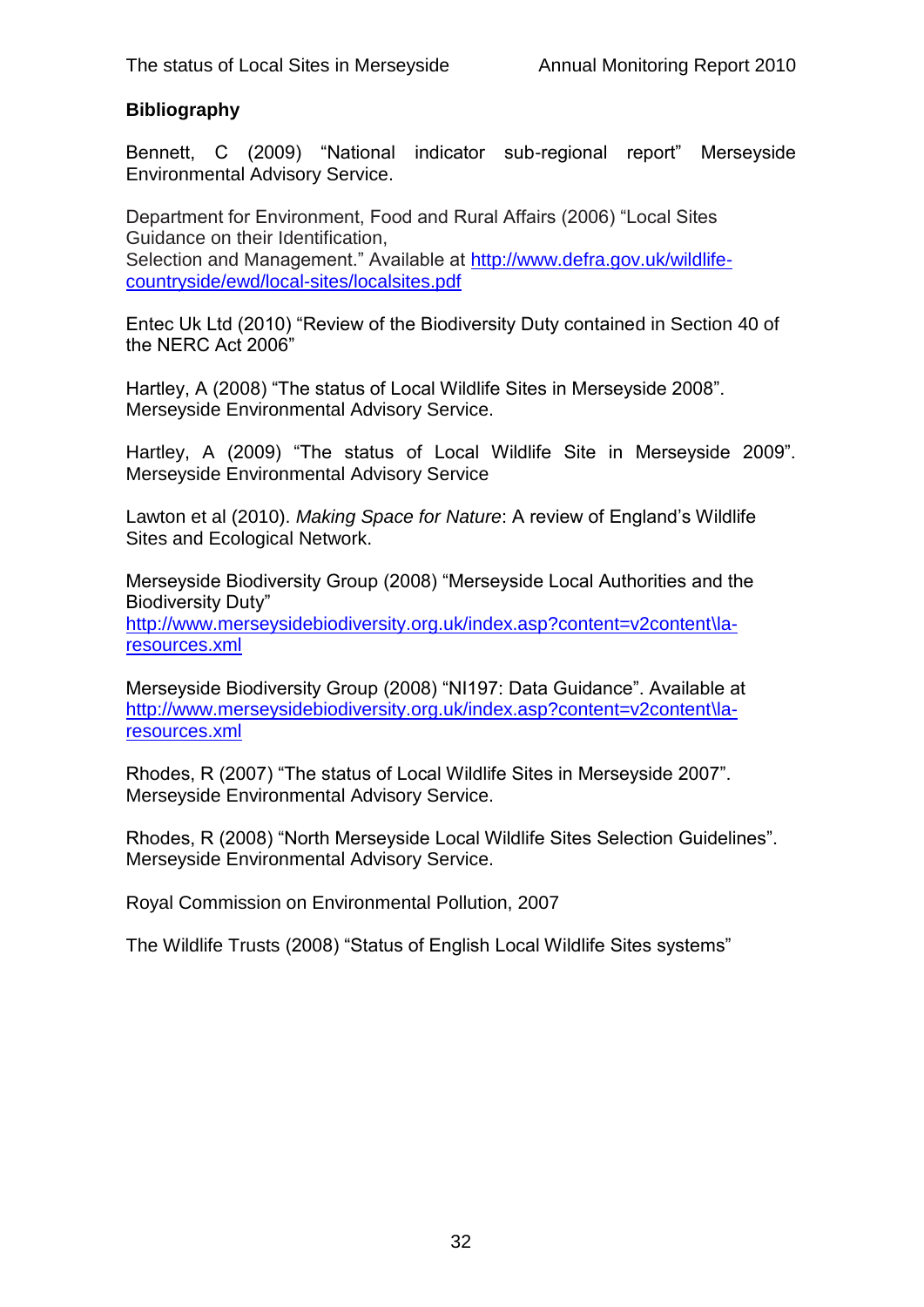Sites monitored during 2010

#### **Knowsley**

Acornfield Plantation River Alt, Kirkby River Alt, Seth Powell Way Dog Clog Brook Halewood Triangle Huyton Lane Wetland Kirkby Brook Kirkby Brook, Northwood Little Wood Stadt Moers Q4 Ten Acre Pits

#### **Liverpool**

Childwall Woods and Fields Cressington Heath Fazakerley Wood and Fields Mill Wood and Alder Plantation

#### **Sefton**

Edge Farm Rookery Key Park, Blundellsands Westcliffe Road Verge West Lancs Golf Course

#### **St Helens**

Crank Caverns Former Rainhill Hospital Site Grassland south of towpath, Sankey Valley Park Hollins Hey Wood Hospital Grounds, Eccleston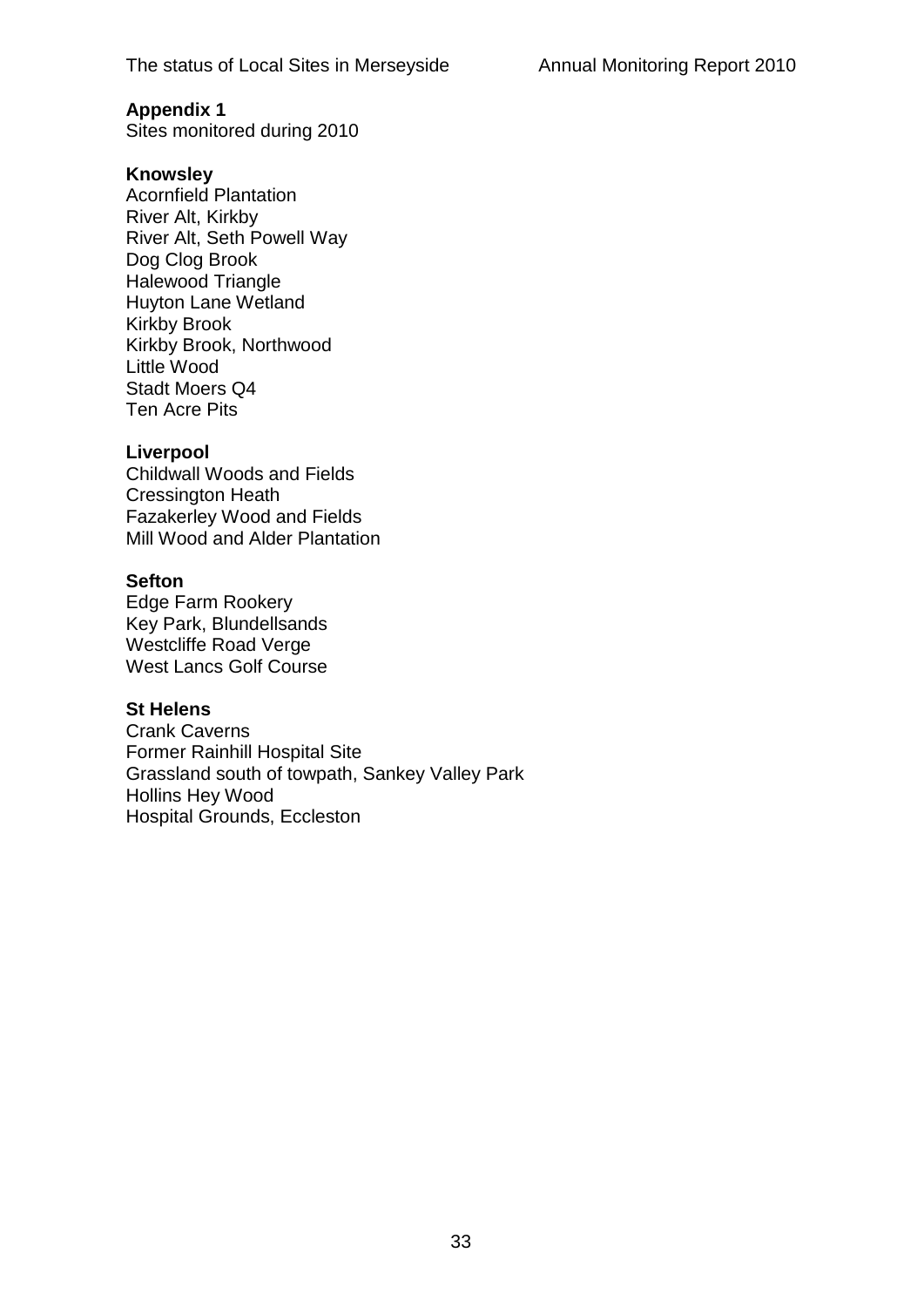Example of Local Wildlife Site monitoring forms and target notes.

#### **Merseyside Local Sites Partnership**

# **Local Wildlife Sites Monitoring Form**

| Site name                        | <b>Rainhill Hospital</b> |                                       | <b>Borough</b>                       | St. Helens                                              |
|----------------------------------|--------------------------|---------------------------------------|--------------------------------------|---------------------------------------------------------|
| <b>Survey Date</b><br>DD/MM/YYYY | 13.7.10                  | <b>National</b><br>grid<br>reference: | SJ495924                             | Surveyor/s<br><b>Rick Rogers</b><br><b>Mike Roberts</b> |
| Ownership                        | Public Y/<br>N           | Private Y/<br>N                       | Time spent on site<br>(Hours: mins): | Photographs<br>taken?                                   |
| St. Helens<br>Council            | Υ                        | N                                     | 90 mins                              | <b>No</b>                                               |

Does the site, as defined by the register still exist in full? **YES**

Does only part of the site exist? **N/a**

If the site boundary has changed amend the site boundary on the plan to show changes and type of landuse on developed part of the site.

Please list the land uses adjacent to the site below: **Residential / Highway**

Has any land adjacent to the site been developed since this site was last monitored? Y /N

If yes, show changes on the plan.

#### **Site activities**

Please circle any of the following activities undertaken on site:

Burning, tipping, motorscrambling, walking, **dog walking**, horse-riding, shooting, rearing game, cycling, livestock grazing (specify below), other grazing (e.g rabbit, deer), other activities (specify below).

# **BMX Track constructed but doesn't compromise the woodland**

#### **Invasive species**

Are there any non-native invasive species present? Yes Please circle any of the following that are present: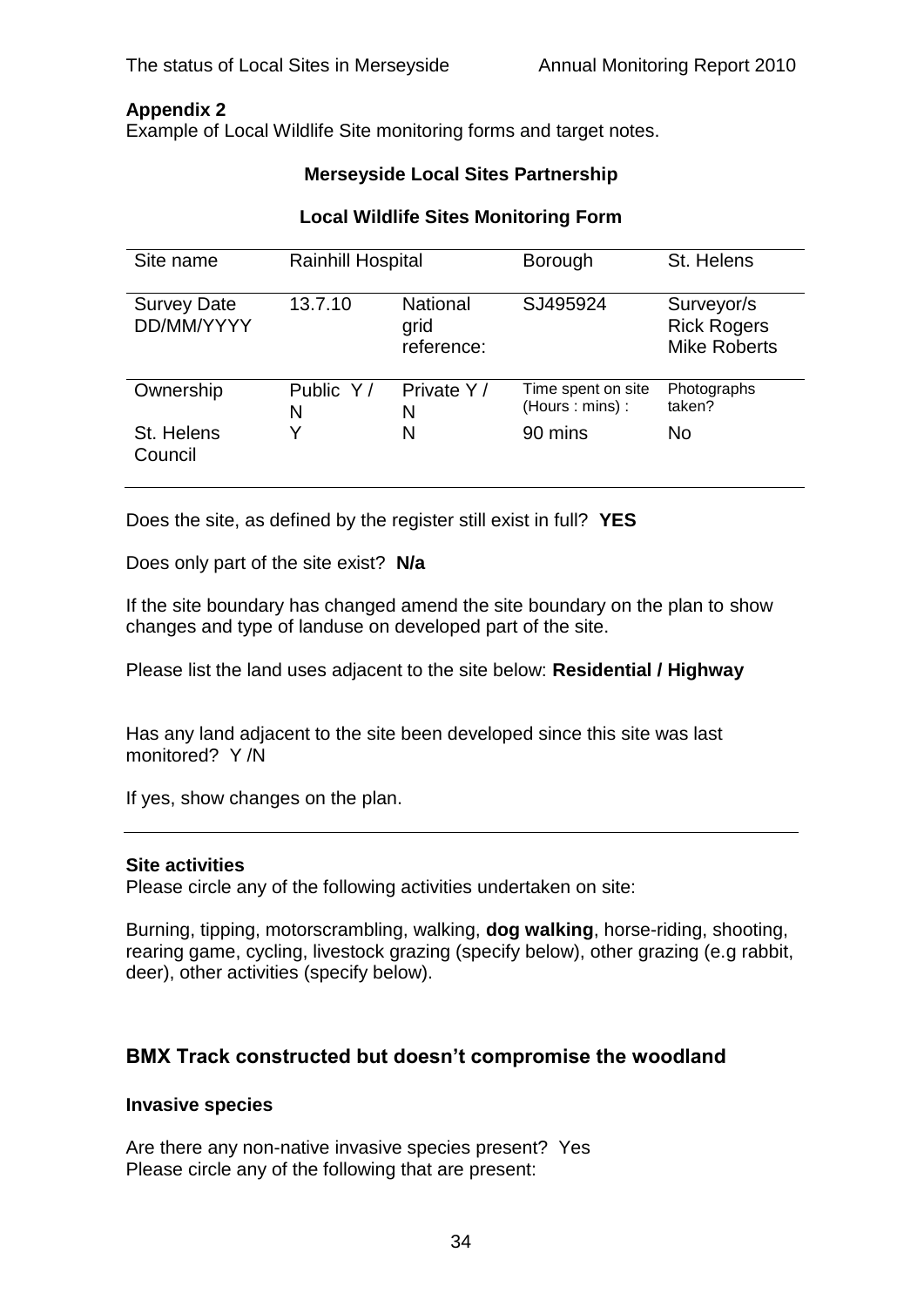**Japanese knotweed**, Himalayan balsam, Rhododendron, Giant hogweed / Hybrid knotweed, Giant Hogweed, Spanish or hybrid bluebell, Water fern (*Azolla*), Parrots feather, Floating pennywort, Australian swamp stonecrop (*Crassula*) others (please specify).

What percentage of the site is colonised by non-native invasive species?

More than 75%, 51-75%, 26-50%, 6-25%, **5%** or less

# **Condition of features for which the site has been designated**

Please list the habitats, plant species and animal species for which the site has been designated in the left hand column of the tables below.

| <b>Habitats</b> | Present? Y/N<br>Please indicate extent<br>of habitats on the plan | Comments on condition, damage, management<br>requirements, enhancement opportunities, any<br>further survey required.                                                                                                                                                                                                       |
|-----------------|-------------------------------------------------------------------|-----------------------------------------------------------------------------------------------------------------------------------------------------------------------------------------------------------------------------------------------------------------------------------------------------------------------------|
| Woodland        | Yes                                                               | Woodland structure has improved under its own<br>processes. The woodland is generally in good<br>condition. Management of the extensive<br>regeneration – reduction by 50% is<br>recommended. Long-term aim of development<br>towards Oak /Ash woodland with an element of<br>"parkland ornamental" reflecting its origins. |

| Plants | Present?<br>Y/N | Comments on condition, damage, management requirements,<br>enhancement opportunities, any further survey required.                                                                                                            |
|--------|-----------------|-------------------------------------------------------------------------------------------------------------------------------------------------------------------------------------------------------------------------------|
|        |                 |                                                                                                                                                                                                                               |
|        |                 |                                                                                                                                                                                                                               |
|        |                 |                                                                                                                                                                                                                               |
|        |                 | A LINE AND MONEY CONTRACT CONTRACT IN THE CONTRACT OF A LINE CONTRACT IN THE RELEASED OF A LINE CONTRACT OF A LINE CONTRACT OF A LINE CONTRACT OF A LINE CONTRACT OF A LINE CONTRACT OF A LINE CONTRACT OF A LINE CONTRACT OF |

N.B. If it is not possible to check the presence of all species for which the site has been designated due to large number of species or difficulties in identification you should indicate this in the comments box field.

| Animals | Species Present / suitable<br>habitat present<br>(please indicate below) | Comments on condition, damage,<br>management requirements, enhancement<br>opportunities, any further survey required. |
|---------|--------------------------------------------------------------------------|-----------------------------------------------------------------------------------------------------------------------|
|         |                                                                          |                                                                                                                       |
|         |                                                                          |                                                                                                                       |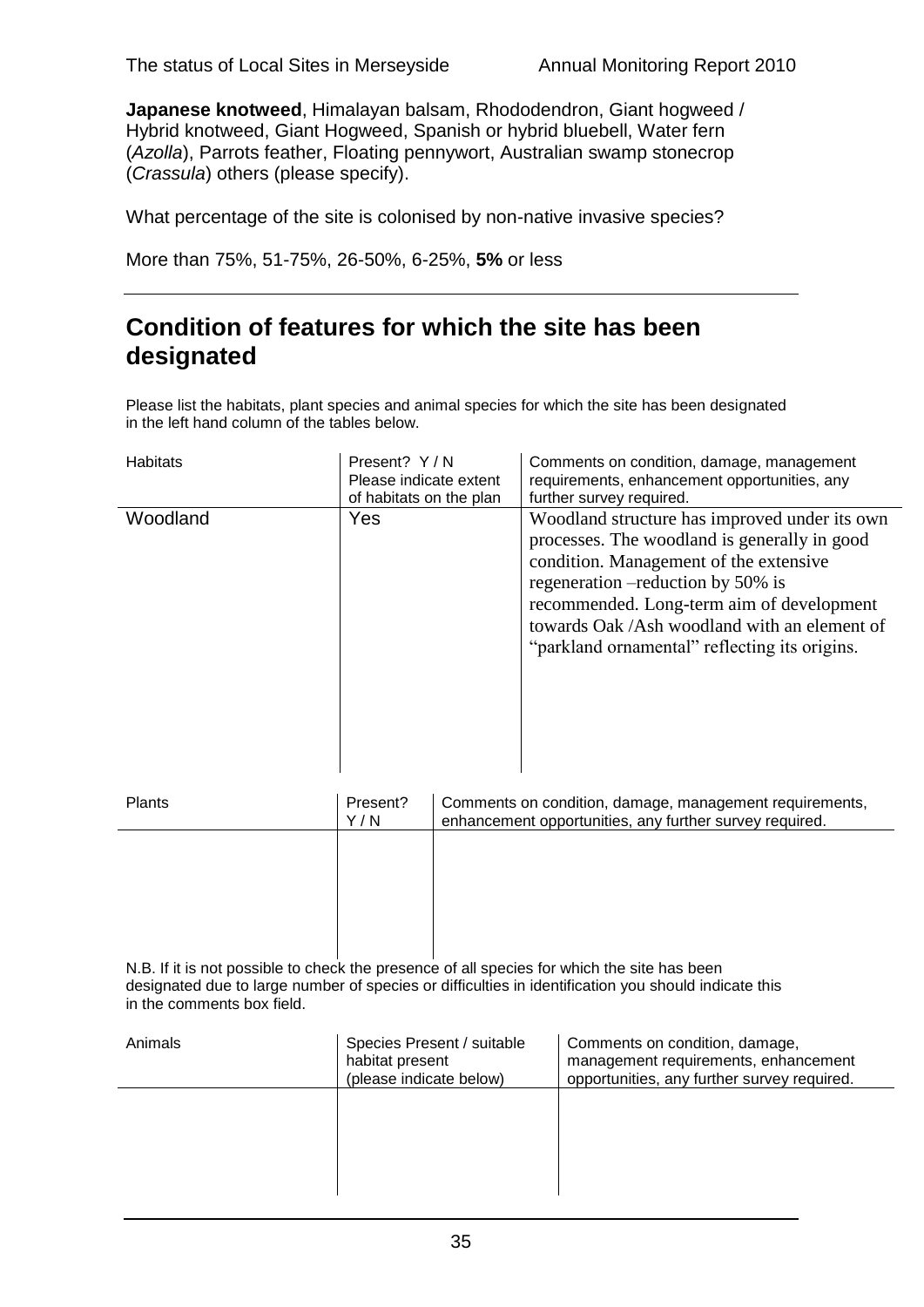# **0.1 Site management**

Is the site currently managed? **No** Who is responsible? St. Helens Council Has a management plan been drawn up for the site, and by whom? **UKWAS plan in place**

Estimate what proportion (%) of the site is managed:………**0%** Is all or part of the site in Environmental Stewardship ((O)ELS / HLS), Woodland Grant or other scheme? **No**

Please give a brief description of the current management. Is it undertaken to maintain / enhance features of interest for which the site was designated and/or to meet BAP targets or for other purposes? If the site is not managed give an estimate of when management last took place. If in ELS/HLS, are the options known?

Woodland Structure has improved without any intervention. Future management is needed guide development.

Please describe briefly any management required on the site and any potential enhancement opportunities (note that for some sites no management may be a valid answer): Eradication of Japanese knotweed Mowing of grass rides alongside footpaths Tree Safety Inspection / Works Rationalisation of regeneration.

Review of the LWS boundary should be undertaken to assess if the adjacent grassland and tall herb areas should be included:

Grassland Sample Species:

Yarrow Meadow vetchling Ragwort Birdsfoot trefoil Hemp agrimony Gtr Willowherb Ribwort plantain Silverweed Hypericum perforatum Hairy tare Fennel Weld Tansy Burdock Hogweeed Hairgrass? Broom Gorse **Spearmint** Colts foot **Mugwort** Cinnabar moth Burnet Moth **Gatekeeper** Rabbit

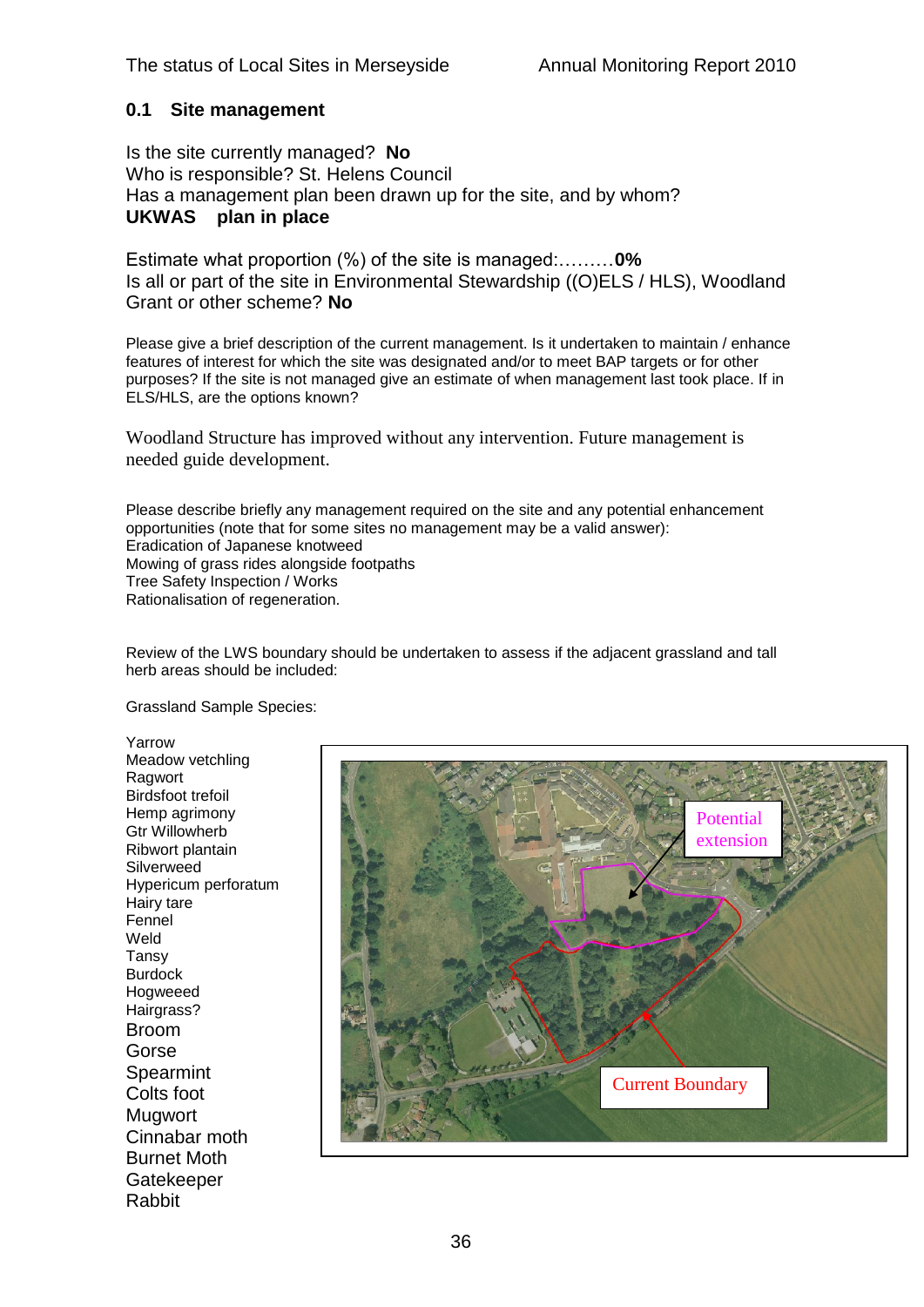On site activities

|                                                                        | <b>Rubbish</b> | Burning      | <b>Tipping</b> | scrambling<br><b>Motor</b> | <b>Walking</b> | <b>Dog walking</b> | Cycling      | Sports | <b>Fishing</b> | <b>Car Parking</b> | Educational<br>WOrk |                           |
|------------------------------------------------------------------------|----------------|--------------|----------------|----------------------------|----------------|--------------------|--------------|--------|----------------|--------------------|---------------------|---------------------------|
|                                                                        |                |              |                |                            |                |                    |              |        |                |                    |                     | <b>Total</b>              |
| <b>Crank Caverns</b>                                                   |                |              |                |                            |                |                    |              |        |                |                    |                     |                           |
| <b>Former Rainhill</b><br><b>Hospital Site</b>                         |                |              |                |                            | 1              | $\mathbf{1}$       | 1            |        |                |                    |                     | $\sqrt{3}$                |
| <b>Grassland south</b><br>of towpath,<br><b>Sankey Valley</b><br>Park. |                |              |                |                            | 1              | $\mathbf{1}$       | 1            |        |                |                    |                     | $\mathbf{3}$              |
| <b>Hollins Hey Wood</b>                                                |                |              |                |                            | 1              | $\mathbf{1}$       | 1            |        |                |                    |                     | $\ensuremath{\mathsf{3}}$ |
| <b>Hospital Ground,</b><br><b>Eccleston</b>                            |                | $\mathbf{1}$ | 1              |                            |                |                    |              |        |                |                    |                     | $\overline{c}$            |
| <b>Childwall Woods</b><br>and Fields                                   |                |              |                |                            | 1              | $\mathbf{1}$       | 1            |        |                |                    | $\mathbf{1}$        | $\overline{4}$            |
| <b>Cresssington</b><br>Heath                                           |                |              |                |                            | 1              | $\mathbf{1}$       |              |        |                |                    |                     | $\overline{c}$            |
| <b>Fazakerley Wood</b><br>and Fields                                   |                |              |                | 1                          | 1              | $\mathbf{1}$       |              |        |                |                    |                     | $\ensuremath{\mathsf{3}}$ |
| Mill Wood and<br><b>Alder Plantation</b>                               |                | 1            |                |                            | 1              | $\mathbf{1}$       |              |        |                |                    |                     | $\ensuremath{\mathsf{3}}$ |
| <b>Edge Farm</b><br>Rookery                                            |                |              |                |                            | $\mathbf{1}$   |                    |              |        |                |                    |                     | $\mathbf{1}$              |
| Key Park,<br><b>Blundellsands</b>                                      |                |              |                |                            | $\mathbf{1}$   | $\mathbf{1}$       |              |        |                |                    |                     | $\overline{2}$            |
| <b>Westcliffe Road</b><br>Verge                                        |                |              |                |                            | $\mathbf{1}$   | $\mathbf{1}$       |              |        |                | 1                  |                     | $\mathbf{3}$              |
| <b>West Lancs Golf</b><br>Club                                         |                |              |                |                            |                |                    |              | 1      |                |                    |                     | $\mathbf{1}$              |
| <b>Acornfield</b><br><b>Plantation</b>                                 |                |              |                |                            | 1              | $\mathbf{1}$       |              |        | 1              |                    |                     | $\ensuremath{\mathsf{3}}$ |
| River Alt, Kirkby                                                      |                |              |                |                            |                |                    |              | 1      |                |                    |                     | 1                         |
| River Alt, Seth<br><b>Powell Way</b>                                   |                |              |                |                            | 1              | 1                  | 1            |        |                |                    |                     | $\ensuremath{\mathsf{3}}$ |
| Dog Clog Brook                                                         |                |              |                |                            |                |                    |              |        |                |                    |                     |                           |
| <b>Halewood Triangle</b>                                               |                |              |                |                            | $\mathbf{1}$   | $\mathbf{1}$       | $\mathbf{1}$ |        | $\mathbf{1}$   |                    |                     | $\overline{\mathbf{4}}$   |
| <b>Huyton Lane</b><br>Wetland                                          |                |              |                |                            | 1              | $\mathbf{1}$       |              |        |                |                    |                     | $\overline{c}$            |
| <b>Kirkby Brook</b>                                                    |                |              |                |                            | $\mathbf{1}$   | $\mathbf{1}$       |              |        |                |                    |                     | $\overline{c}$            |
| Kirkby Brook,<br>Northwood                                             |                |              |                |                            | 1              | $\mathbf{1}$       |              | 1      |                |                    |                     | $\sqrt{3}$                |
| <b>Little Wood</b>                                                     |                | 1            | 1              | 1                          | 1              | $\mathbf{1}$       | 1            |        |                |                    |                     | $\,6$                     |
| <b>Stadt Moers Q4</b>                                                  |                |              |                |                            | $\mathbf{1}$   | 1                  | $\mathbf 1$  |        |                |                    |                     | $\sqrt{3}$                |
| <b>Ten Acre Pits</b>                                                   |                |              |                |                            | $\mathbf{1}$   | $\mathbf{1}$       | $\mathbf{1}$ |        |                |                    |                     | $\mathfrak{Z}$            |

Table 4, Activities at each site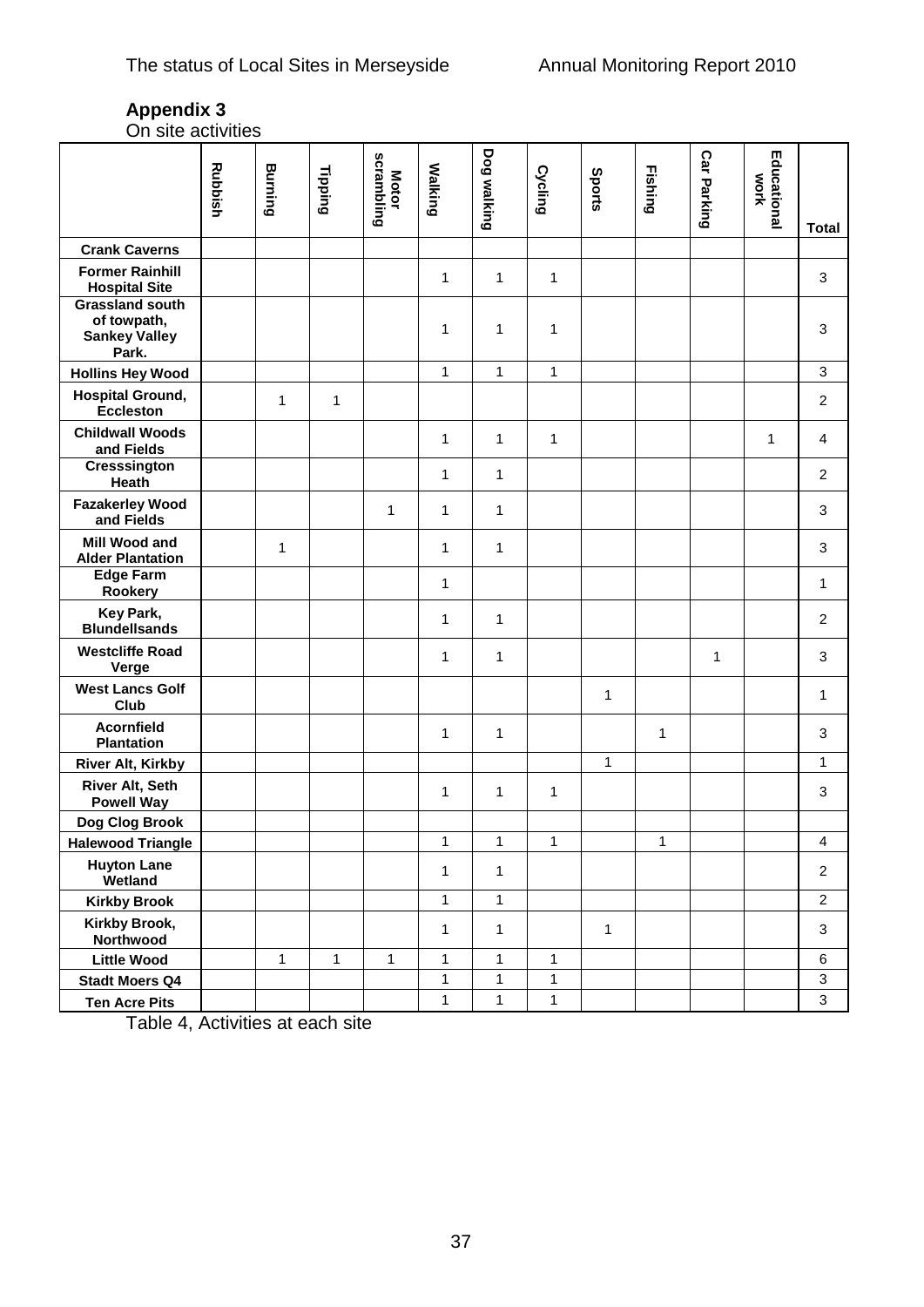Invasive species present

|                                                                       | <b>Invasive</b><br>species /<br>$\%$ | Japanese     | Himalayan      |              | Spanish/hybrid | Rosa   |                                        |                         |
|-----------------------------------------------------------------------|--------------------------------------|--------------|----------------|--------------|----------------|--------|----------------------------------------|-------------------------|
|                                                                       | coverage                             | Knotweed     | balsam         | Rhododendron | bluebell       | rugosa | Other                                  | <b>Total</b>            |
| <b>Crank Caverns</b>                                                  |                                      |              |                |              |                |        |                                        |                         |
| <b>Former Rainhill</b><br><b>Hospital Site</b>                        | $< 5\%$                              | 1            |                |              |                |        |                                        | 1                       |
| <b>Grassland south</b><br>of towpath,<br><b>Sankey Valley</b><br>Park | $< 5\%$                              |              | 1              |              |                |        |                                        | 1                       |
| <b>Hollins Hey Wood</b>                                               | 26-50%                               | $\mathbf{1}$ | 1              |              |                |        |                                        | $\overline{c}$          |
| <b>Hospital Ground,</b><br><b>Eccleston</b>                           | 26-50%                               | 1            |                | 1            |                |        |                                        | $\overline{c}$          |
| <b>Childwall Woods</b><br>and Fields                                  | 6-25%                                | 1            | 1              | 1            | 1              |        | Giant<br>Hogweed                       | 4                       |
| <b>Cresssington</b><br>Heath                                          | $< 5\%$                              | 1            |                |              |                |        |                                        | 1                       |
| <b>Fazakerley Wood</b><br>and Fields                                  | $6 - 25%$                            | 1            | 1              | 1            | 1              |        | New Zealand<br>pygmyweed<br>(Crassula) | 4                       |
| Mill Wood and<br><b>Alder Plantation</b>                              |                                      |              |                |              | 1              |        |                                        | 1                       |
| <b>Edge Farm</b><br>Rookery                                           | $< 5\%$                              | 1            |                |              |                |        |                                        | 1                       |
| Key Park,<br><b>Blundellsands</b>                                     |                                      |              |                |              |                | 1      | Gorse and<br>Sycamore                  | 1                       |
| <b>Westcliffe Road</b><br>Verge                                       |                                      |              |                |              |                |        |                                        |                         |
| <b>West Lancs Golf</b><br>Club                                        | $< 5\%$                              | 1            |                |              |                |        |                                        | 1                       |
| <b>Acornfield</b><br><b>Plantation</b>                                | 6-25%                                |              | 1              | 1            | 1              |        | Water fern<br>(Azolla)                 | 3                       |
| River Alt, Kirkby                                                     |                                      |              |                |              |                |        |                                        |                         |
| <b>River Alt, Seth</b><br><b>Powell Way</b>                           |                                      |              |                |              |                |        |                                        |                         |
| Dog Clog Brook                                                        | ?                                    | 1            | 1              |              |                |        |                                        | 2                       |
| <b>Halewood Triangle</b>                                              | $< 5\%$                              | 1            |                |              | $\mathbf{1}$   |        | Parrot's<br>feather                    | $\overline{2}$          |
| <b>Huyton Lane</b><br>Wetland                                         |                                      |              |                |              |                |        |                                        |                         |
| <b>Kirkby Brook</b>                                                   |                                      |              |                |              |                |        |                                        |                         |
| Kirkby Brook,<br>Northwood                                            |                                      |              |                |              |                |        |                                        |                         |
| <b>Little Wood</b>                                                    | $< 5\%$                              | $\mathbf{1}$ | $\mathbf{1}$   | $\mathbf{1}$ | $\mathbf{1}$   |        |                                        | $\overline{\mathbf{4}}$ |
| <b>Stadt Moers Q4</b>                                                 | $< 5\%$                              | $\mathbf{1}$ |                |              |                |        |                                        | $\mathbf{1}$            |
| <b>Ten Acre Pits</b>                                                  | $< 5\%$                              | $\mathbf{1}$ |                |              | $\mathbf{1}$   |        |                                        | $\overline{2}$          |
| <b>Total</b>                                                          |                                      | 13           | $\overline{7}$ | 5            | $\overline{7}$ | 1      | 0                                      | 33                      |

Table 5, Invasive species present at each site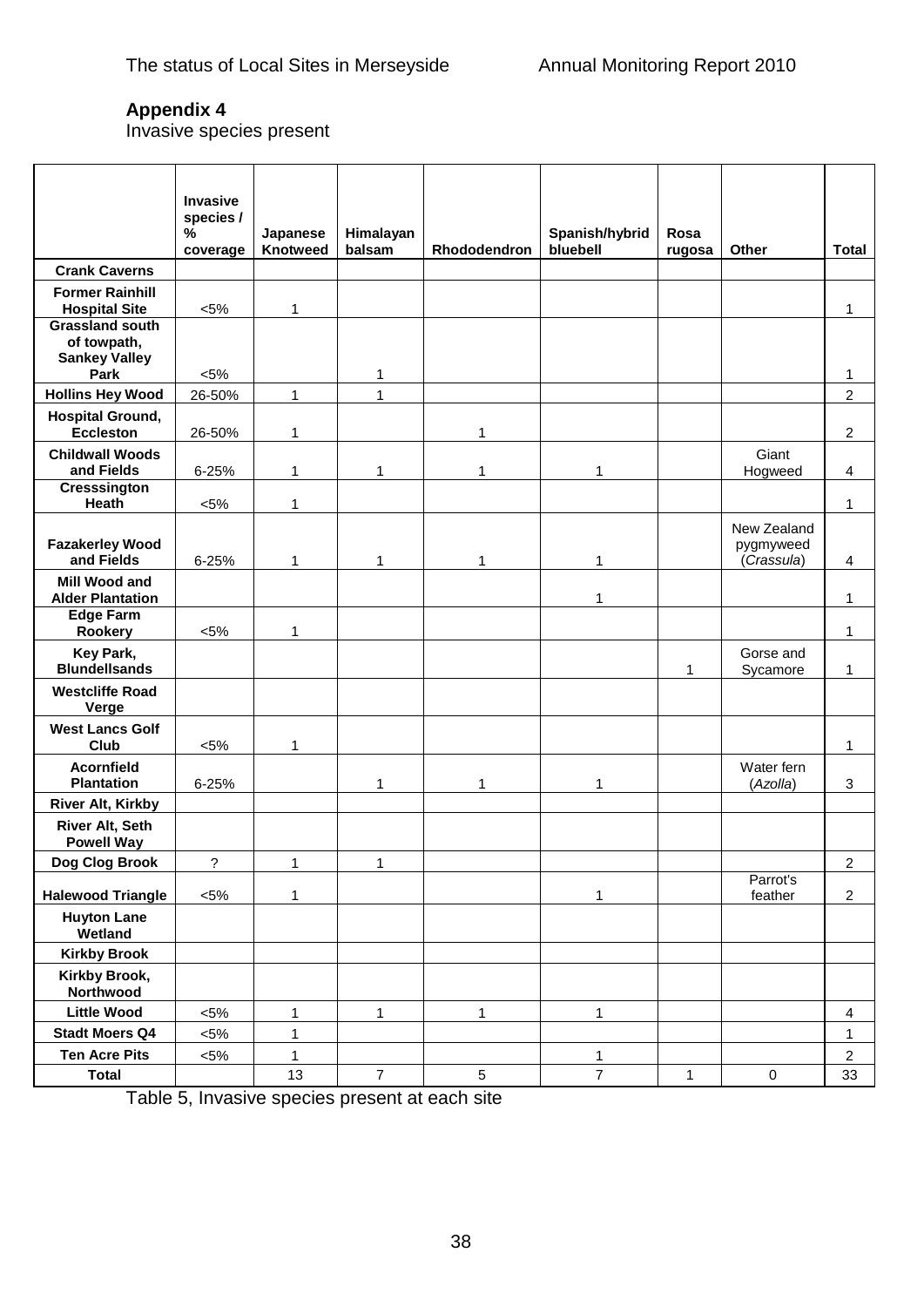Local Wildlife Sites and the presence/absence of designation features

| <b>Knowsley Site</b>          | <b>Designation Features</b>  | Recorded in 2010 |
|-------------------------------|------------------------------|------------------|
| <b>Acornfield Plantation</b>  | Acid unimproved grassland    | Yes              |
|                               | Neutral unimproved grassland | <b>No</b>        |
|                               | <b>Basin mire</b>            | Yes              |
|                               | <b>Standing water</b>        | Yes              |
|                               | Valley mire                  | Yes              |
|                               | Water vole                   | Yes              |
| River Alt, Kirkby             | Water vole                   | Yes              |
| River Alt, Seth Powell<br>Way | Water vole                   | Yes              |
| Dog Clog Brook                | Water vole                   | Yes              |
| <b>Halewood Triangle</b>      | Neutral grassland unimproved | <b>No</b>        |
|                               | Mixed semi-natural woodland  | Yes              |
|                               | <b>Standing water</b>        | Yes              |
|                               | Marshy grassland             | <b>No</b>        |
|                               | <b>Great crested newt</b>    | Yes              |
| <b>Huyton Lane Wetland</b>    | Unimproved neutral grassland | Yes              |
|                               | Marshy grassland             | Yes              |
|                               | Unimproved acid grassland    | Undetermined     |
| <b>Kirkby Brook</b>           | Water vole                   | Yes              |
| Kirkby Brook,<br>Northwood    | Water vole                   | Yes              |
| <b>Little Wood</b>            | Standing water               | Yes              |
|                               | English bluebell             | Undetermined     |
| <b>Stadt Moers Q4</b>         | Unimproved neutral grassland | Yes              |
|                               | Marshy grassland             | Undetermined     |
|                               | English bluebell             | Undetermined     |
| <b>Ten Acre Pits</b>          | Unimproved acid grassland    | Undetermined     |
|                               | Mixed semi-natural woodland  | Yes              |
| <b>Liverpool Sites</b>        | <b>Designated Features</b>   | Recorded in 2010 |
| Childwall Woods and           | Unimproved acid grassland    | Yes              |
| <b>Fields</b>                 | Mixed semi-natural woodland  | Yes              |
|                               | Unimproved neutral grassland | Yes              |
|                               | English bluebell             | Yes              |
| <b>Cressington Heath</b>      | Lowland heathland            | No               |
|                               | Acid grassland               | Yes              |
| Mill Wood and Alder           | Mixed semi-natural woodland  | Yes              |
| Plantation                    | Unimproved neutral grassland | Yes              |
| Fazakerley Woods and          | Mixed semi-natural woodland  | Yes              |
| <b>Fields</b>                 | Unimproved acid grassland    | Yes              |
|                               | <b>Standing water</b>        | Yes              |
|                               | Marshy grassland             | Yes              |
|                               | English bluebell             | Yes              |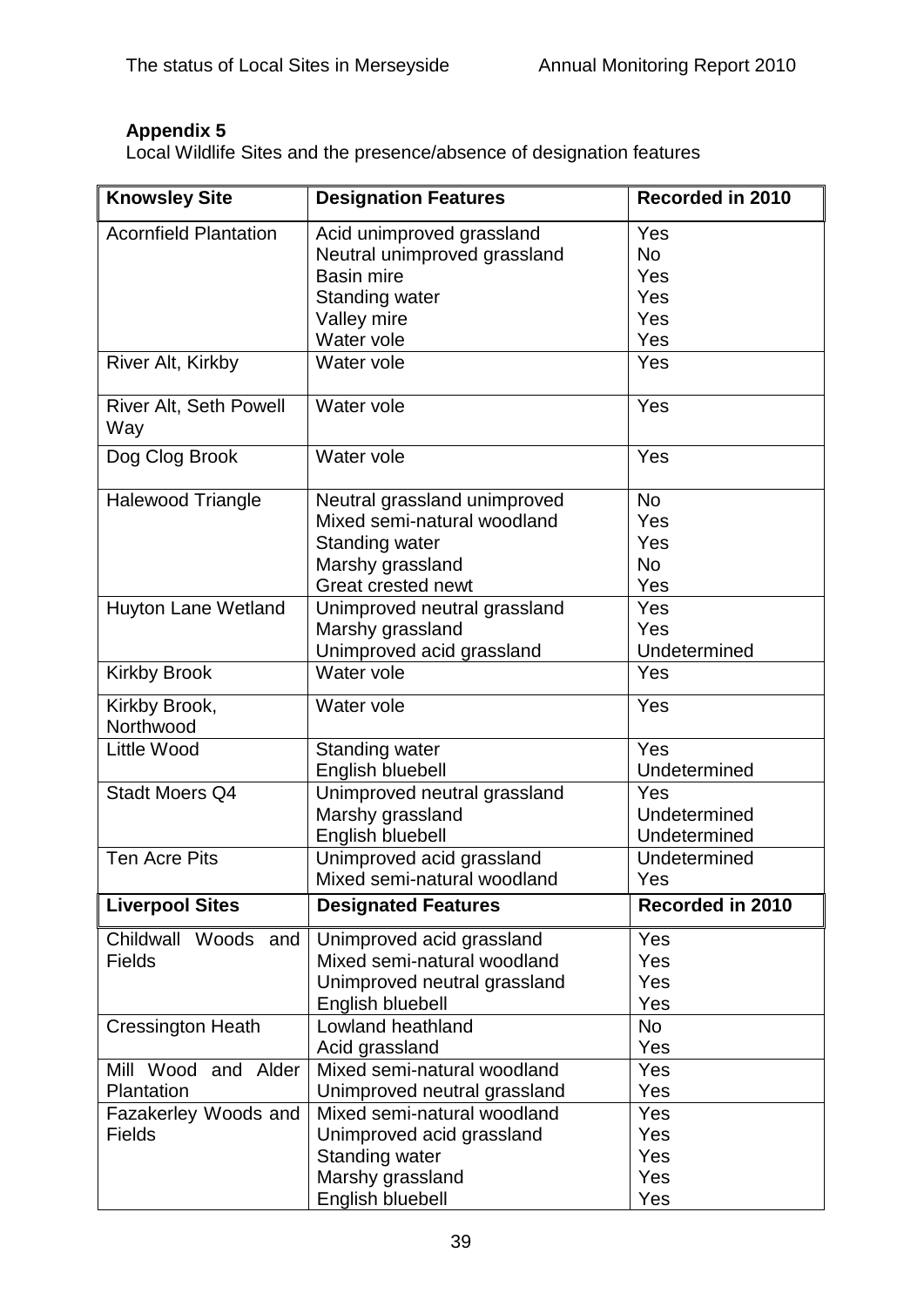|                              | Water vole                          | Yes              |
|------------------------------|-------------------------------------|------------------|
|                              | <b>Red squirrel</b>                 | Undetermined     |
| <b>Sefton Sites</b>          | <b>Designated Features</b>          | Recorded in 2010 |
| <b>Edge Farm Rookery</b>     | <b>Rooks</b>                        | <b>No</b>        |
| Key Park,                    | <b>Unimproved Neutral Grassland</b> | Yes              |
| <b>Blundellsands</b>         | <b>Grey Dune</b>                    | Yes              |
|                              | <b>Dune Slack</b>                   | <b>No</b>        |
|                              | Dune Grassland                      | Yes              |
|                              | <b>Sand Lizard</b>                  | Yes              |
|                              | <b>Red Squirrel</b>                 | Yes              |
| <b>Westcliffe Road Verge</b> | Smooth Rupture-wort                 | Yes              |
| <b>West Lancs Golf</b>       | Unimproved acid grassland           | Undetermined     |
| Course                       | Dune Slack                          | Yes              |
|                              | Dune grassland                      | Yes              |
|                              | Dune Scrub                          | <b>No</b>        |
|                              | Natterjack Toad                     | No               |
| <b>St. Helens Sites</b>      | <b>Designation Features</b>         | Recorded in 2010 |
| <b>Crank Cavern</b>          | Daubenton's Bat                     | Yes              |
|                              | Brown Long-eared bat                | Yes              |
|                              | English bluebell                    | Undetermined     |
| <b>Former Rainhill</b>       | <b>Standing water</b>               | Undetermined     |
| <b>Hospital Site</b>         | Acid rock exposure                  | Undetermined     |
|                              | Non-ruderal herb or fern            | Undetermined     |
|                              | English bluebell                    | Undetermined     |
| Grassland south of           | Mixed semi-natural woodland         | Yes              |
| towpath, Sankey Valley       | Unimproved neutral grassland        | Yes              |
| Park.                        | Swamp                               | <b>No</b>        |
| <b>Hollins Hey Wood</b>      | Standing Water                      | Yes              |
|                              | <b>English Bluebell</b>             | Undetermined     |
| Hospital Grounds,            | Unimproved neutral grassland        | <b>No</b>        |
| Eccleston                    | Marshy grassland                    | <b>No</b>        |
|                              | Swamp                               | <b>No</b>        |
|                              | <b>Standing water</b>               | <b>No</b>        |
|                              | <b>English Bluebell</b>             | Yes              |

Table 6, Sites and habitat/species features.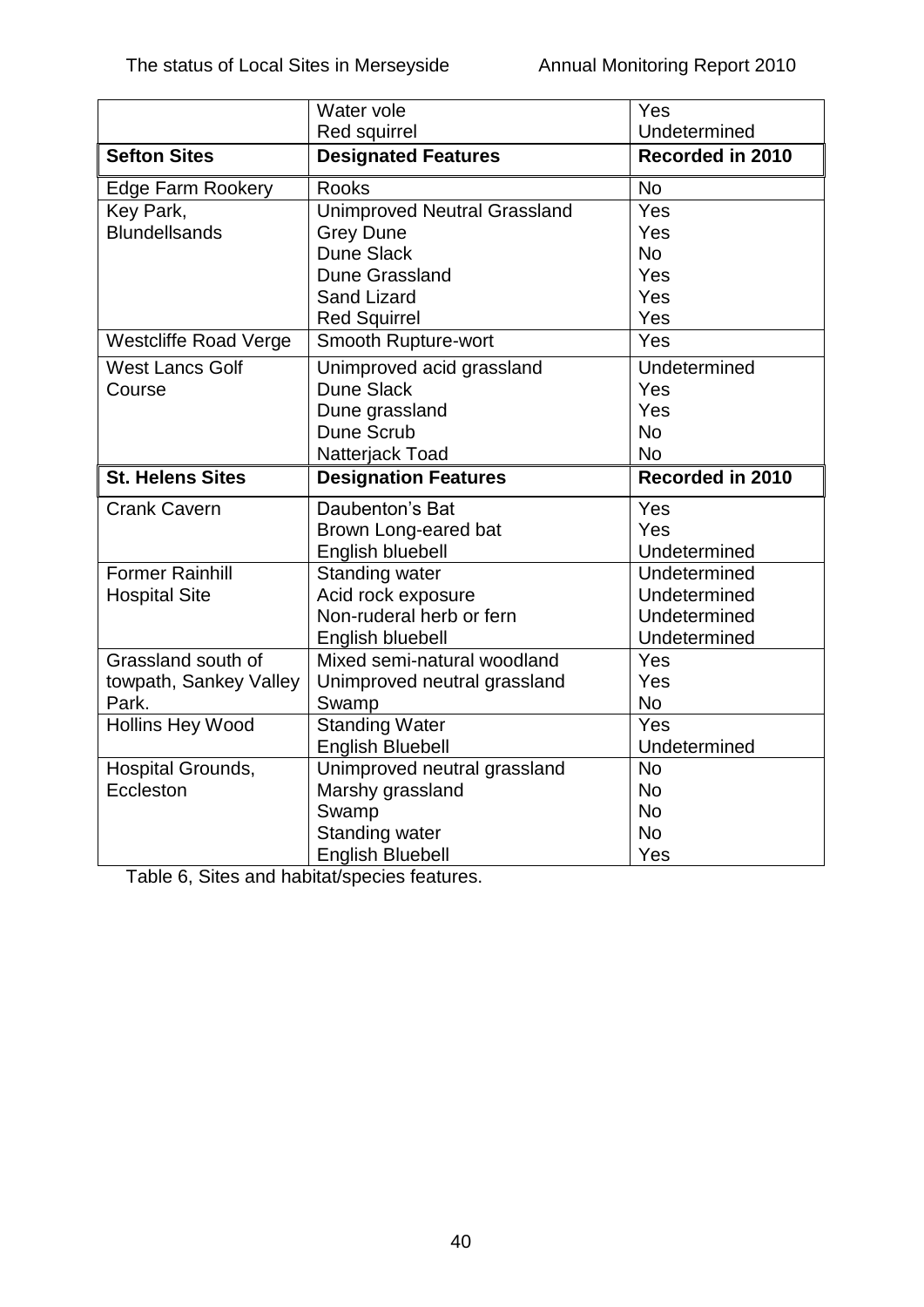

Figure 3, Designated Habitat Features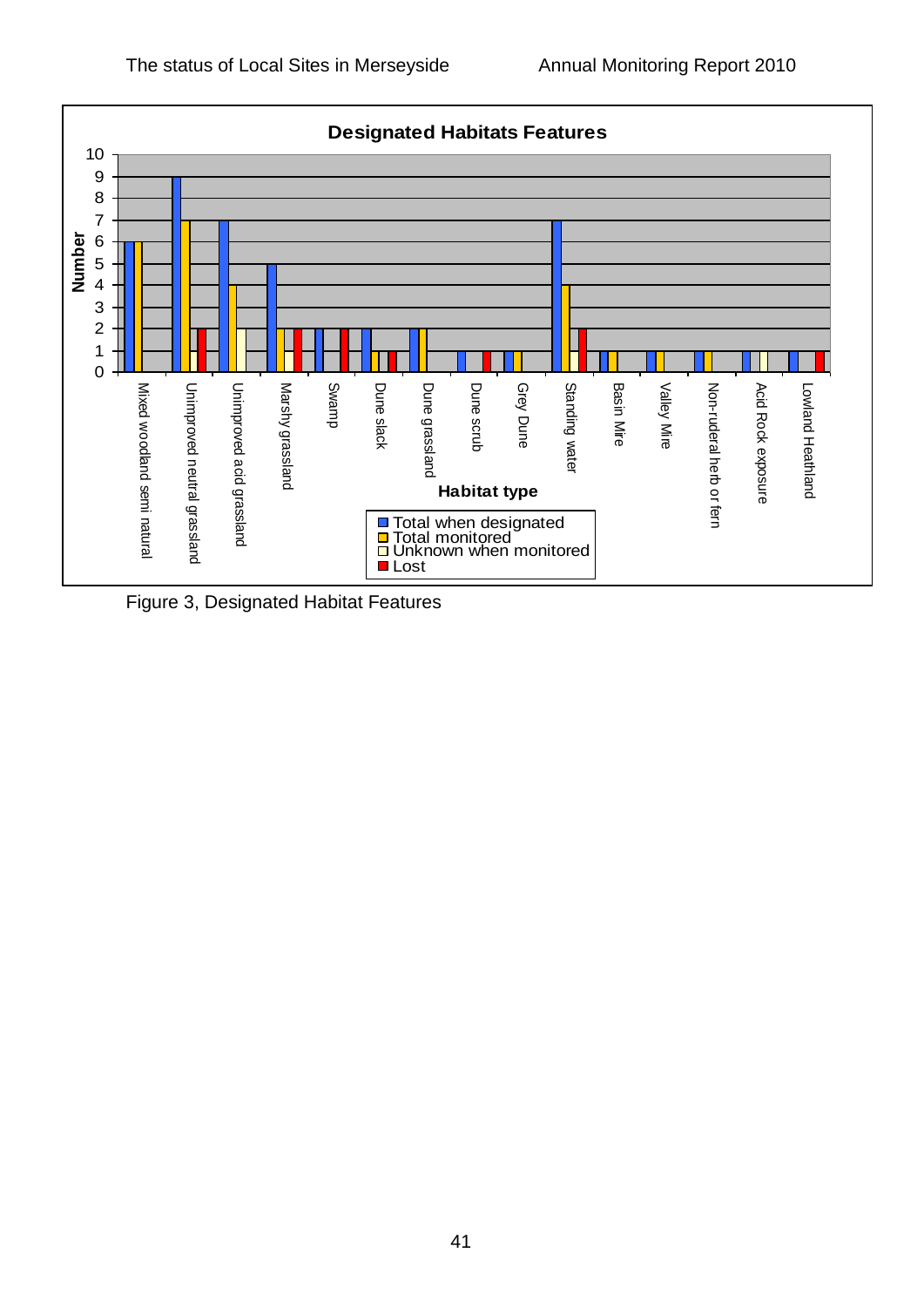Management on Local Wildlife Sites

|                                                  | <b>Currently</b>        | <b>For Conservation</b> | <b>Positive for</b> | <b>Area Managed</b> |
|--------------------------------------------------|-------------------------|-------------------------|---------------------|---------------------|
|                                                  | <b>Managed</b>          |                         | conservation        |                     |
| <b>Crank Caverns</b>                             |                         | ✓                       | ✓                   | < 5%                |
| <b>Former Rainhill Hospital Site</b>             |                         |                         |                     |                     |
| Grassland, south of towpath,<br><b>Sankey VP</b> | ✓                       |                         | ✓                   | 10%                 |
| <b>Hollins Hey Wood</b>                          |                         |                         |                     |                     |
| <b>Hospital Ground, Eccleston</b>                |                         |                         |                     |                     |
| <b>Childwall Woods and Fields</b>                | $\checkmark$            | $\checkmark$            | $\checkmark$        | 70%                 |
| <b>Cressington Heath</b>                         |                         |                         |                     |                     |
| <b>Fazakerley Woods and Fields</b>               | $\checkmark$            | $\checkmark$            | $\checkmark$        | 20%                 |
| <b>Mill Wood and Alder</b><br><b>Plantation</b>  | $\overline{\checkmark}$ | $\checkmark$            | ✓                   | 100%                |
| <b>Edge Farm Rookery</b>                         |                         |                         |                     |                     |
| <b>Key Park, Blundellsands</b>                   | ✓                       | ✓                       | ✓                   | 100%                |
| <b>Westcliffe Road Verge</b>                     | ✓                       |                         |                     | 100%                |
| <b>Wast Lancs, Golf Club</b>                     | ✓                       |                         | ✓                   | 100%                |
| <b>Acornfield Plantation</b>                     | ✓                       |                         |                     | 100%                |
| River Alt, Kirkby                                |                         |                         |                     |                     |
| River Alt, Seth Powell Way                       | $\checkmark$            |                         |                     | 100%                |
| Dog Clog Brook                                   |                         |                         |                     | $\overline{?}$      |
| <b>Halewood Triangle</b>                         | $\checkmark$            |                         |                     | 100%                |
| <b>Huyton Lane Wetland</b>                       | ✓                       | ✓                       | ✓                   | 100%                |
| <b>Kirkby Brook</b>                              |                         |                         |                     |                     |
| Kirkby Brook, Northwood                          |                         |                         |                     |                     |
| <b>Little Wood</b>                               | $\checkmark$            | $\checkmark$            | $\checkmark$        | 90%                 |
| <b>Stadt Moers Q4</b>                            | $\overline{\checkmark}$ |                         |                     | 5%                  |
| <b>Ten Acre Pits</b>                             | ✓                       | ✓                       | ✓                   | 100%                |

Table 7. Current management on LWSs